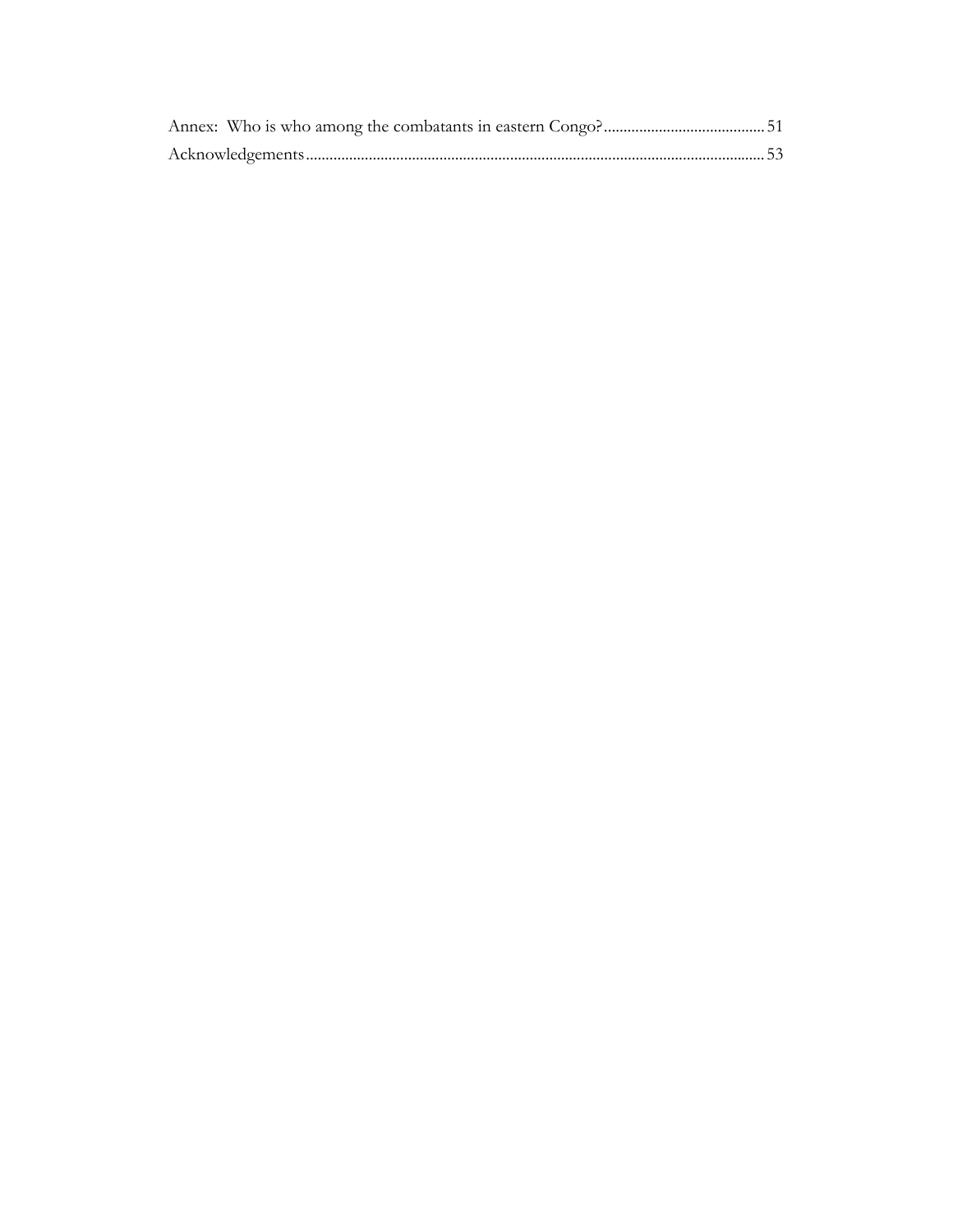#### **Summary**

During five years of armed conflict in the Democratic Republic of Congo, tens of thousands of women and girls in the eastern part of the country have suffered crimes of sexual violence. The signing of a peace agreement in 2002 and the installation of a transitional government in 2003 raised hopes that both the military conflict and related abuses would end. But in eastern Congo women and girls – as young as three years old – continue to be targeted for crimes of sexual violence. Some have been gang-raped or abducted by combatants for long periods of sexual slavery. Some have been mutilated or gravely injured by having objects inserted into their vaginas. Some who fought back when attacked have been killed. In a number of cases men and boys have also become victims of crimes of sexual violence.

As detailed in this report, perpetrators of sexual violence are members of virtually all the armed forces and armed groups that operate in eastern Congo. Such crimes were committed by the former Congolese Rally for Democracy-Goma (RCD-Goma), a Rwandan-supported armed group that controlled large parts of eastern Congo during the war. The RCD-Goma and its Rwandan allies had a number of adversaries – Mai Mai rebels, and Burundian and Rwandan Hutu armed groups – who also committed widespread acts of sexual violence. Further to the northeast, other armed groups fought for control over territory, and also carried out frequent acts of sexual violence. Among those were the Congolese Rally for Democracy – Kisangani – Liberation Movement (RCD-ML), the Movement for the Liberation of Congo (MLC), and the Union of Congolese Peoples (UPC) and the Front for National Integration (FNI) in the Ituri region. Members of the former government army, the Congolese Armed Forces (FAC), and of the new national army known as the Armed Forces of the Democratic Republic of Congo (FARDC) are also guilty of sexual abuses.

Victims of crimes of sexual violence have enormous needs for medical, psychological and social support; unless such needs are met, they have difficulty beginning and persevering in efforts to bring the perpetrators of the crimes to justice. Congolese nongovernmental organizations (NGOs) were the first to assist the victims but growing support now comes from various international agencies and international NGOs. Among the services now offered in a few communities is assistance in initiating legal action against those suspected of responsibility for the sexual violence.

In the past women and girls who had been raped generally kept silent, fearing stigmatization by those who blame the victim. Many feared reprisals from perpetrators if they reported the crimes. But in the last two years, a small number of victims of sexual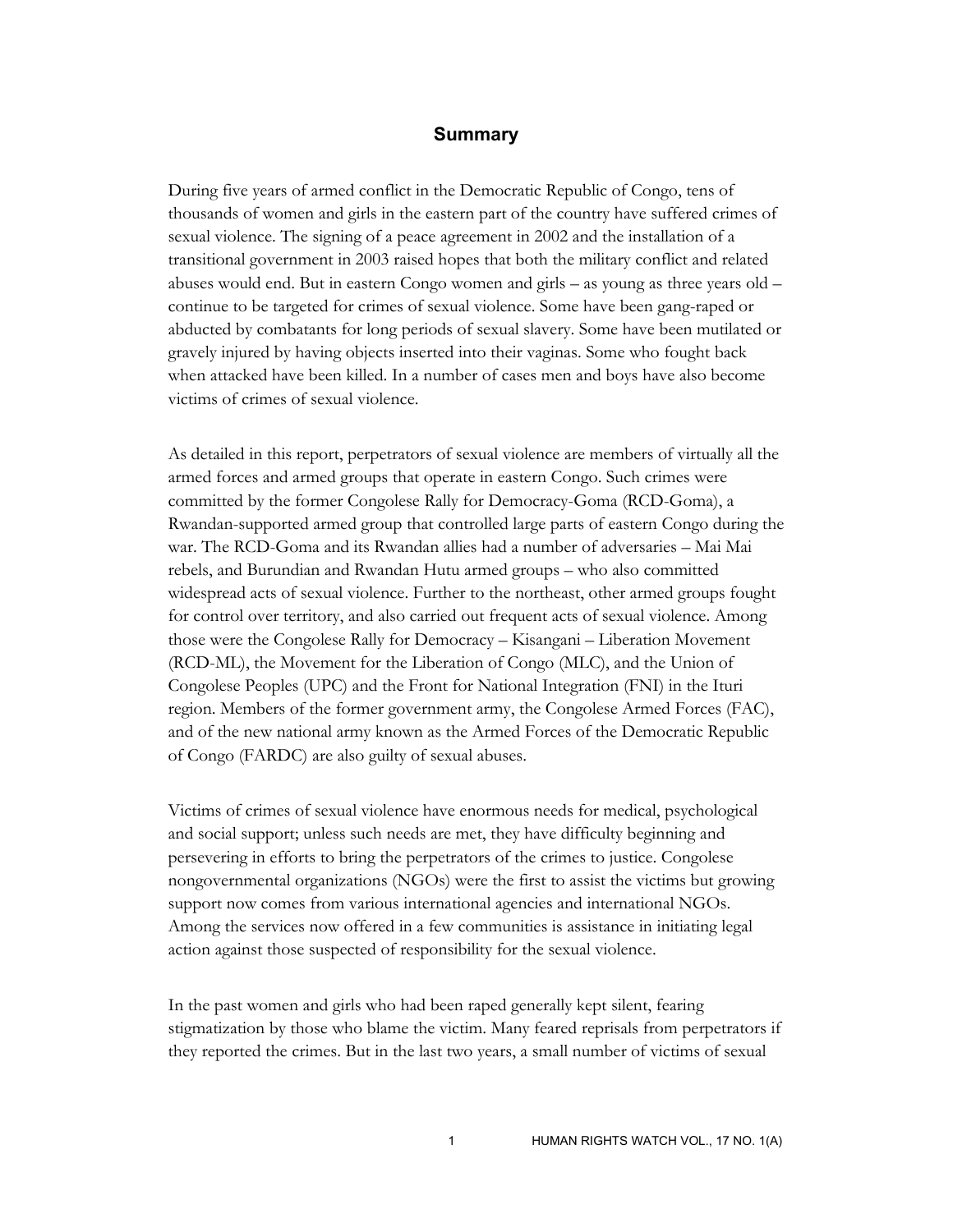violence have sought justice from the Congolese judicial system. This report documents such efforts and the reasons why they often failed, including deficiencies in the law, the unwillingness of military and other officials to treat sexual violence as a serious offense, lack of protection for the victims, and various logistical and financial impediments linked to the dilapidated state of the judicial system.

The report also examines the handful of prosecutions that ended in the conviction of persons accused of crimes of sexual violence and describes deficiencies that resulted in violations of the rights of the accused to a fair trial. In addition, there was insufficient attention to the needs of the victim, and no protection for victims and witnesses. The report also addresses the failure of military prosecutors to examine the culpability and command responsibility of superior officers when sexual violence was part of ongoing crimes under their command.

The Congolese government, faced with the overwhelming task of delivering justice for the many crimes committed during the war, has started to rebuild its fractured judicial system. Its' most notable success thus far was the restoration of a functioning court in Bunia, in Ituri district of Orientale province. The report discusses prosecutions that resulted in ten convictions on rape charges by this court. It examines reforms needed in laws and in the operation of the judicial system, including providing adequate protection to victims and witnesses.

As a party to the Rome Statute of the International Criminal Court (ICC), Congo has referred crimes under the Court's jurisdiction to the ICC prosecutor who has begun an investigation. This development constitutes a real hope for justice for the Congolese people. The huge scale of serious crimes involving sexual violence should be a priority concern of that investigation. However, the ICC will be able to investigate only a very small number of people bearing the greatest responsibility for serious crimes in Congo and the national courts will have to deal with the majority of the crimes committed during the war.

International donors and the United Nations (U.N.) have provided assistance to victims, although not sufficient to meet the overwhelming needs of the crisis. The European Union (E.U.) has supported reforms in the judicial system, particularly the effort to reopen the court in Ituri.

A U.N. peacekeeping operation known as the United Nations Mission in the Democratic Republic of Congo (MONUC) has been sent to monitor the peace process and protect civilians. In recent months MONUC human rights staff have documented and made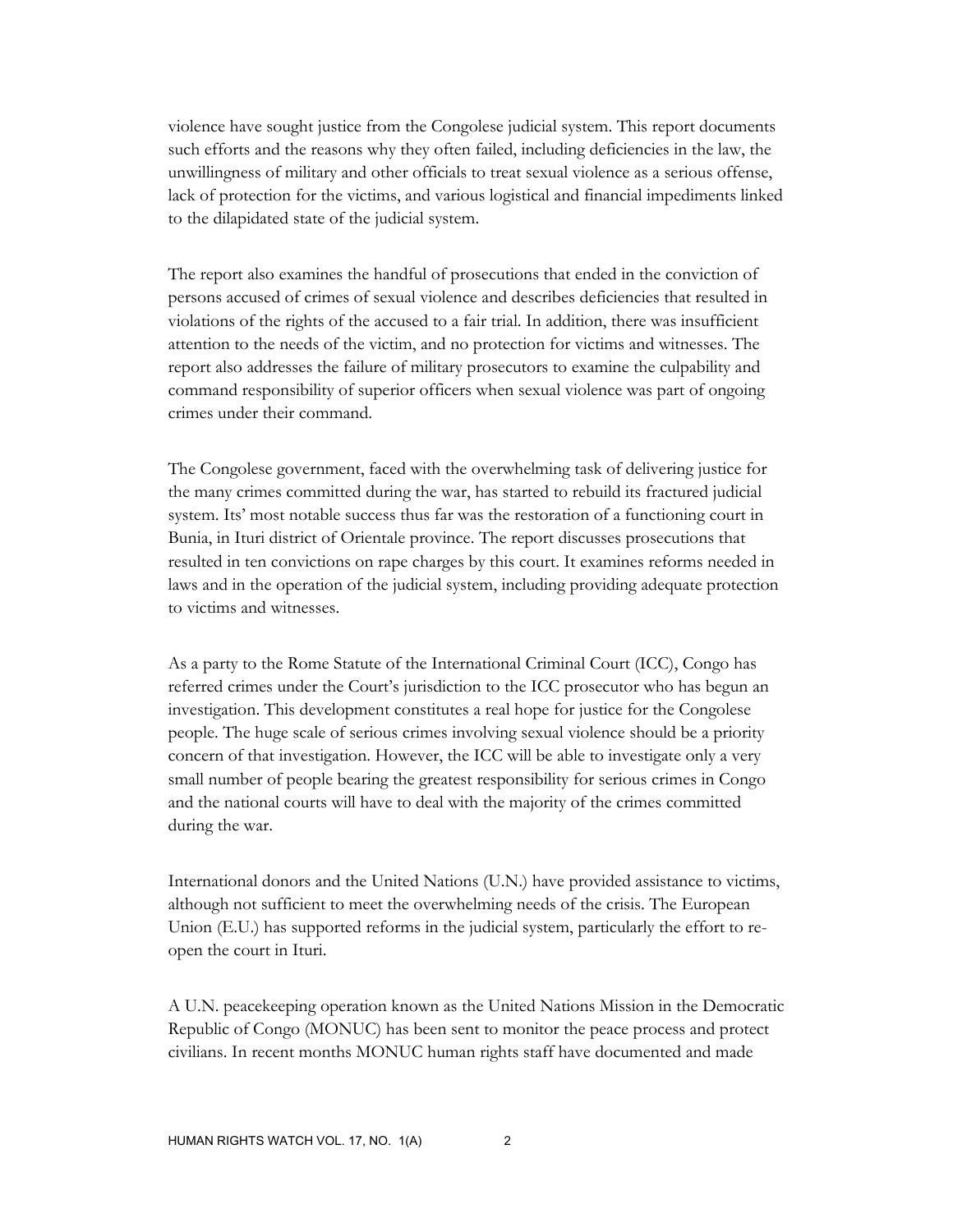public grave cases of human rights violations and have in some instances assisted victims of crimes of sexual violence to institute judicial proceedings. However MONUC has often failed to protect civilians, including those targeted for sexual violence. Worse, some MONUC peacekeepers and civilian staff have discredited the operation and the U.N. more generally by committing crimes of sexual violence and by sexually exploiting women and girls.

This report is based on research carried out in North Kivu, South Kivu, and Ituri during 2003 and 2004, including interviews with victims of sexual violence, relatives of victims, judicial authorities, political authorities, and lawyers. The report draws also on extensive consultations with the staff of local and international nongovernmental organizations and of various U.N. agencies. The names of all victims and their families are pseudonyms, to protect their security.

### **Recommendations**

### *To the Congolese government:*

Enforce compliance with international humanitarian law (the laws of war) among all members of the armed forces, especially regarding the treatment of civilians.

Ensure that the military justice system fully investigates and prosecutes allegations of sexual violence by members of the armed forces. Refer cases to the civilian courts when they are better able to provide competent, independent, and impartial justice. Prosecutions should not only examine those directly responsible for offenses, but the complicity and command responsibility of superior officers.

Dismiss perpetrators of sexual violence from the army and vet nominees to posts of command responsibility to ensure that they have not committed violations of international humanitarian law, including crimes of sexual violence.

Provide training to members of the armed forces on human rights law, humanitarian law and on the prevention of HIV/AIDS.

#### *Develop a public health policy with regards to sexual violence*:

Establish a Cabinet Committee on Sexual Violence, composed of the ministers of Women's Condition, Human Rights, Health, Defence, and Justice to draft and adopt a national plan to address the issue of sexual violence in a comprehensive manner.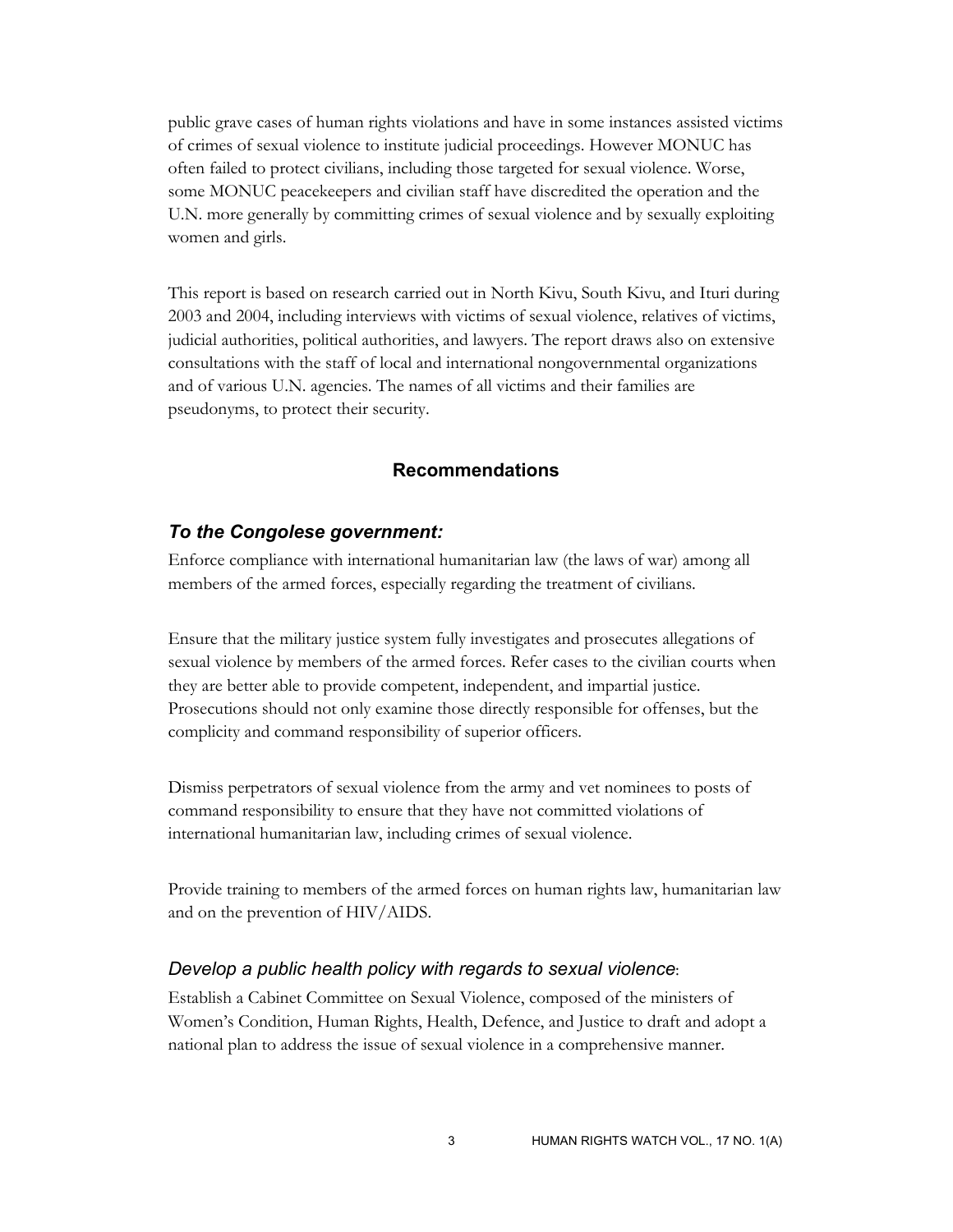Provide victims of sexual violence with appropriate and timely health services. These services should include appropriate counseling, voluntary testing, and treatment for those affected with HIV/AIDS. Develop clear criteria for the selection of beneficiaries and design professional support services. Cooperate with donors in their efforts to provide coordinated and professional medical and psychological assistance to victims of sexual violence.

Take action to prevent the spread of HIV/AIDS among victims of sexual violence, and treat those who are infected. In particular ensure that post-exposure prophylaxis (PEP) and drugs for the prevention of mother-to-child transmission are available to clients in a timely manner. Provide information about HIV/AIDS, the medical services available, and offer voluntary and confidential HIV testing and counseling. Improve treatment of opportunistic infections of HIV/AIDS patients.

Develop a national standard protocol for medical examinations following sexual attack, in line with the World Health Organization (WHO) standard protocols for adults and children. Require hospitals and health centers to follow the defined procedure.

# *Reform the judiciary to enable fair prosecution of crimes of sexual violence:*

Train police, prosecutorial, and judicial staff on gathering and analyzing evidence, including forensic evidence, in cases of sexual violence; ensure personnel have adequate funds to carry out their duties effectively.

Increase the number of personnel among judges, magistrates, and investigating officers *(Officiers de police judiciaire),* with expertise in investigating and prosecuting crimes of sexual violence*.* Consider creating special units for women's rights within the judicial police and the Prosecutors' offices.

Ensure that all trials are held in accordance with internationally recognized standards of due process. Police, prosecutorial, and judicial personnel must take all necessary measures to assure the security of victims and witnesses, including holding *in camera* (non-public) proceedings, if necessary, and the provision of police protection.

Ensure that police, prosecutorial, and judicial personnel are trained in working with traumatized victims and witnesses and that they provide timely information about the proceedings.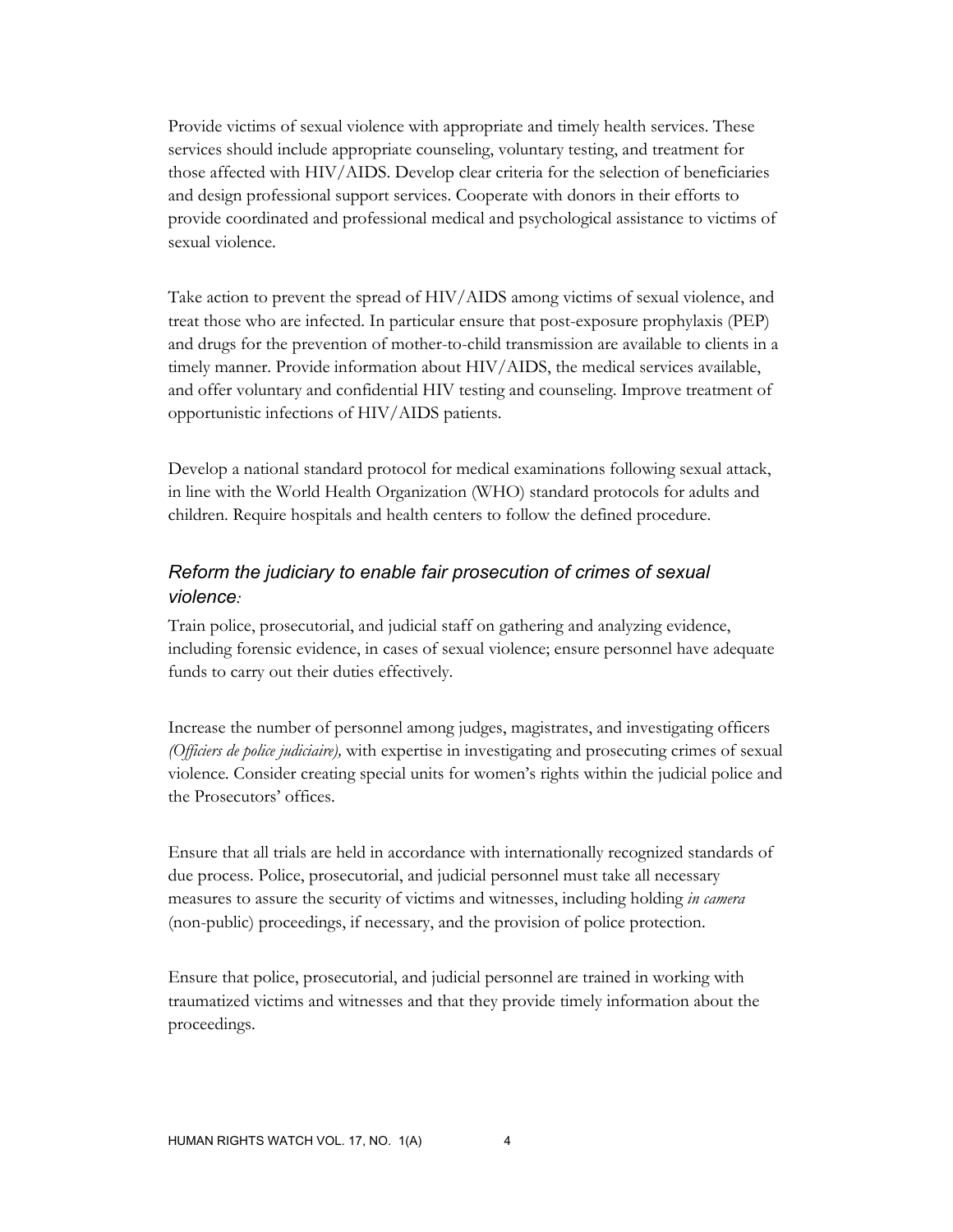Ensure that all minors are tried in Juvenile Justice Chambers *(Chambres d'enfance délinquante)* and that the chambers give priority to social reintegration programs, rather than prison sentences, for minors who have committed acts of sexual violence.

Make rebuilding and reforming the justice system a priority and ensure that it cooperate with international authorities investigating violations of international humanitarian law. Create mobile investigative teams to facilitate prompt prosecution of crimes.

# *Create a legal framework that addresses sexual violence in conflict as an international crime:*

Urgently adopt the ICC implementing law into Congolese domestic legislation. The law codifies crimes against humanity and war crimes, including sexual crimes, and expands the jurisdiction of the civilian judiciary to include war crimes and crimes against humanity committed by members of the armed forces.

Revise the law on rape in the Congolese Criminal Code or adopt legislation that addresses sexual violence more comprehensively, to include sexual crimes such as penetration with objects and male rape.

Incorporate war crimes and crimes against humanity into the Congolese Criminal Code, including by specifying as war crimes sexual violence and other gender-based crimes.

Revise the Congolese Criminal Code to provide specific protective measures to victims of crimes of sexual violence, such as ensuring confidentiality of victims and witnesses and establishing a system of physical protection before, during and after the trial.

### *Address sexual violence against men:*

Assess the scope of sexual crimes committed against men and boys and devise a strategy to raise awareness of the problem, assist the victims medically and psychologically, and prosecute such crimes.

### *To armed groups operating in eastern Congo:*

Take all necessary steps to ensure that all combatants and others under your command act in full accordance with international humanitarian law. Deliver combatants suspected of crimes, including acts of sexual violence, to Congolese judicial personnel.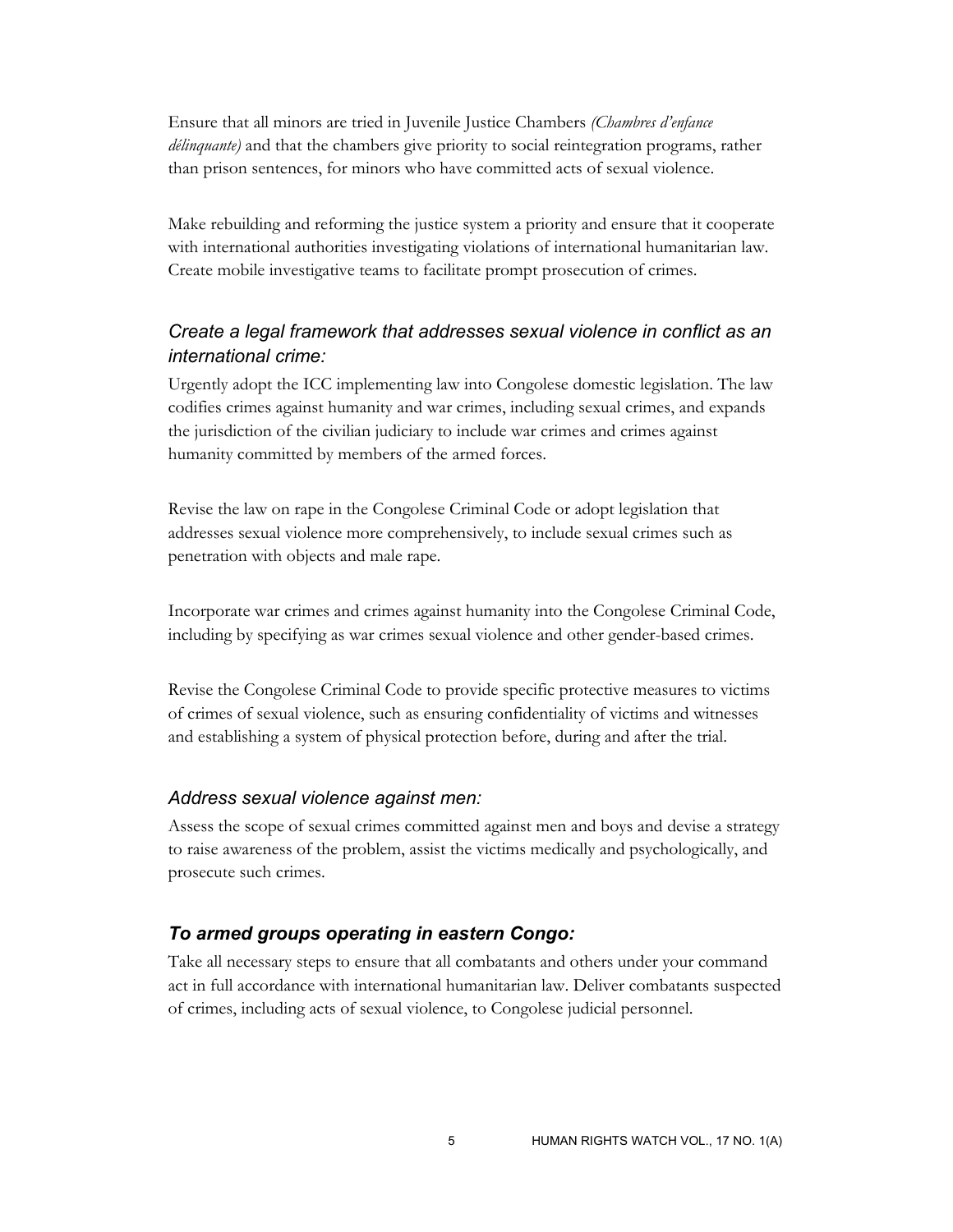# *To the United Nations, multilateral donor agencies and donor governments***:**

Provide greatly increased support for medical, psychological, social, and legal support to victims of sexual violence.

Provide assistance to the Congolese government to reform and rebuild the justice system, and to assist women and girls victims of sexual violence in taking their cases to Court. Insist that members of Congolese civil society participate in making decisions about judicial reform.

Ensure that a vetting process is implemented in all military integration programs supported by donors' funds.

Ensure that military training supported by the donors includes training in international humanitarian law, including the prohibition of crimes of sexual violence.

Support efforts by the Congolese government to provide medical and psychological assistance to victims of crimes of sexual violence, including to those coping with HIV/AIDS, and to children born of pregnancies that resulted from rape.

# *To the United Nations Security Council:*

Establish a mixed Group of Experts, appointed by the U.N. Secretary-General, to recommend possible justice mechanisms to investigate and prosecute war crimes and crimes against humanity committed before the Rome Statute of the ICC entered into force in July 2002.

Ensure that MONUC, under its expanded Chapter VII mandate, does everything in its power to protect civilians against attacks, including sexual assaults.

### *To the ICC:*

Ensure that crimes of sexual violence committed in eastern Congo that constitute war crimes or crimes against humanity are made a priority of investigations and prosecutions.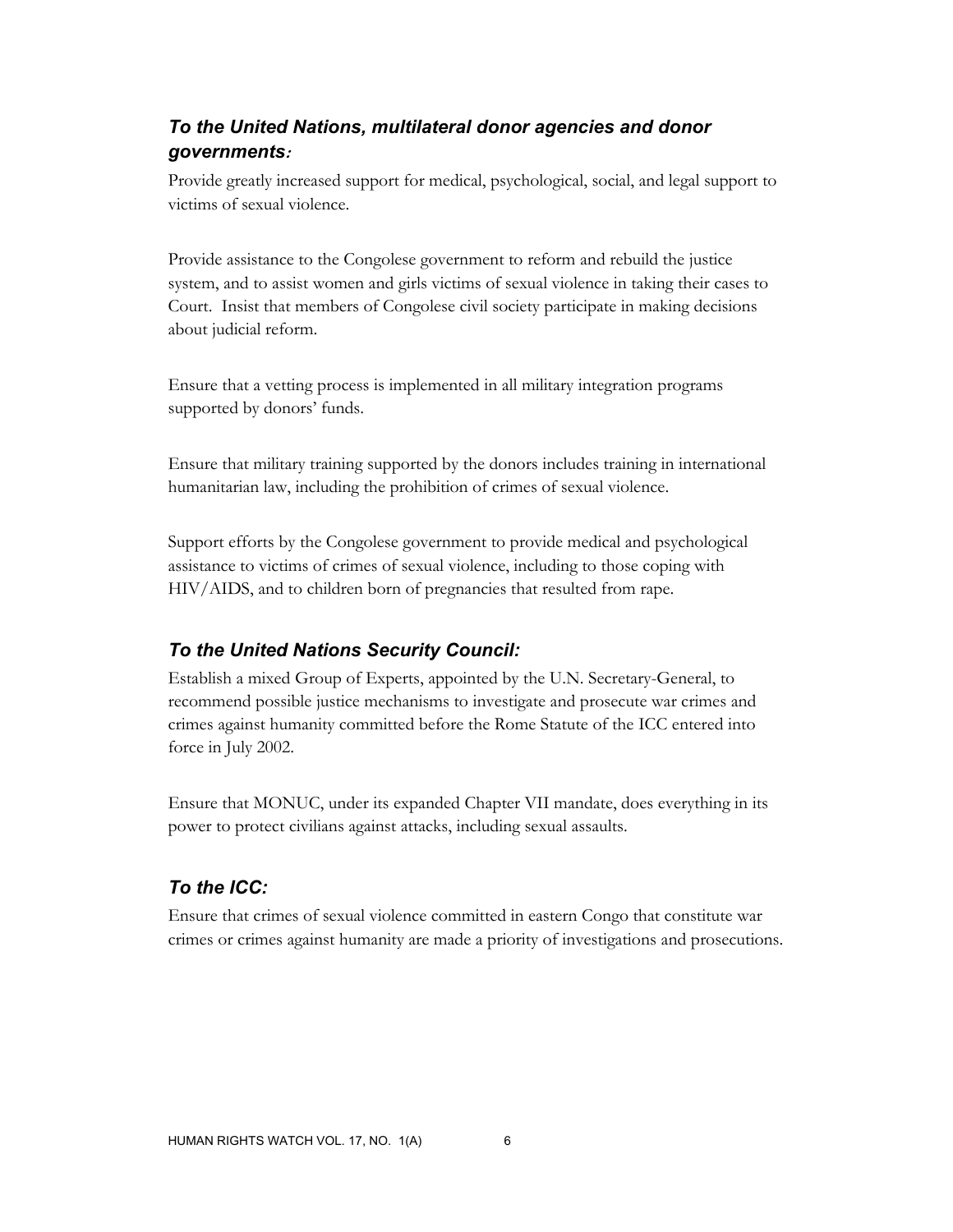### **Sexual Violence in the Congo War: A Continuing Crime**

During five years of armed conflict in the Democratic Republic of Congo (DRC, or Congo), tens of thousands of women and girls<sup>1</sup> were raped or otherwise subjected to sexual violence.2 Victims whose cases Human Rights Watch documented were as young as three years old. In a number of cases men and boys were also raped or sexually assaulted. The World Health Organization investigated the incidence of rape in the two provinces of South Kivu and Maniema and in the two cities of Goma (North Kivu province) and Kalémie (Katanga province) and concluded that some forty thousand persons had been raped.3

Combatants of most armies and armed groups in eastern Congo committed acts of sexual violence both before and after the establishment of the transitional government.4 Alleged perpetrators include fighters of the former rebel movements, the RCD-Goma, the MLC, and RCD-ML, and soldiers of the former national army, the FAC, now all supposedly part of an integrated Congolese army. Perpetrators also include combatants of local armed groups, Mai Mai (groups resisting outside control), Burundian and Rwandan Hutu armed groups, and the ethnically-based UPC and FNI based in Ituri.5 Civilian and military judicial authorities and leaders of armed groups rarely punished perpetrators of these crimes. On occasion military commanders and the heads of armed groups seem to have encouraged the use of sexual violence as a way to terrorize civilians.

<sup>&</sup>lt;sup>1</sup> In this report, consistent with the Convention on the Rights of the Child, the terms girl, boy and child are used to describe someone under eighteen years of age.

 $^2$  The term "sexual violence" is used in this report to refer to all forms of violence of a sexual nature, such as rape, attempted rape, sexual slavery, enforced prostitution, sexual assault and sexual threat.

<sup>&</sup>lt;sup>3</sup> IRIN, DRC: Focus on rampant rape, despite end of war, March 8, 2004. The report found that that there were about 25,000 victims in South Kivu province, 11,350 in Maniema province, 1,625 in Goma, and 3,250 in Kalémie.

See http://www.reliefweb.int/w/rwb.nsf/0/253bfc93b573d42885256e51006c20e4?OpenDocument. (accessed on June 4, 2004). Other reports have confirmed the seriousness of the problem in areas not treated by this report. See Initiative conjointe de lutte contre les violences sexuelles faites à la femme et à l'enfant (fille et garcon), *Rapport de mission effectuée dans les villes de Kalémie, Bukavu et Goma du 5 au 18 aout 2003*, August 2003 ; Médecins Sans Frontières, *Mass rape, looting widespread in southeast DR Congo*, September 12, 2003; and 14<sup>th</sup> Report of the Secretary-General on the United Nations Mission in the Democratic Republic of Congo. S/2003/1098, November 17, 2003.

<sup>4</sup> Combatants are members of any armed force participating in a conflict. Members of regular government forces are soldiers. In this report, members of the RCD-Goma, which was highly organized and at times operated under the command of the Rwandan army, are also described as soldiers. Members of other armed groups are described as fighters or rebels. For sexual abuses committed by the Rwandan army, see Human Rights Watch, *Democratic Republic of Congo: The War Within The War. Sexual Violence Against Women and Girls in Eastern Congo. (New York: Human Rights Watch*), June 2002.

 $^5$  While Mai Mai groups under commander Padiri have been integrated into the new national army, other Mai Mai groups are operating entirely outside the FARDC.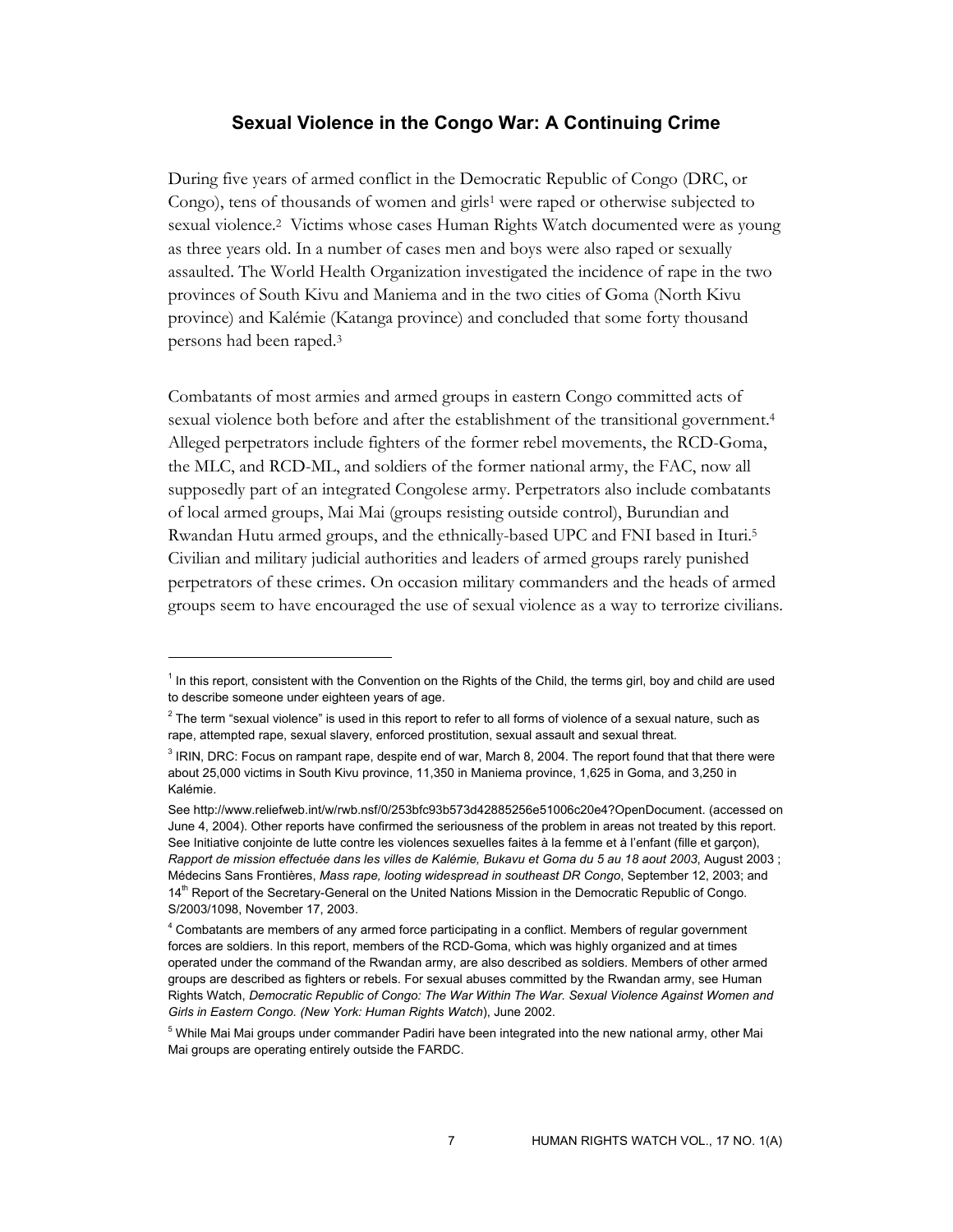Following protracted negotiations, the war was declared over and a transitional government was installed in June 2003. But military operations continued in eastern Congo and as recently as December 2004, civilians still suffered from attacks, including acts of sexual violence. By late 2004, the cumbersome arrangement for sharing power among former belligerents faltered and two of the major partners showed readiness to quit. Military forces continue to be loyal to the rebel movements that spawned them and remain only nominally integrated into the new national army, the FARDC. Mutinous forces of the RCD-Goma rebelled in June and again in December 2004 against their nominal commanders. Local armed groups generally continue to command their home areas, paying little heed to officials of the national government. In Ituri, a much contested district of Orientale province,<sup>6</sup> ethnically-based armed groups continue to fight against each other as well as against soldiers of the national army and the U.N. peacekeeping force MONUC. According to U.N. expert panels – one on resource exploitation, one on violations of a U.N.-imposed arms embargo on eastern Congo – officials of neighboring Rwanda and Uganda assist several of these armed groups, thus promoting the continuing armed conflict.7

The cases presented here illustrate different kinds of sexual violence as well as the widespread nature of the crimes, both in terms of geography and in terms of the numbers of groups whose combatants have committed these crimes.

### *Patterns of sexual violence*

 $\overline{a}$ 

There were several patterns of sexual abuse against civilians.<sup>8</sup> Soldiers and rebel fighters engaged in acts of sexual violence in the context of military confrontations, to scare the civilian population into submission, punish them for allegedly supporting enemy forces or to provide gratification for the fighters, sometimes after a defeat. In Ituri where armed groups of different ethnicity have fought each other for years, combatants often used sexual violence to target persons of ethnic groups seen as the enemy.9 According to the October 2004 estimate of humanitarian agencies, eight to ten persons were being

<sup>&</sup>lt;sup>6</sup> Between 1999 and 2003, the Ugandan government controlling Ituri attempted to make Ituri a separate province, and a governor was nominated. However, Ituri was never recognized as a province.

<sup>&</sup>lt;sup>7</sup> Report by the Panel of Experts on the Illegal Exploitation of Natural Resources and Other Forms of Wealth of the Democratic Republic of Congo. S/2003/1027, October 2003. Report by the Experts Group on the Application of the Arms Embargo Measures imposed by the Security Council in the Democratic Republic of Congo. S/2005/30, January 2005.

<sup>&</sup>lt;sup>8</sup> For details, see Human Rights Watch, Democratic Republic of Congo: The War Within The War. Sexual Violence Against Women and Girls in Eastern Congo. (New York: Human Rights Watch), June 2002.

<sup>&</sup>lt;sup>9</sup> Human Rights Watch, Ituri: Covered in Blood. Ethnically Targeted Violence in Northeastern DR Congo, vol.15, No.11 (A), July 2003.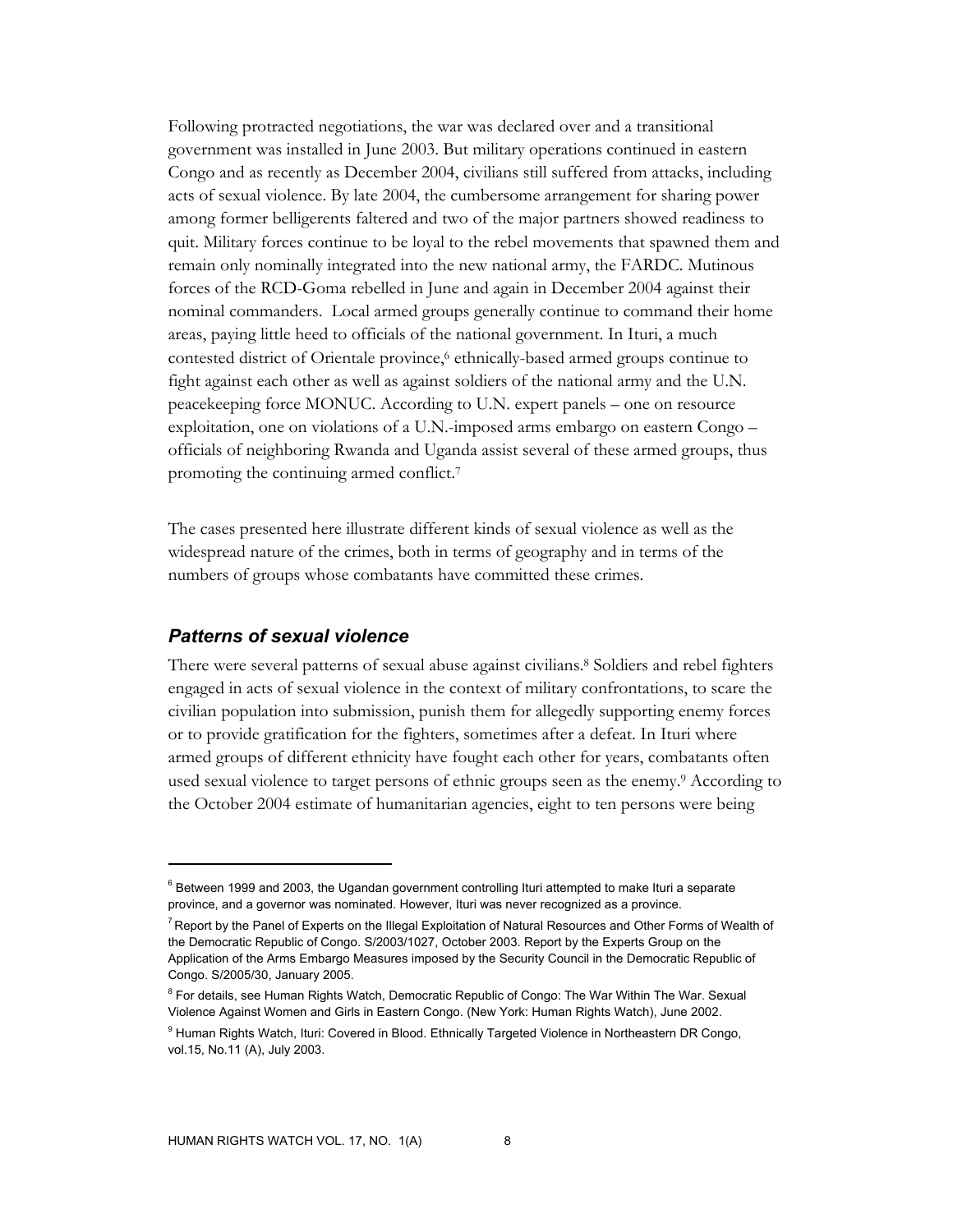raped each day in the town of Bunia and a limited number of other locations in Ituri.10 As the representative of one women's NGO commented, "We could write a whole library about the use of rape here in Ituri. It is just too awful. We now have to live with the legacy of all this and I don't know how we will cope."11

Combatants, singly or in small groups, engaged in opportunistic attacks, targeting women and girls in their homes or who were going about their daily business, walking to the market or tending their fields. Cases of sexual violence became so frequent in some areas that women and girls stopped working in the fields or going to the market, took to hiding in the forest at night instead of sleeping in their homes, and sometimes fled their home area altogether.

Combatants living in the forest abducted women and girls and kept them, sometimes for months at a time, in their camps to provide sexual and other services traditionally considered "women's work" – cooking, cleaning, and fetching water or wood.12 For example, during the war, Mai Mai rebels held large numbers of women in the Shabunda region of South Kivu and in Masisi in North Kivu. Rwandan Hutu rebels abducted women and girls and took them to their bases in the Kahuzi-Biega forest, and Burundian rebels of the Forces for the Defense of Democracy (FDD) held women and girls at Rukoko forest in the Rusizi valley of South Kivu.

#### *Waiting for peace to come: sexual violence after June 2003*

Despite the establishment of a supposedly unified transitional government, the violence in eastern Congo continues. Women and girls, still waiting for the promised peace, continue suffering sexual assaults by combatants. In addition, they have been preyed upon by common criminals who are reportedly increasingly perpetrating acts of sexual violence in some areas of North Kivu.13

In September 2004, Centre Olame, a Catholic women's center in Bukavu, was receiving over two hundred new cases of sexual violence each month from different parts of South Kivu, a sharp rise from late 2002 when the center received about fifty cases a

<sup>&</sup>lt;sup>10</sup> Statistics from Cooperatione Italiano (COOPI), Bunia, provided on October 9, 2004.

<sup>&</sup>lt;sup>11</sup> Human Rights Watch interview, women's NGO representative, Bunia, October 10, 2004.

 $12$  Abductions for such purposes are a form of gender-based violence, i.e. violence based on the victim's (perceived) gender role in society.

<sup>&</sup>lt;sup>13</sup> Synergie pour l'Assistance Judiciaire aux Victimes des Violations des Droits Humains (SAJ), Rapport sur la situation des droits humains: cas de violences sexuelles identifiées de janvier à juin 2004 au Nord Kivu, June 2004.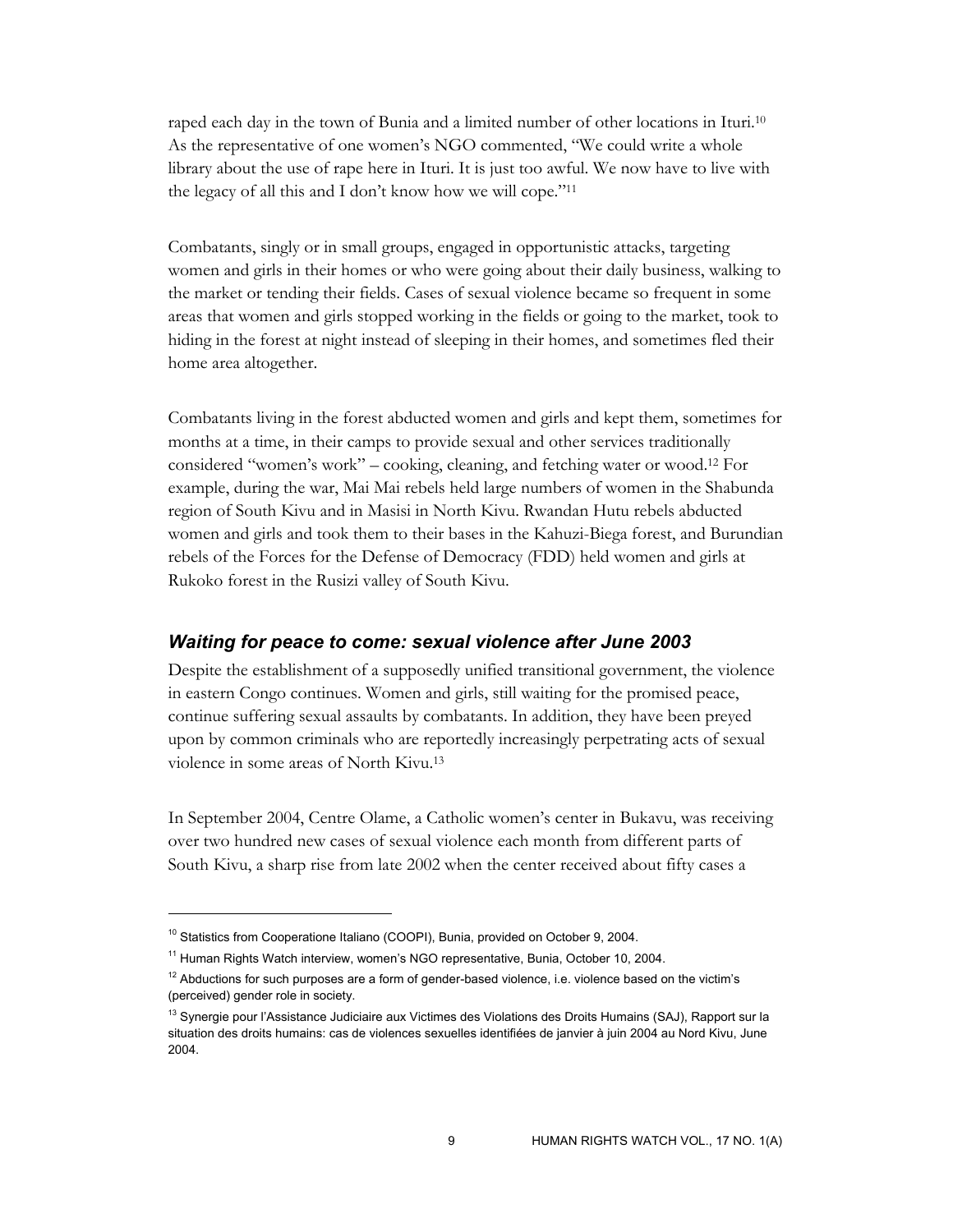month.14 Between January and May 2004, Panzi hospital, also in Bukavu, treated 1,124 victims of sexual violence.15 Between August 2003 and January 2004 the hospital of Médecins Sans Frontières in the small town of Baraka treated more than 550 rape victims, many of whom had been sexually assaulted after June 2003.16 Baraka is located in Fizi territory, South Kivu province, the scene of heavy fighting and grave abuses during the war.

# *Dissident RCD-Goma forces under Colonel Mutebutsi and General Nkunda, May-June 2004*

On May 26, 2004, a renegade commander, Col. Jules Mutebutsi, rose up against the newly created government army. Together with another renegade, Gen. Laurent Nkunda, and – according to a U.N. report – backed by officers of the Rwandan army, Mutebutsi led his forces to take control of Bukavu on June 2, 2004.17

The mutinous fighters went from house to house in Bukavu, raping and looting. Many women and girls who feared rape went into hiding. In the Bukavu neighborhood of Kadutu, some one hundred women and girls took refuge in a local church, wearing extra layers of clothing to hinder potential rapists.

On June 3 the fighters entered a home where four teen-aged girls were hiding. They found the girls, demanded money, and then raped them, each more than one time. In another incident the same day, six renegade RCD-Goma soldiers gang-raped a woman in front of her husband and children, while another soldier raped her three-year-old daughter. After the rape, the fighters looted the house taking most of the family's possessions. In another case, on June 4, six fighters raped two three-year-old girls who were in hiding with ten other women and girls. They reportedly told the women, "We're going to show you that these girls are women like you."18

One hundred and sixty-nine women and girls who had suffered sexual violence in the May-June combat sought help from the Centre Olame between June and September

<sup>&</sup>lt;sup>14</sup> Human Rights Watch interview with representative of Centre Olame, Bukavu, October 14, 2003, and telephone interview, October 6, 2004, 2004.

<sup>&</sup>lt;sup>15</sup> Human Rights Watch interview with staff at Panzi Hospital, Bukavu, July 23, 2004. The women and girls received treatment for sexually transmitted diseases, including HIV/AIDS, and/or surgery.

<sup>&</sup>lt;sup>16</sup> Médicins Sans Frontières, I have no joy, no peace of mind. Medical, psychological and socio-economic consequences of sexual violence in eastern Congo. (MSF Amsterdam: 2004).

 $17$  Both government and dissident forces committed abuses against civilians. See Human Rights Watch, *Democratic Republic of Congo: War Crimes in Bukavu*, June 2004.

<sup>&</sup>lt;sup>18</sup> Human Rights Watch, Democratic Republic of Congo: War Crimes in Bukavu, June 2004.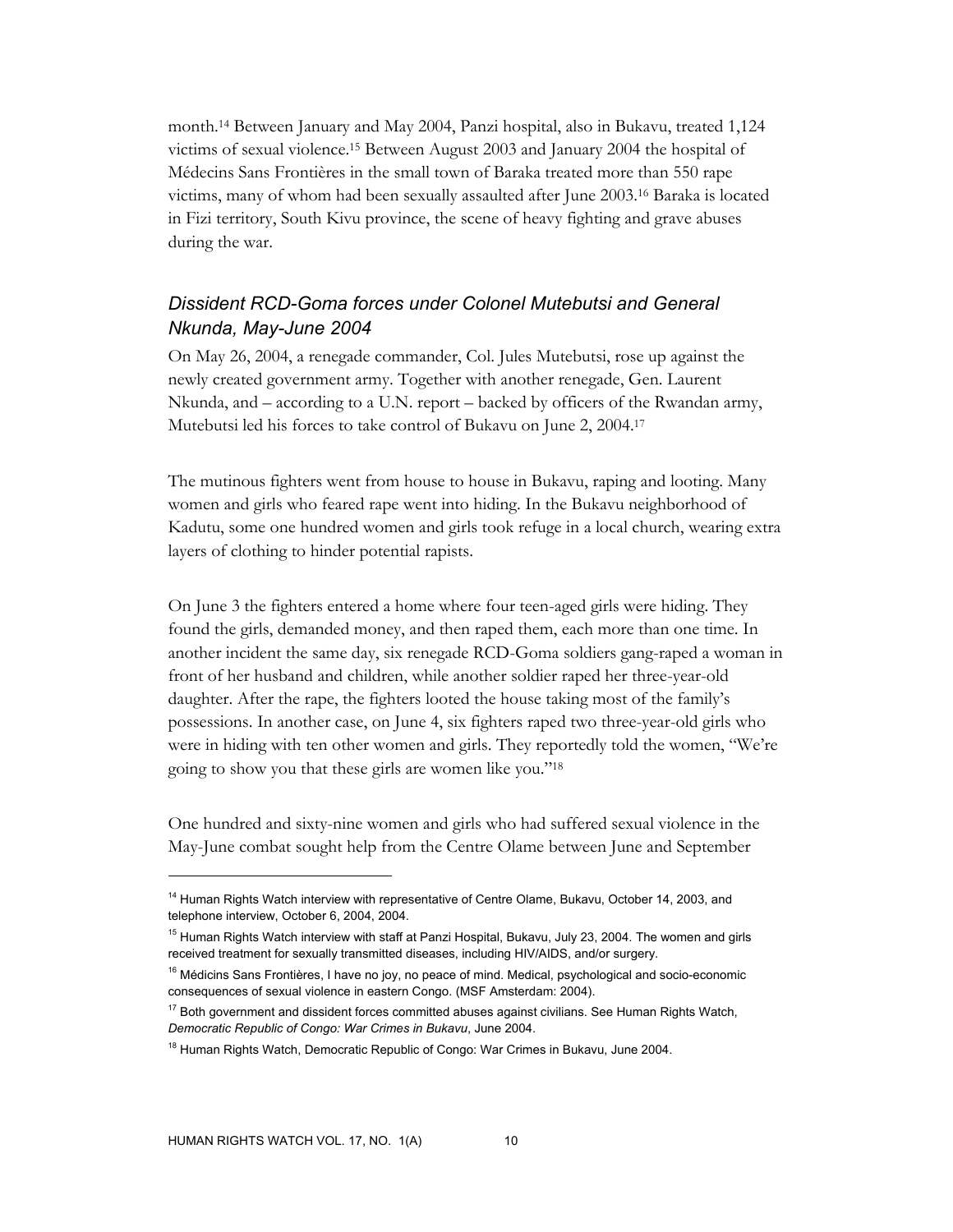2004. One hundred and seventeen said they had been attacked by combatants of Mutebutsi's and Nkunda's forces.19 Fifty-eight victims of sexual violence in May and June sought help from Panzi hospital by the end of July, according to staff there.20

Renegade forces under Nkunda's command, based in the Goma region, also committed acts of sexual violence in villages outside Bukavu in the days before their assault on the city. Léonie W.,21 a middle-aged woman from Minova, a small town on the road from Goma to Bukavu, described the abuses against her nieces at the end of May:

My older sister was killed in the crossfire. Her three daughters were raped in the field, they were thirteen, fourteen, and eighteen-years-old. The thirteen-year-old died. Four men raped her. They had spread her arms and legs and held her down. I had been with her but hid in a banana tree and watched what happened. Afterward she started to vomit blood, we brought her to Kirotshe hospital and she died two days later. We have \$18 debt at the hospital but don't know how to pay it. The other two were brought to Bunia by the church for medical care. They had been raped elsewhere; when they came home they had already been raped.22

On May 30, 2004, three women who were in Katana town, about thirty kilometers north of Bukavu, were raped by Nkunda's forces, one woman by five combatants. The men also systematically looted houses in and near Katana.23 According to residents of Minova, Nkunda's forces raped other women and girls when they withdrew from Bukavu back to Minova. 24 In one case they raped a mother and her eight-year-old child. The child died several days later of her injuries.25 Another woman was gang-raped by four fighters.26 Some women were too afraid to sleep in their own homes at night and others fled to the larger town of Goma in search of security.

<sup>&</sup>lt;sup>19</sup> Other victims said they had been sexually assaulted by FARDC forces; see section below. Human Rights Watch interview with representative of Centre Olame, July 21, 2004. Additional information in an email by representative of Centre Olame, October 21, 2004.

 $20$  Human Rights Watch interview with staff of Panzi hospital, Bukavu, July 23, 2004.

 $21$  All names of victims and witnesses in this report are complete pseudonyms.

 $22$  Human Rights Watch interview with Léonie W., Goma, July 16, 2004.

<sup>23</sup> Promotion and Support for Women's Initiatives (Promotion et Appui aux Initiatives Féminines, PAIF), *Rapport sur les violations des droits de l'homme à Katana*, June 2004.

 $24$  Human Rights Watch interview with victim, Goma, July 16, 2004.

<sup>&</sup>lt;sup>25</sup> Human Rights Watch interview, Goma, June 2004.

<sup>&</sup>lt;sup>26</sup> Human Rights Watch interview with victim, Goma, July 16, 2004.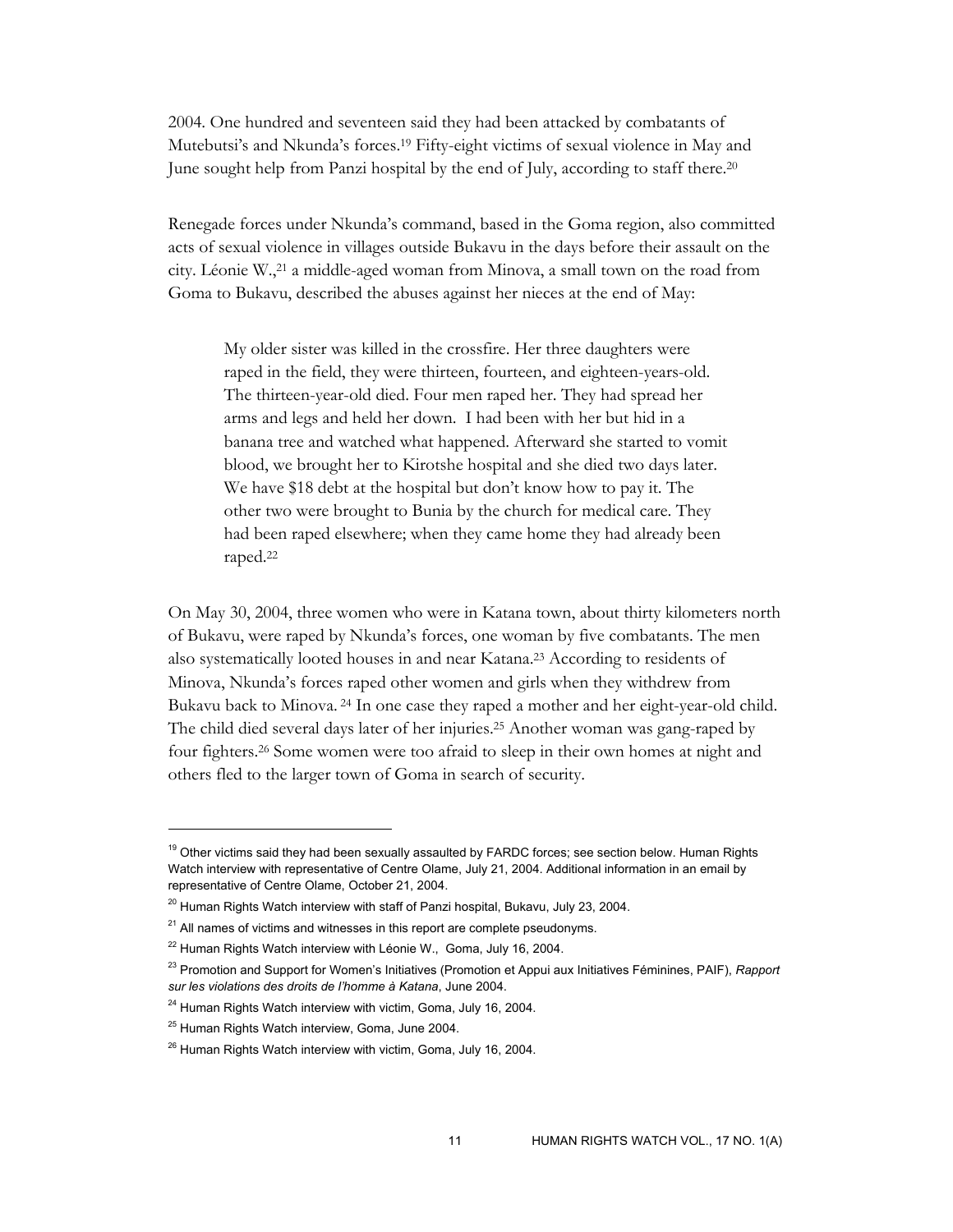Asked about the many reports of rapes by his forces, General Nkunda denied that he had heard of any such cases.<sup>27</sup> There have been no investigations or arrests reported of any of his fighters for the crimes committed in Bukavu.

# *Other sexual violence and exploitation by former members of the RCD-Goma*

On August 31, 2003, an RCD-Goma soldier assaulted and raped twenty-year-old Marianne L. in Bunyakiri town, northwest of Bukavu.28 He first approached her on the street at about 7:00 p.m. and asked her to have sex with him. When she refused, he shot her twice in the leg. As she fell down, he shot in the air to scare away any observers and then raped her and afterwards threatened to kill her. Marianne grabbed his gun and other people came to help her. The soldier fled, leaving his gun and military beret behind. Marianne L. was taken to the hospital where her leg had to be amputated below the knee.

In mid-2003, RCD-Goma was training girls and boys at a military training centre called Nyamunyunu in South Kivu. Some of the girls, who came from very poor families, had joined the RCD-Goma in a search for security. But RCD-Goma forces raped some girls. In other cases the girls were coerced into having sexual relations out of fear, or in an effort to ensure the means necessary to survive. Anne M., a fourteen-year old girl, told a Human Rights Watch researcher that she was pregnant as a result of having been raped by an RCD-Goma commander. She said,

He sent me to his house to get some food. Then he came in and asked me to help him make the bed. Then he closed the door and caught me. Then other soldiers came behind to shut the door so he could finish his business. That was the first and only time. He didn't say anything to me after it happened. Before this time the commander had always said he would marry me after the training. I had told him he would have to give a dowry to my family. The MONUC people had come [to arrange for demobilization of minors], after that he took me by force because he realized we would be leaving soon….

 $27$  Telephone interview with General Nkunda, June 9, 2004.

 $^{28}$  Human Rights Watch interviews with Marianne Land local NGO staff, Bukavu, October 15 and 16, 2003.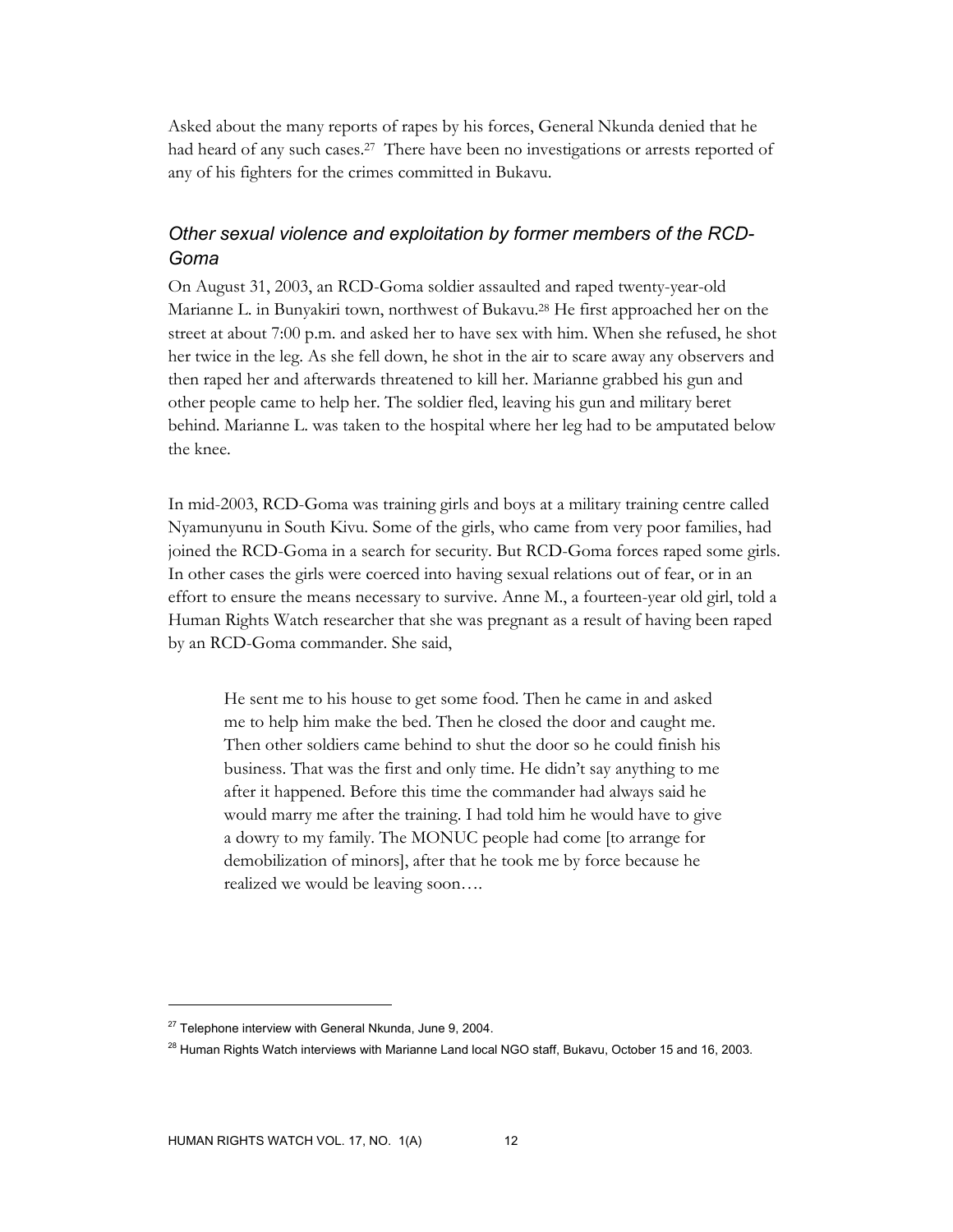There was another girl at the camp who had the same problem with her commander, but then when the training ended they married. She was eighteen. She was satisfied with that; she's still at the camp. One of the other girls was also taken by force.29

In August 2003 MONUC arranged for the release of children under eighteen years of age from the training camp.30

### *Sexual violence by Local Defense Forces in North Kivu*

Local Defense Forces (LDF) were established as an auxiliary force of the RCD-Goma in 1999. Under the transitional government, they continued to operate in North Kivu as a private militia under the control of current Governor Eugène Serufuli. Many of them were children and received only rudimentary training from RCD-Goma soldiers. They were nominally under the command of civilian authorities named by Serufuli. In February 2004 Serufuli announced that the LDF would be dissolved and its forces would be integrated into the army and the national police or would be demobilized. But many LDF appear to continue to operate under the command of civilian authorities and even those supposedly integrated into the army are said to retain their loyalty to the governor.31

Residents of North Kivu complain of many abuses by members of Local Defense Forces, including rape. On the morning of August 28, 2003, five LDF members attacked Marie T., a seventeen-year old dressmaking student, as she walked to a funeral in her neighborhood in Goma. She said the five men, whom she identified as LDF by their khaki uniforms and plastic boots, hit and kicked her before raping her. She said,

I was a first-year student in dressmaking but I left school because of what happened. I was ashamed because my classmates all knew what had happened. My friends gossiped a lot about what had happened. I feel okay now, but I'm sad.32

 $29$  Human Rights Watch interview with Anne M., Bukavu, October 15, 2003.

<sup>&</sup>lt;sup>30</sup> Human Rights Watch interviews with MONUC staff and local NGOs, October 2003. Some of the victims were then sent to a center for disadvantaged children where they received psycho-social support.

<sup>&</sup>lt;sup>31</sup> Human Rights Watch interviews, Goma, July 2004.

<sup>&</sup>lt;sup>32</sup> Human Rights Watch interview with Marie T., Goma, November 18, 2003.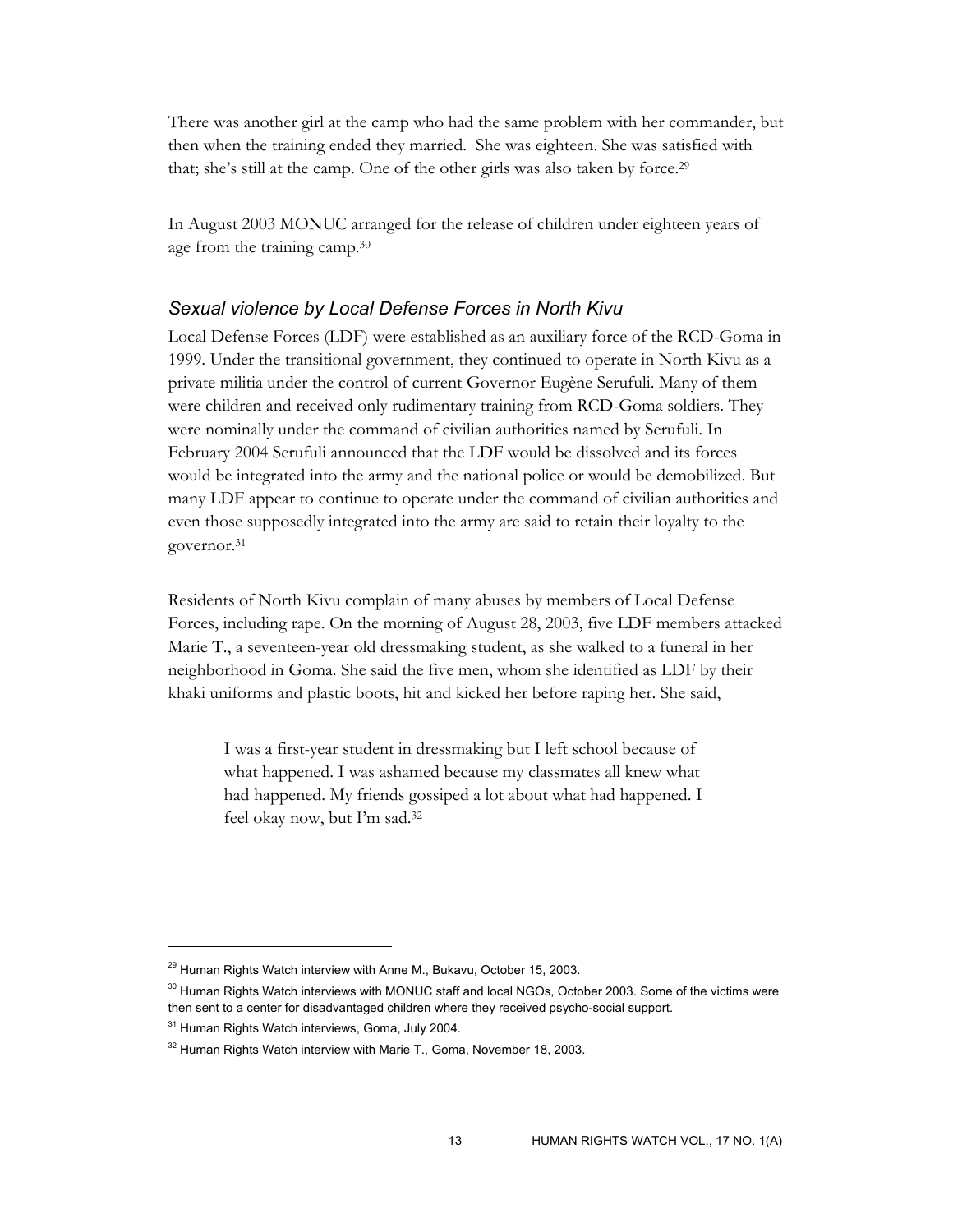#### *Sexual abuses by government armed forces, May-June 2004*

According to local sources, government soldiers of the 10th military region under Commander Mbusa Mabe also committed acts of sexual violence at the time of the Mutebutsi-Nkunda uprising. Many of these soldiers came from different former forces, such as the FAC, including Mbusa Mabe himself, the MLC and Mai Mai. Fifty-two women who sought care at the Centre Olame in Bukavu said they had been raped by government forces during these weeks. The troops reportedly raped many of the women in Walungu, where they were based while Mutebutsi and Nkunda's fighters controlled the town of Bukavu. In some cases, they caught women who were fleeing Bukavu and in other cases, they attacked the women and girls as the troops were returning to resume control of Bukavu.33

### *Sexual violence by members of the former RCD-ML in Lubero, North Kivu*

In June 2003, the RCD-Goma took control of Lubero territory, North Kivu, from the RCD-ML. The defeated RCD-ML then committed grave abuses against civilians between June 19 and 22 in and near Musienene, about thirteen miles south of Butembo. According to reports received by the Center for Applied Legal Studies (CEJA), a human rights organization based in Butembo, RCD-ML forces committed twenty-two cases of sexual violence at this time, many of them against children.34 Many more cases of rape may not have been reported.

### *Sexual violence by former MLC forces in Ituri and Equateur*

MLC forces have committed numerous acts of sexual violence. In a particularly egregious case of sexual abuse, forces of the former MLC gang-raped about 120 women and girls in two villages in Mongala district, Equateur province, on December 21 and 22, 2003. 35 These former MLC fighters had recently been integrated into the new Congolese army, the FARDC, and had revolted against their commander, whom they suspected of having stolen the money meant to pay their salaries. In April 2004, MONUC visited the villages and assisted the Military Prosecutor of the Congolese armed forces in starting an investigation. In two days investigators received 119 complaints of rape and eighty-six complaints of looting. So far, no one has been arrested or prosecuted for these crimes.<sup>36</sup>

<sup>&</sup>lt;sup>33</sup> Human Rights Watch interviews, Bukavu, July 20 and 21, 2004.

<sup>&</sup>lt;sup>34</sup> CEJA, RCD-ML et RCD-Goma, Attaques contre la population civile dans le territoire de Lubero. Rapport sur les abus des droits de l'homme commis par les troupes rebelles à Musienene en juin 2003, August 2003.

<sup>&</sup>lt;sup>35</sup> Third Special report of the Secretary-General on the United Nations Organization Mission in the Democratic Republic of Congo, Annex 1, paragraph 3. S/2004/650, August 16, 2004.

<sup>&</sup>lt;sup>36</sup> Third Special report of the Secretary-General.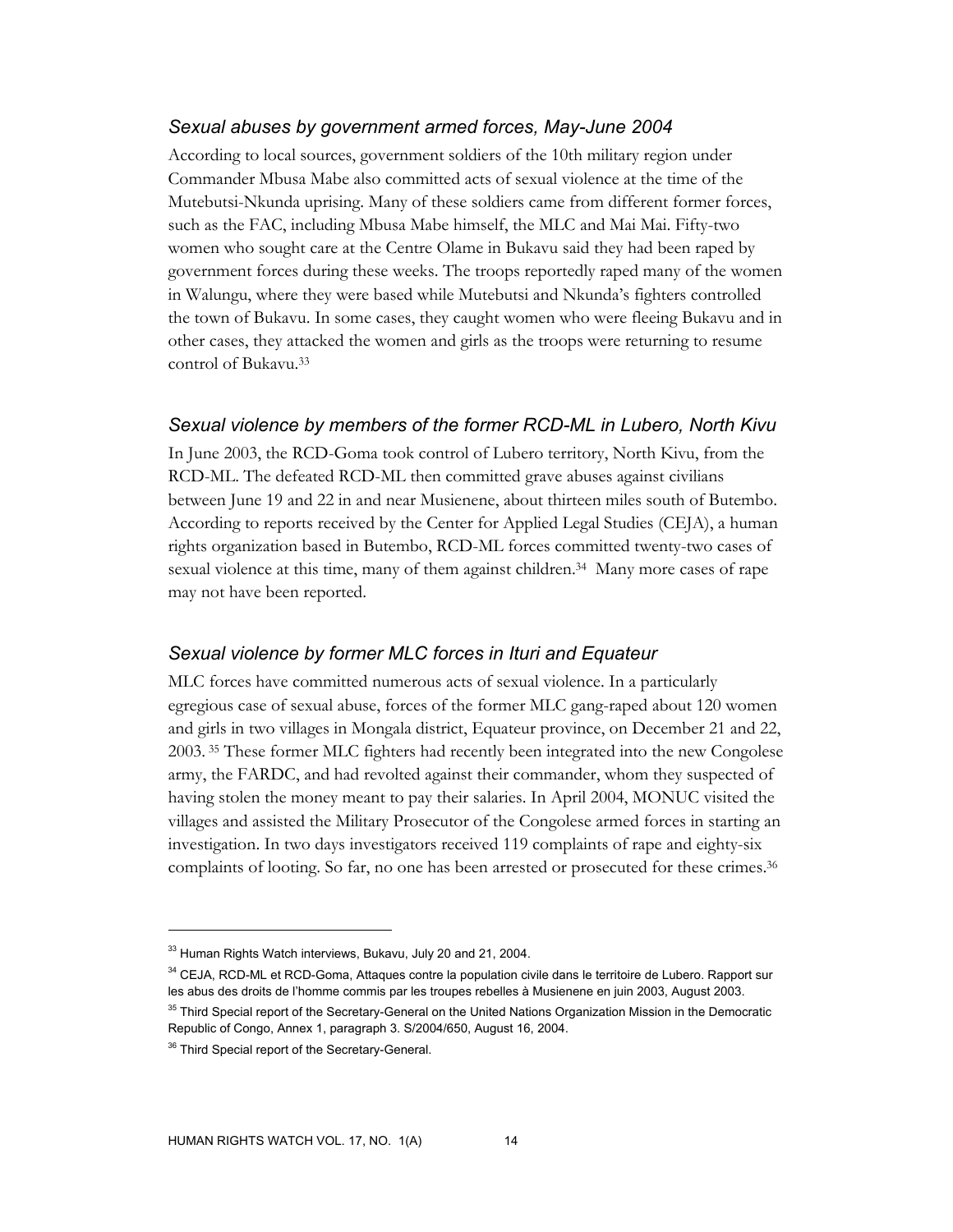### *Attacks by Rwandan Hutu combatants*

Some ten thousand Rwandan Hutu combatants continue sporadic military activity in eastern Congo, a substantial number of them organized into the Democratic Liberation Forces of Rwanda (FDLR).<sup>37</sup> Combatants of many of these groups carry out human rights abuses against Congolese who live in their vicinity including, rape, pillaging, and forcible occupation of property. FDLR fighters have also sometimes been blamed for crimes they did not commit as local authorities charge them with responsibility for attacks committed by their own forces.

In the second half of 2003, Rwandan combatants based in the Kahuzi Biega forest in South Kivu appear to have stepped up attacks on Congolese living nearby. In October 2003, 35 percent of cases of sexual violence registered at Panzi hospital (the most wellequipped hospital in South Kivu) came from Walungu, an area adjacent to the forest.38 Ten women reported having been raped by these combatants near Ninja. One of them, Térèse K., a forty-three year old widow and mother of eight told a representative of the Center Olame,

It was July 15, 2003, at about 1 pm. I was at home. The Hutu came. They were looking for something to eat. I told them I have nothing, neither at home nor at the banana plantation. They discovered a heap of fresh earth and thought that I was hiding my treasure there. I told them it was the body of my child that I had buried there three days ago. But they did not believe me. They started to dig until they took out the child. Then they saw that it was really a body and nothing else in there. When I saw it I started to cry and so did my other children. … Later, I went to the field to get some manioc. . . . They assaulted me, I tried to resist but they were stronger. One of them managed to rape me. The other one kicked me with his foot with disgust, as if to get some dirt out of the way. I fled leaving my basket and manioc behind.<sup>39</sup>

Térèse K. and the other women from Ninja also reported that Rwandan Hutu rebels had permanently occupied some houses and forcibly evicted the owners.

 $37$  Sometimes called "Interahamwe," (a militia that participated in the 1994 Rwandan genocide) or ex-FAR, (members of the former Rwandan army), many of these combatants were too young to have participated in the genocide and have been recruited more recently.

<sup>&</sup>lt;sup>38</sup> Human Rights Watch interview with staff at Panzi Hospital, Bukavu, October 16, 2003.

<sup>&</sup>lt;sup>39</sup> Centre Olame interview notes provided to Human Rights Watch, November 17, 2003 (translation by Human Rights Watch).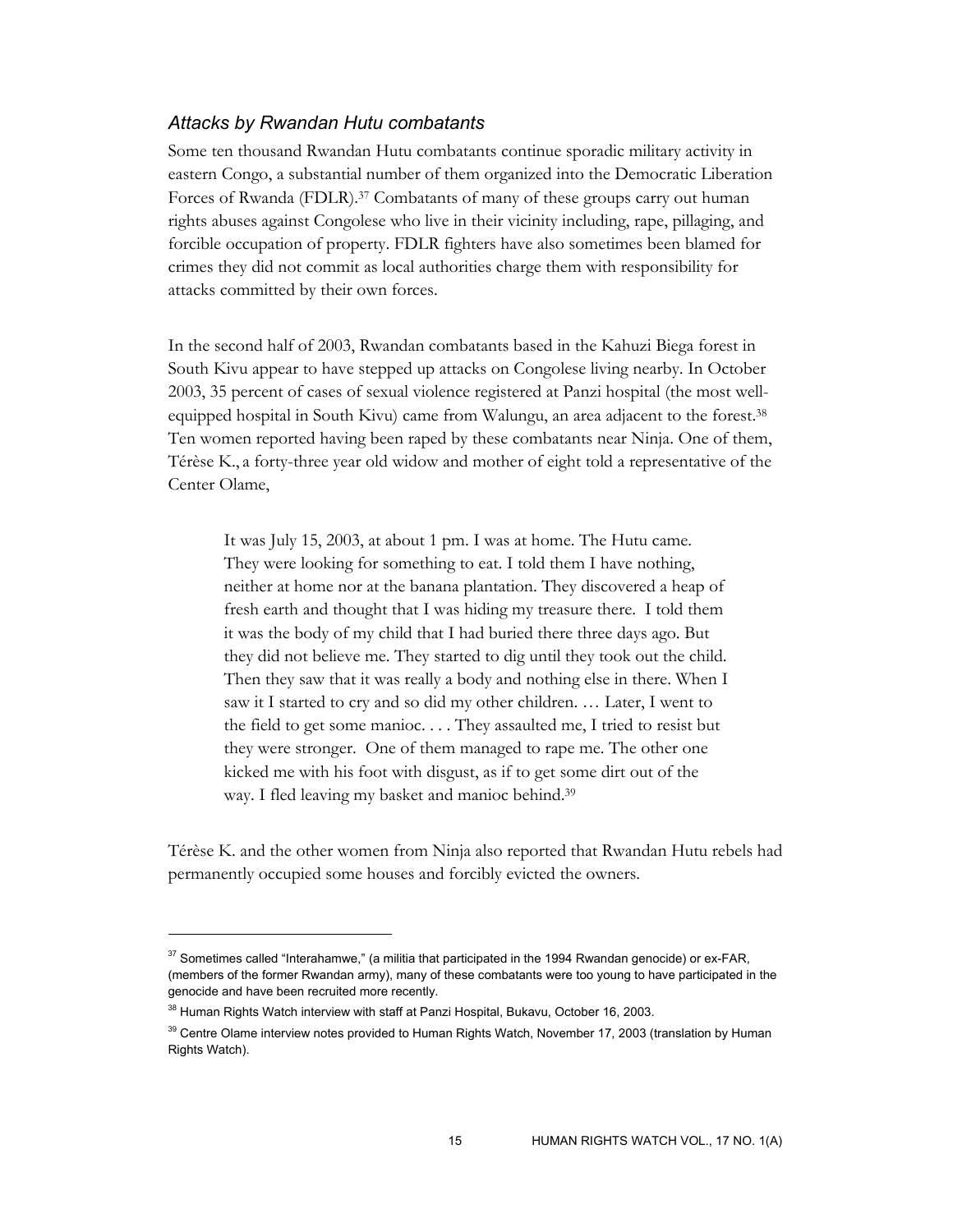Rwandan Hutu combatants raped women and girls in North Kivu as well. Evelyne M., a middle-aged widow, was attacked and raped in December 2003 by FDLR in Masisi Territory of North Kivu. She said,

It was around Christmas. I was making a trip on foot of about forty kilometers to sell a basket of flour. They were ten at least who raped me. I knew some of them by face because they often come to our village; but I don't know their names. I have a six-year-old son who was there when I was raped. We were both beaten a lot with sticks and he still has medical problems. I even fell unconscious, and spent several days in the bush on the same spot without moving. Some people then came along, alerted the local chief, and he sent people to transport me to a health center. They carried me and my son on their backs. I had been really badly beaten, and my clothes were taken. I was naked, so those who carried me gave me clothes. Since then my uterus has collapsed, it moves around and water and blood comes out, especially when I carry heavy jugs of water. It burns.40

It was only three months after the attack that Evelyne M. reached Goma where she received care at a center run by a Congolese NGO for torture victims. She had lacked the money to pay for the two-hour trip by car.41

In the first months of 2004, sixty-one victims of sexual violence sought help from a center for victims run by the Congolese NGO, Promotion and Support for Women's Initiatives (Promotion et Appui aux Initiatives Féminines, PAIF) in Kalehe territory, north of Bukavu. All said they had been attacked by Rwandan combatants.42

### *Attacks by Mai Mai*

-

Women and girls in Shabunda territory, South Kivu, complained of widespread rape by Mai Mai fighters in the past. There continue to be reports of sexual violence by Mai Mai forces that have not been integrated into the FARDC.43

<sup>&</sup>lt;sup>40</sup> Human Rights Watch interview with Evelyne M., Kitshanga, March 18, 2004.

<sup>&</sup>lt;sup>41</sup> Human Rights Watch interview with Evelyne M., Kitshanga, March 18, 2004.

<sup>&</sup>lt;sup>42</sup> PAIF statistics, provided to Human Rights Watch.

<sup>43</sup> Human Rights Watch interview with local NGO representative from South Kivu, Goma, September 24, 2004.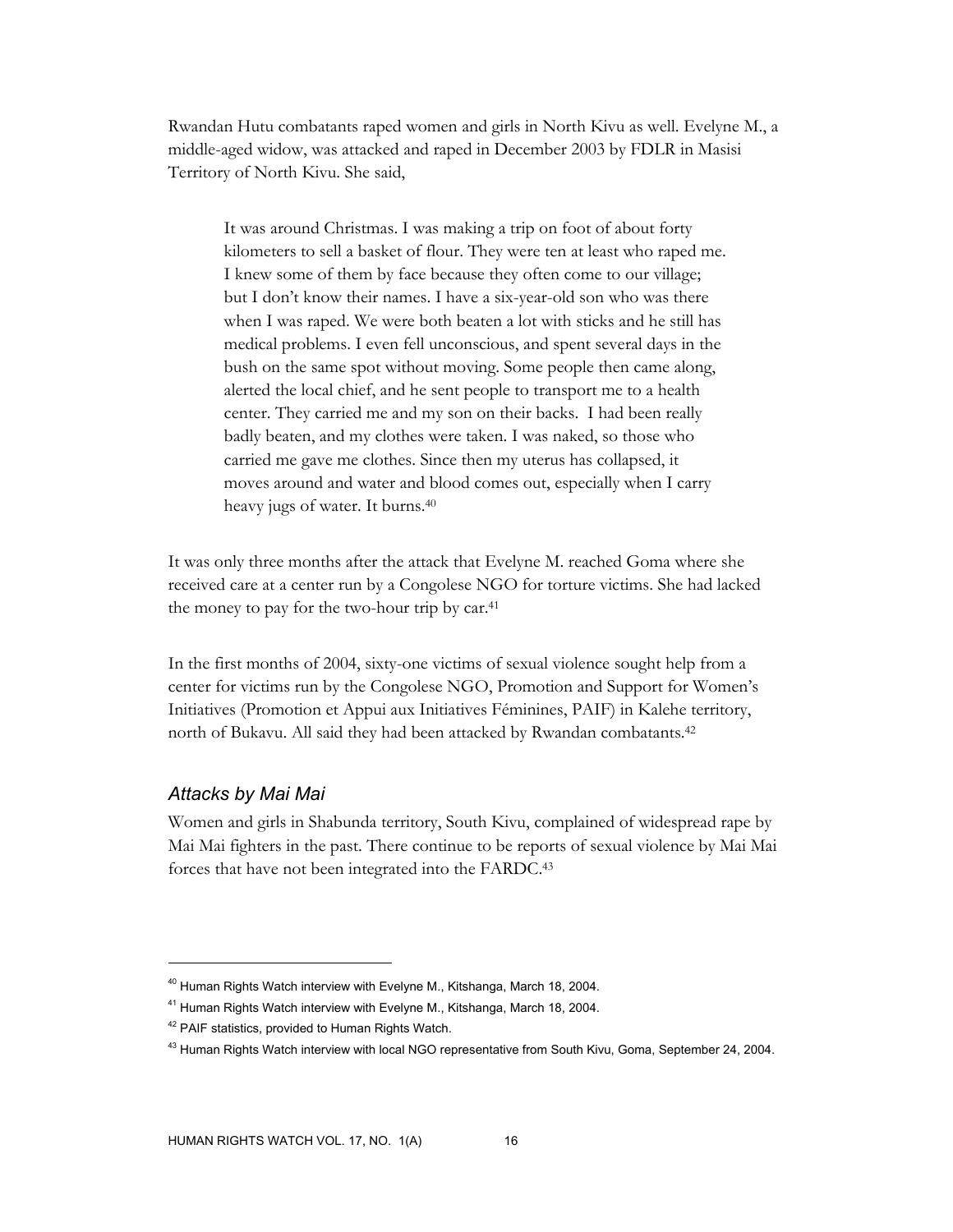In July 2003, Sophie M., a thirty-nine year old mother of five, and eleven other women were attacked by about thirty Mai Mai fighters as they made their way to their fields about 140 kilometers from Shabunda town. She said,

I was raped by them in front of my husband. They held him down while they did it. I was released afterwards because my husband and children pleaded with them, and cried saying "They will kill maman." I was raped by more than three men. I cannot remember the exact number because I lost consciousness. Afterwards a neighbor helped me, because I was bleeding. She boiled water and some herbs for me.44

Sophie M. reported that the Mai Mai abducted the other eleven women after having raped them. Mai Mai fighters told her that the women would serve other men in the villages while they are without women in the forest. Sophie M. said that four of the eleven later escaped from the Mai Mai. She continued,

The women told me about their stay with [the Mai Mai]. They were raped all the time. Some were held in huts so that they could not flee. The four that came back have health problems.<sup>45</sup>

Asked how she knew the attackers were Mai Mai, Sophie M. explained that they were wearing animal skins rather than uniforms, which is typical for Mai Mai. After the rape, she was bleeding heavily due to an internal injury. She was taken to a medical center in Bukavu where she received treatment. While her health has now improved, and she has tested negative for HIV/AIDS, her marriage seems destroyed:

My husband does not want to live together any more because I had sex with Mai Mai. The perpetrators must be punished. The leader of the Mai Mai can be identified and should also be punished.46

Mai Mai groups are also active throughout North Kivu. Christine D. was abducted during combat between two competing groups around Pinga in January 2003:

<sup>&</sup>lt;sup>44</sup> Human Rights Watch interview with Sophie M., Bukavu, October 16, 2003.

<sup>45</sup> Human Rights Watch interview with Sophie M., Bukavu, October 16, 2003.

<sup>46</sup> Human Rights Watch interview with Sophie M., Bukavu, October 16, 2003.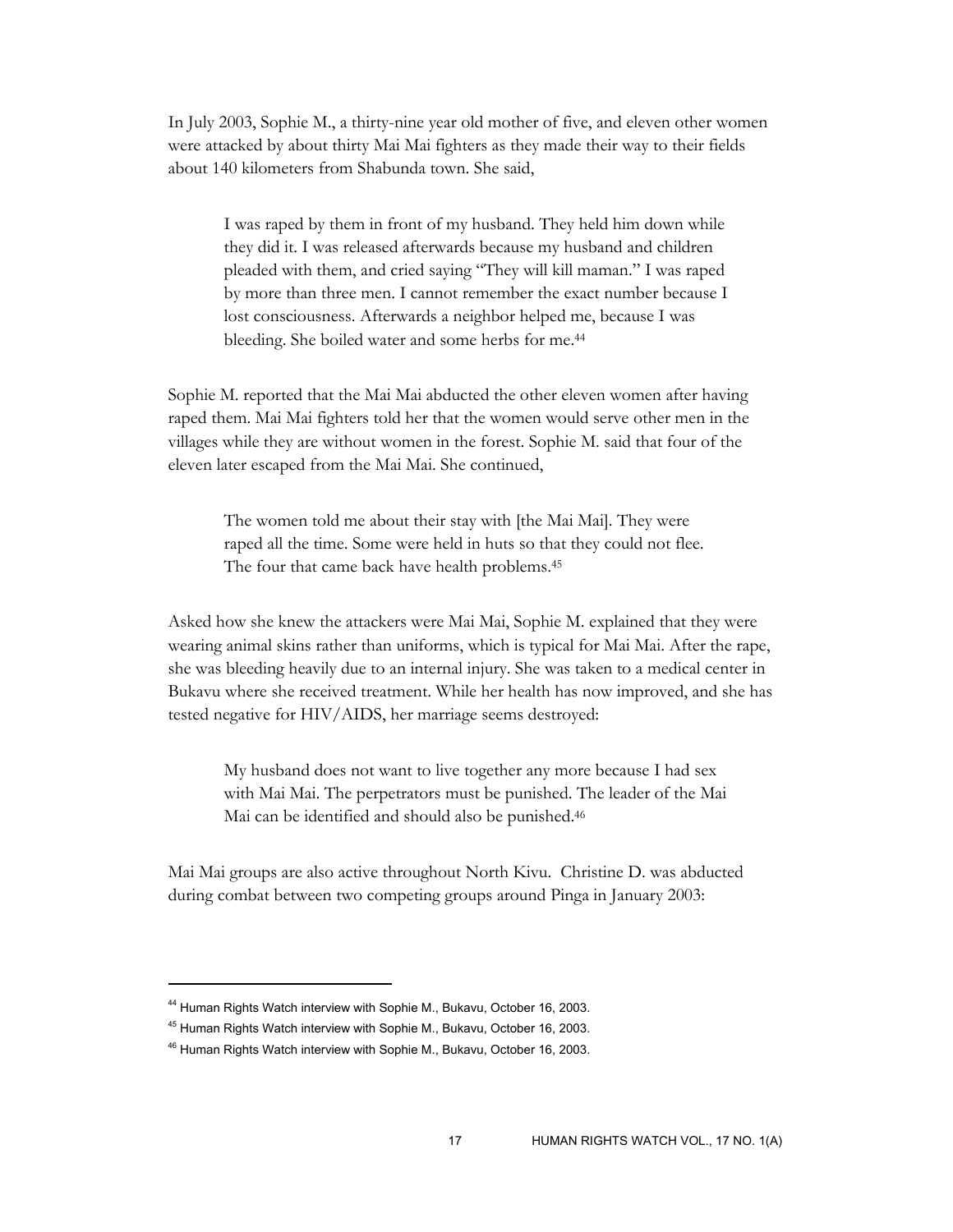They took me by force because I was alone. My mother had fled in another direction. There were three: one raped me and the others were with him. I stayed with them for a long time in the forest, one year. I became pregnant and lost the baby. I became pregnant again, so I fled here. There was another girl with me, from a different family, who was also raped by the same man. Four months along in her pregnancy she died; there was no medical care…. Every time we tried to run away, we were beaten.47

Christine D. knew the name of her attacker, and said she would like to see him arrested. "But it would be hard to catch him because he's hidden in the forest," she said.

In mid-2003, Mai Mai combatants, just defeated by RCD-ML forces, raped women and girls and looted and destroyed property as they abandoned villages to the advancing RCD-ML forces. According to an inquiry done by the human rights group CEJA, six of their victims were raped in Vuyinga, about sixty miles west of Butembo, between July 8 and July 10, 2003.48

As part of the process of creating a new national army, rebel forces and armed groups have been cantoned in a number of areas where they are to be either retrained or demobilized. According to local women's groups, Mai Mai combatants quartered at Mangango camp, some ten miles outside Beni, committed at least sixteen rapes in the immediate vicinity of the camp during the first nine months they were based there.49

### *Sexual violence by Lendu armed groups and their allies in Ituri*

According to local human rights advocates and medical staff in Ituri, widespread rape of women and girls has become frequent with the growth of armed groups in the region. Human Rights Watch has documented widespread acts of sexual violence committed by Lendu armed groups and their allies, in particular Ngiti armed groups.50 According to one representative of a women's group:

<sup>&</sup>lt;sup>47</sup> Human Rights Watch interview with Christine D., Kitshanga, March 18, 2004.

<sup>&</sup>lt;sup>48</sup> CEJA, RCD-ML et Mai Mai, Attaques contre la population civile dans le territoire de Lubero. Rapport sur les abus massifs des droits de l'homme par les troupes rebelles du RCD-ML et les combattants Mai-Mai à l'ouest de Butembo de juillet à septembre 2003, October 2003.

<sup>&</sup>lt;sup>49</sup> Group meeting with human rights NGOs, Beni, February 24, 2004.

<sup>50</sup> Human Rights Watch, *Covered in Blood*, pp.45-46.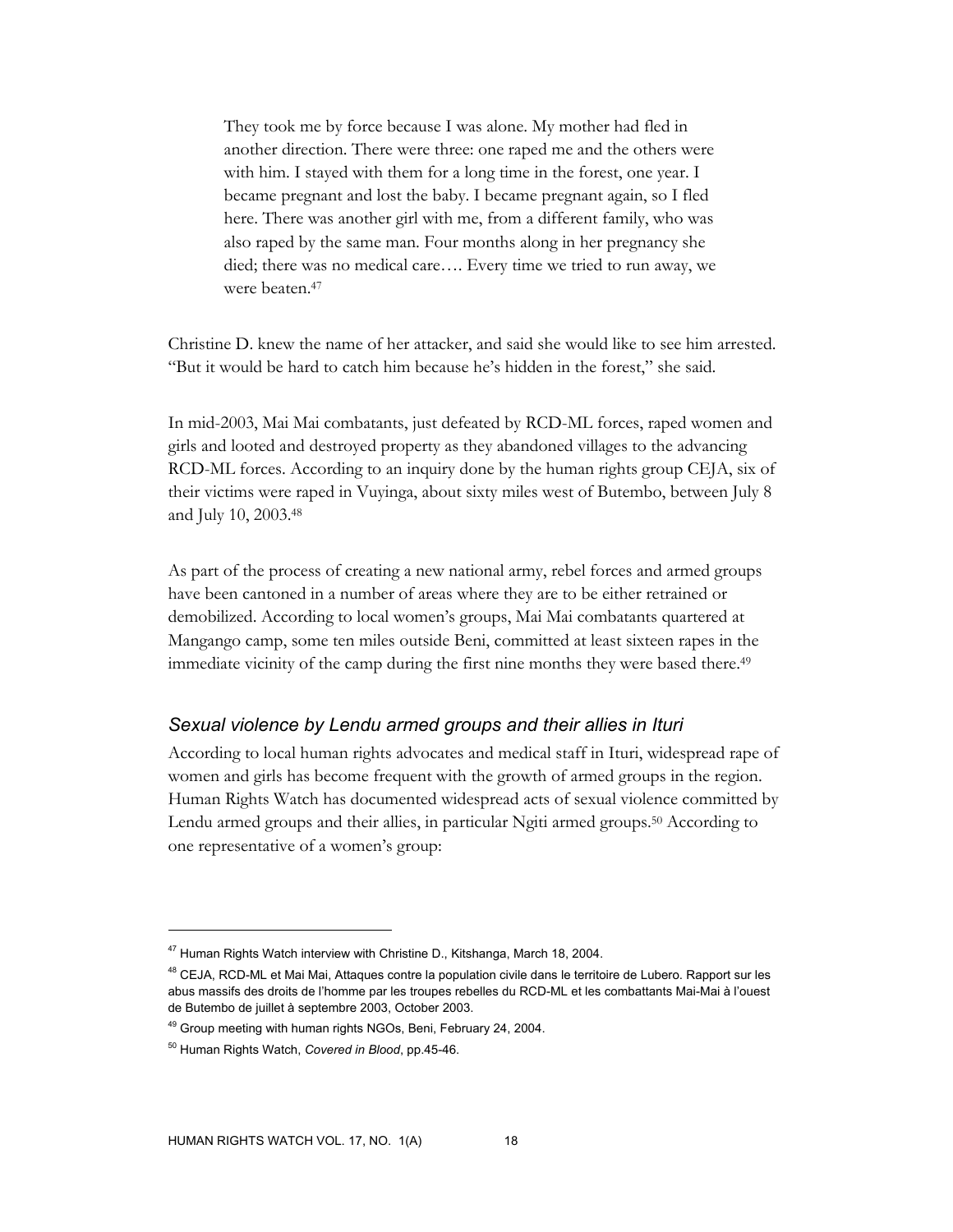[Lendu combatants] come to houses at night and rape the women, sometimes in front of their husband. Sometimes they stop women as they go to fetch water or go to the fields. They also stop girls coming back from school. When they rape them in their houses, they steal as well.51

A medical professional in Ituri told a Human Rights Watch researcher that more than 650 women were raped between the end of 2002 and January 2004. He described one early 2004 case in which twelve FNI combatants attacked two women of another ethnic group and raped them and then further injured them by inserting sticks into their vaginas.52

Because of lack of money to pay the costs or because of fear of being known as a rape victim, many women and girls fail to get the necessary medical treatment. One girl, Claudine N., seventeen years old, was raped in January 2004 and became pregnant. Afraid the rape would become public knowledge, she tried to abort the pregnancy by taking traditional medicines. She became ill and went to a health center ten miles away, where she was not known. But it was too late and she died.<sup>53</sup>

In a few cases FNI leaders have punished combatants accused of rape. FNI President Floribert Njabu told a Human Rights Watch researcher that four FNI fighters were arrested in Kpandruma in early 2004. Although there was apparently neither formal investigation nor trial, two of the accused were executed and the two others imprisoned. "We kill people who rape," said Njabu. "If we arrest them and do nothing then people will say we let them go and did not punish them."<sup>54</sup> President Njabu seemed unconcerned about the illegality of summary executions, saying "Congolese law does not apply here. This is the Republic of Ituri."55

### *Attacks by the UPC in Ituri*

 $\overline{a}$ 

Hema UPC combatants have been guilty of widespread rape of women and girls in Bunia and other parts of Ituri. In the one month of May 2003, for example, when the

<sup>&</sup>lt;sup>51</sup> Human Rights Watch interview with NGO representative, Rethy, March 4, 2004.

<sup>52</sup> Human Rights Watch interview with hospital staff, Rethy, March 3, 2004.

 $53$  Human Rights Watch interview with representative of NGO, Rethy, March 4, 2004.

<sup>&</sup>lt;sup>54</sup> Human Rights Watch interview with FNI President Floribert Njabu, Mongbwalu, May 7, 2004

<sup>&</sup>lt;sup>55</sup> Human Rights Watch interview with FNI President Floribert Njabu, Mongbwalu, May 7, 2004.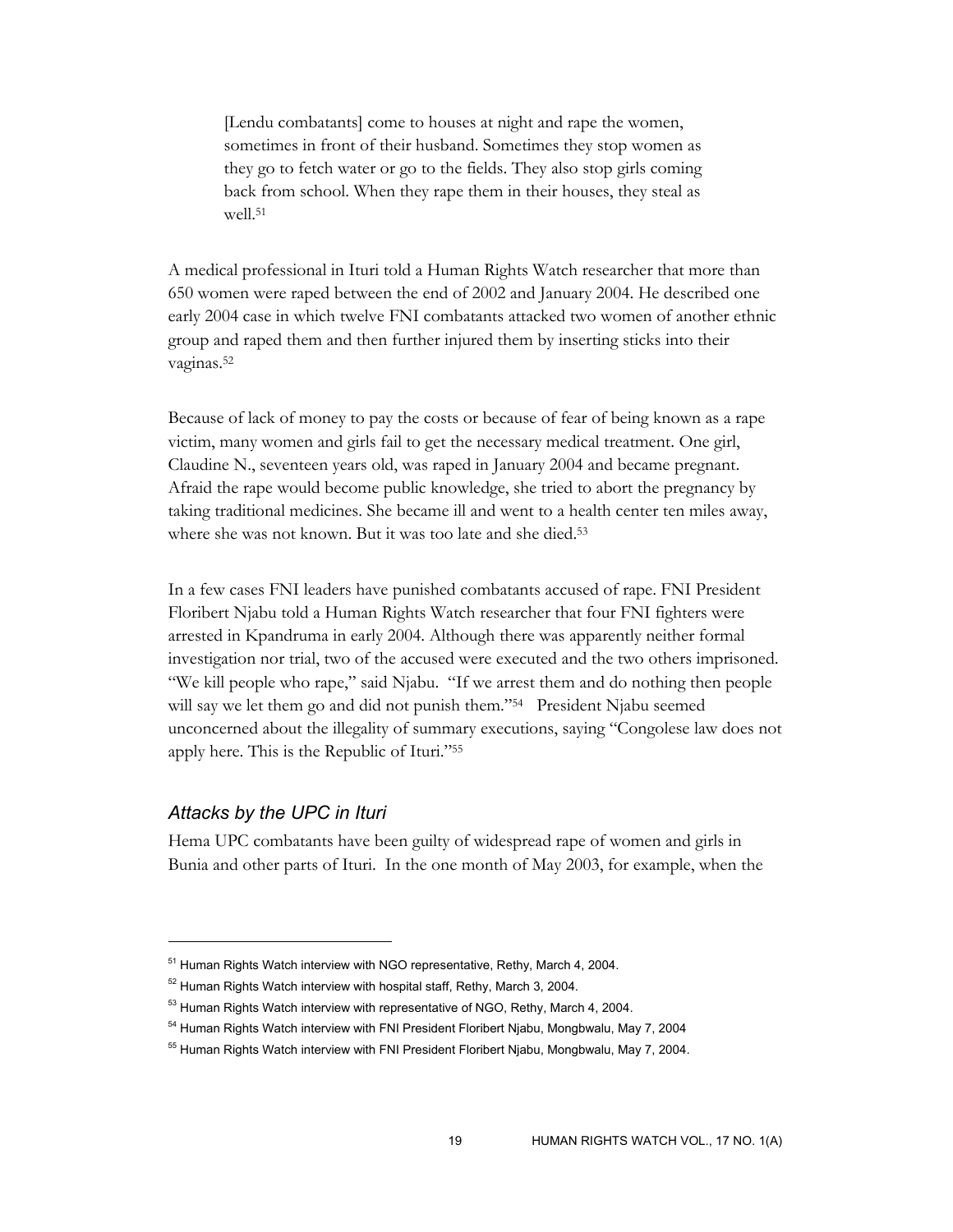UPC sought to re-establish control over Bunia and outlying areas, 125 women and girls were raped.56 Twenty-five year old Cécile W. said,

In May 2003 UPC combatants entered my house at 9:00 p.m. one night. There were four of them and I was alone in the house. They all took turns raping me. They told me not to shout and said they would kill me if I did. They looted everything from my house. As one was raping me the others would be going through the house taking what they wanted. It was dark and I couldn't see their faces. I didn't dare to tell anyone. I was scared so I fled the next day and went away from that place. I now suffer from problems each month when I menstruate. I was treated by MSF [Médicins Sans Frontières] but they cannot cure me. They said they have done everything they can but I still suffer.<sup>57</sup>

Brigitte K., a frail fifteen-year-old girl told a Human Rights Watch researcher that she was raped in May 2003. She said,

I was sent by my family to get an axe in town. When I was coming back I met a group of UPC combatants in Mudzipela near the Radio Candip station. One of them took me by force into a nearby house. The people who were in the house ran out as soon as they saw him. He tore my clothes off and then he raped me. It was my first time. He told me he would shoot me if I shouted. I went home and told my mother. She took me with her to the military camp and I recognized the man who had raped me, but he fled. The officer told my mother he would give her some money to take me to hospital but he never did. I suffered from headaches after this and I feel a constant pain in my stomach.58

The combatant identified by the girl was not arrested, nor has this or other cases of alleged rape by UPC combatants been investigated.

### *Male rape*

 $\overline{a}$ 

Men and boys in increasing numbers are also reporting having been raped and otherwise sexually assaulted by combatants; however there are no figures available. Some have

<sup>&</sup>lt;sup>56</sup> Statistics from Cooperatione Italiano (COOPI), Bunia, provided on October 9, 2004.

<sup>57</sup> Human Rights Watch interview with Cécile W., Bunia, October 10, 2004.

<sup>&</sup>lt;sup>58</sup> Human Rights Watch interview with Brigitte K., Bunia, October 10, 2004.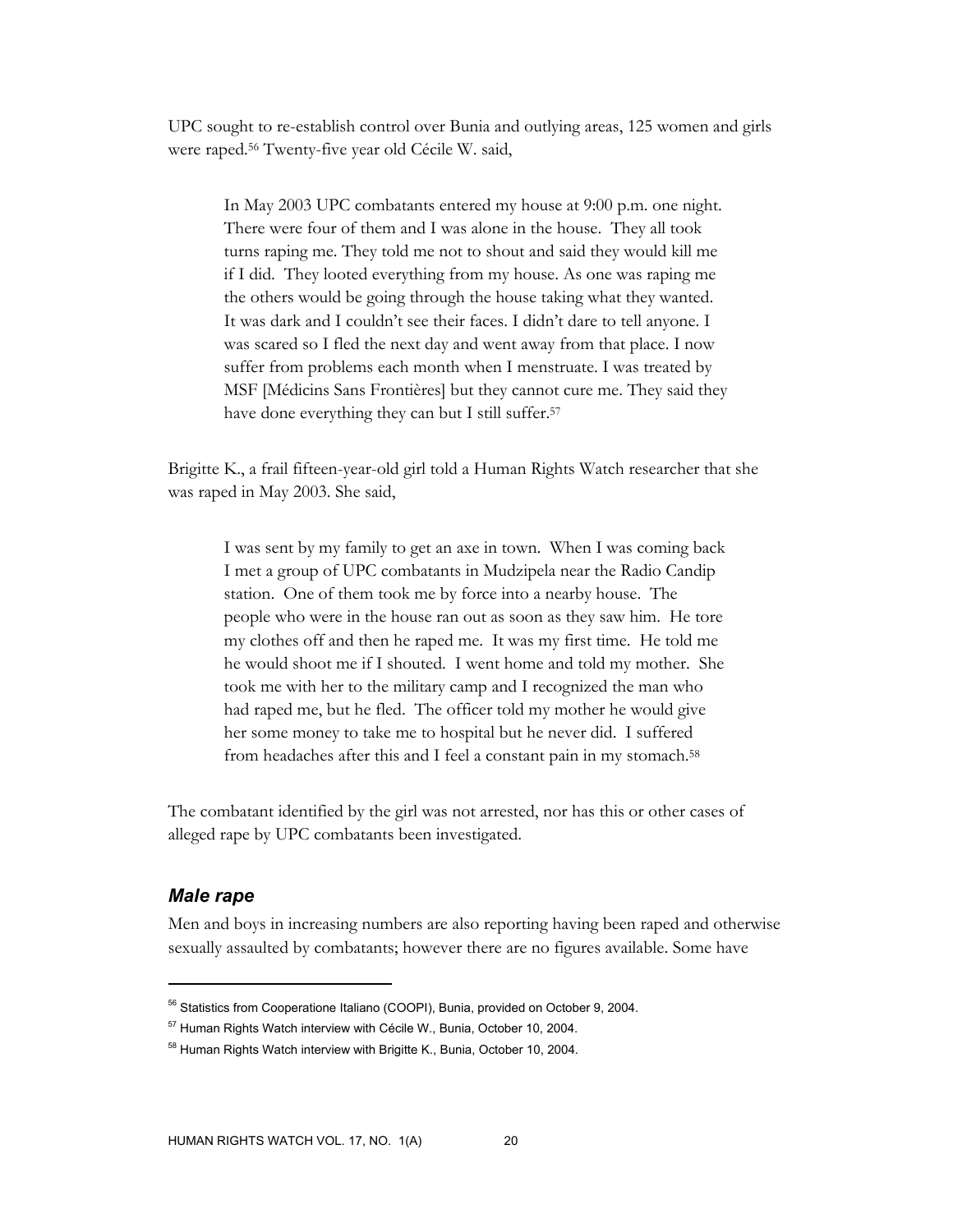sought help from centers that assist victims of sexual violence, such as the medical program run by Médicins Sans Frontières in Baraka, South Kivu.59 Few victims give detailed statements about attacks they have suffered. But Charles B., a man from Ituri told a Human Rights Watch researcher:

I was arrested on August 31, 2002 in Bunia along with my father. The UPC arrested us as they thought we were against them because of our ethnicity. I did not understand it as I had done nothing wrong. I spent one month and ten days in prison. When they first arrested us they interrogated us, sometimes every two days. We stood nude in front of UPC officials; one of them was Rafiki Saba [UPC Chief of Security]. I was so shocked. I had never seen my father this way. In our culture, it is not right. First they molested us … then they raped us. Even today I cannot really talk about this. It is too awful. After the interrogations we were sent to different prison areas. To this day I don't know what happened to my father, whether he is dead or alive. I am still traumatized by what happened to me and I have a lot of health problems.60

The UPC combatants later took Charles B. and some twenty other prisoners out in a van. They stopped the van at intervals and each time removed several prisoners and shot them. The victim was one of the last group. Those with him were shot but he was saved when one of the executioners recognized him.<sup>61</sup>

With the increase in victims who are men or boys, local NGOs and international agencies will need to find ways to offer medical, psychological, and legal assistance that address the specific needs of male victims.

<sup>&</sup>lt;sup>59</sup> Médicins Sans Frontières, I have no joy, no peace of mind. Medical, psychological and socio-economic consequences of sexual violence in eastern Congo (MSF Amsterdam: 2004).

 $60$  Human Rights Watch interview with Charles B., Europe, June 24, 2004.

<sup>&</sup>lt;sup>61</sup> Human Rights Watch interview with Charles B., Europe, June 24, 2004. Other cases in Médicins Sans Frontières, *I have no joy, no peace of mind: Medical, psychological and socio-economic consequences of sexual violence in eastern Congo*, MSF Amsterdam: 2004; Initiative conjointe de lutte contre les violences sexuelles faites à la femme et à l'enfant (fille et garçon), *Rapport de mission*.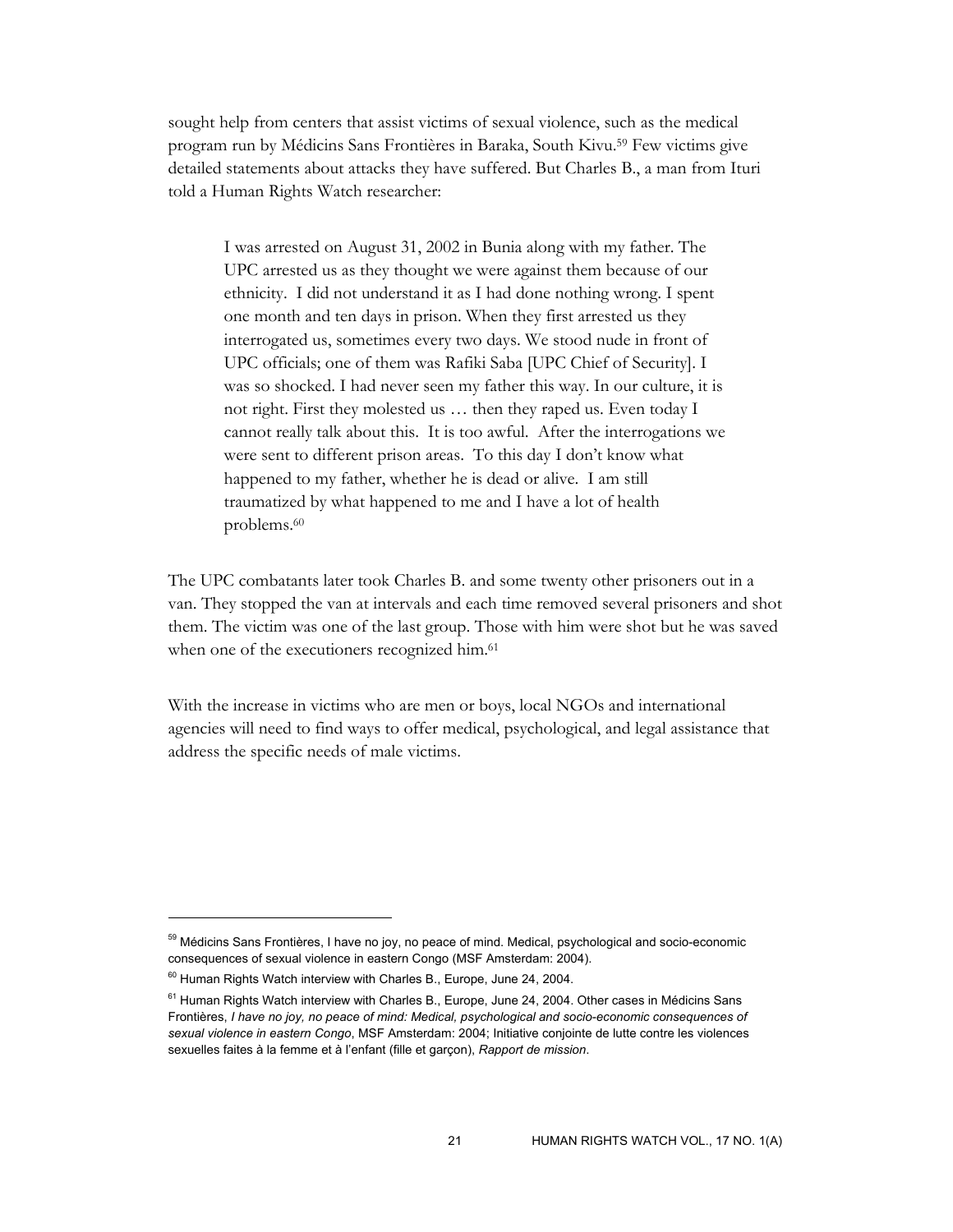### **The Legal Framework for Prosecution**

The Congolese justice system has to date failed to address the egregious problem of sexual violence in the country. In Congo, military courts (court-martials) have jurisdiction over all criminal offenses perpetrated by members of the national armed forces. Members of local armed groups that are not integrated into the national army fall under the jurisdiction of the civilian courts. Prosecutions of sexual violence in both military and civilian courts in Congo are hindered by outdated laws, the widespread impunity of combatants from justice, a refusal to recognize the serious nature of sexual offenses and insufficient attention to the needs of the victims.

### *International humanitarian law*

The armed conflict in Congo has both an internal and an international dimension.<sup>62</sup> International humanitarian law, also known as the laws of war, sets out protections for civilians and captured combatants during both types of conflicts. The four Geneva Conventions of 1949 and its Additional Protocols implicitly and explicitly condemn rape and other forms of sexual violence as serious violations of humanitarian law.63 In international armed conflicts – that is, conflicts between two or more states – such crimes are grave breaches of the Geneva Conventions and are considered war crimes. Violations involving direct attacks on civilians during internal armed conflicts are increasingly recognized as war crimes.

The Fourth Geneva Convention on the protection of civilians in international armed conflicts also provides a basis for defining the protections during an internal armed conflict. Article 27 on the treatment of protected persons states that "women shall be especially protected against any attack on their honor, in particular against rape, enforced prostitution, or any form of indecent assault."64 Article 147 specifies that "torture or inhuman treatment" and "willfully causing great suffering or serious injury to body or health" are grave breaches of the conventions.65 The International Committee of the

<sup>62</sup> For sexual crimes by foreign armed forces in Congo, see Human Rights Watch, *The War Within The War.*

<sup>&</sup>lt;sup>63</sup> See the four Geneva Conventions of 1949 and the two 1977 Protocols Additional to the Geneva Conventions (Protocols I & II). Other sources of international humanitarian law are the 1907 Hague Convention and Regulations, decisions of international tribunals and customary law. Congo ratified the 1949 Geneva Conventions in 1961, Protocol I in 1982, and Protocol II in 2002.

<sup>&</sup>lt;sup>64</sup> Geneva Convention IV, Article 27. Article 76 of Protocol I extends this protection of protected persons to all women. Protocol I, Article 76.

<sup>&</sup>lt;sup>65</sup> Fourth Geneva Convention, article 147.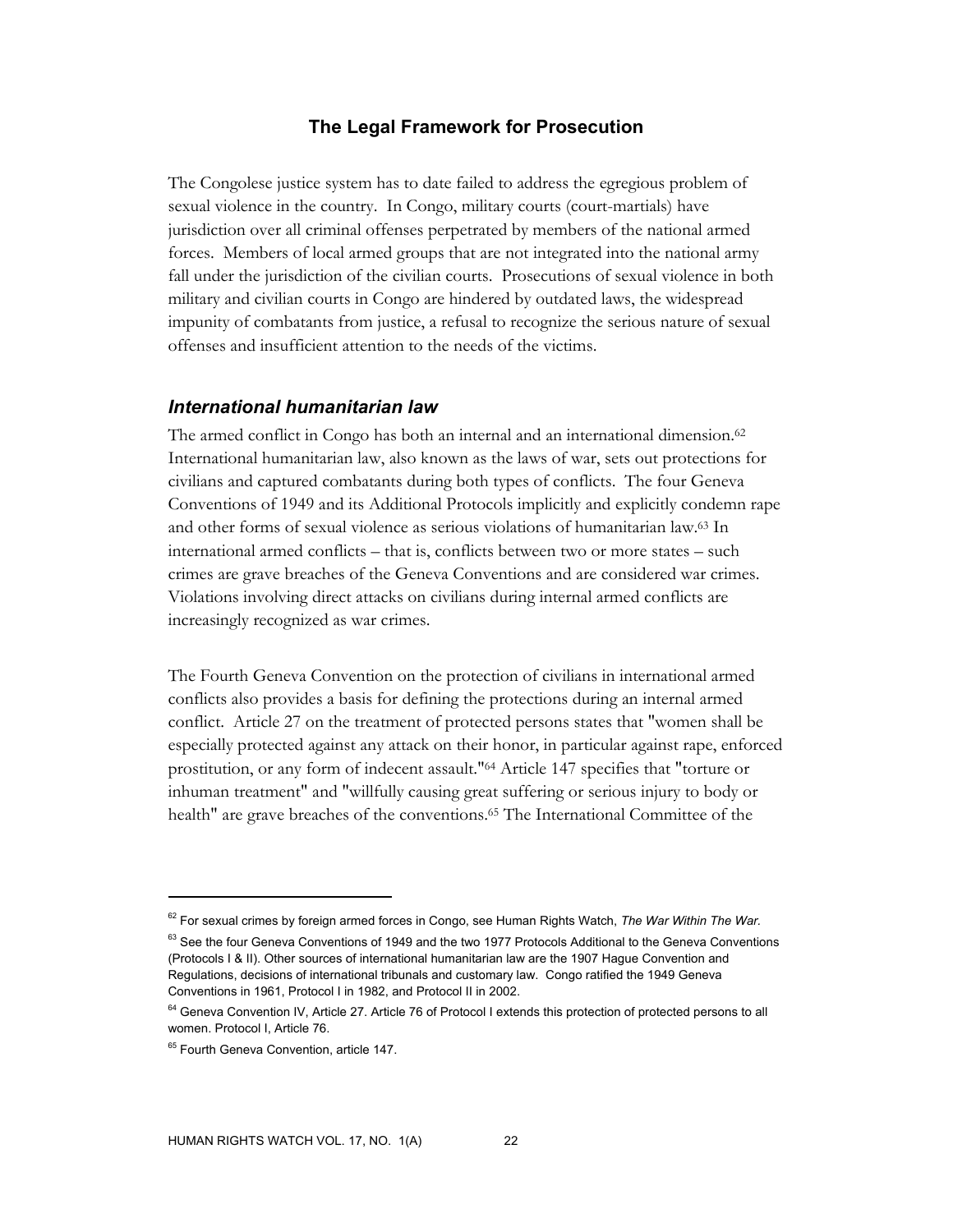Red Cross (ICRC) considers rape and other forms of sexual violence to be grave breaches, and even a single act of sexual violence can constitute a war crime.<sup>66</sup>

Situations of armed conflict internal to a state are regulated by Article 3 common to the four Geneva Conventions and by the Second Protocol Additional to the Geneva Conventions (Protocol II). Common Article 3 and Protocol II apply to all parties to the conflict, nongovernmental armed groups as well as government forces. It prohibits attacks on those taking no active part in hostilities including civilians. Among the acts prohibited are "(a) violence to life and person, in particular murder of all kinds, mutilation, cruel treatment and torture; (b) taking of hostages; (c) outrages upon personal dignity, in particular humiliating and degrading treatment."67 Acts of sexual violence fall squarely within this definition as they can be considered cruel treatment, torture, and outrages upon personal dignity.

Congo has been a party to Protocol II since December 2002. Article 4 of Protocol II expressly forbids "violence to life, health and physical or mental well-being of persons, in particular murder as well as cruel treatment, such as torture, mutilation or any form of corporal punishment" and "outrages upon personal dignity, in particular humiliating and degrading treatment, rape and enforced prostitution and any form of indecent assault" as well as "slavery and the slave trade in all their forms."68 According to the ICRC Commentary, this provision "reaffirms and supplements" Common Article 3 because it "became clear that it was necessary to strengthen ... the protection of women ... who may also be the victims of rape, enforced prostitution or indecent assault."69

As the above language highlights, crimes of sexual violence under international humanitarian law have been mischaracterized as attacks against the honor of women or an outrage on personal dignity, as opposed to attacks on physical integrity. This approach diminishes the serious nature of the crime and contributes to the widespread misperception of rape as an attack on honor that is an "incidental" or "lesser" crime relative to crimes such as torture or enslavement.70

<sup>66</sup> Theodor Meron, "Rape as a Crime Under International Humanitarian Law," *American Journal of International Law* (Washington D.C.: American Society of International Law, 1993), vol. 87, p. 426, citing the International Committee of the Red Cross, Aide Mémoire, December 3, 1992.

<sup>&</sup>lt;sup>67</sup> Geneva Conventions, article 3.

 $68$  Protocol II, article 4 (2) (a), (e) and (f).

<sup>&</sup>lt;sup>69</sup> ICRC Commentary on the Additional Protocols of June 1977 to the Geneva Conventions of 12 August 1949 (Geneva: Martinus Nijhoff, 1987), p. 1375, para. 4539.

<sup>&</sup>lt;sup>70</sup> See Catherine N. Niarchos, "Women, War and Rape: Challenges facing the International Criminal Tribunal for the former Yugoslavia," *Human Rights Quarterly* (Baltimore: The John Hopkins University Press, 1995), vol. 17, pp. 672, 674.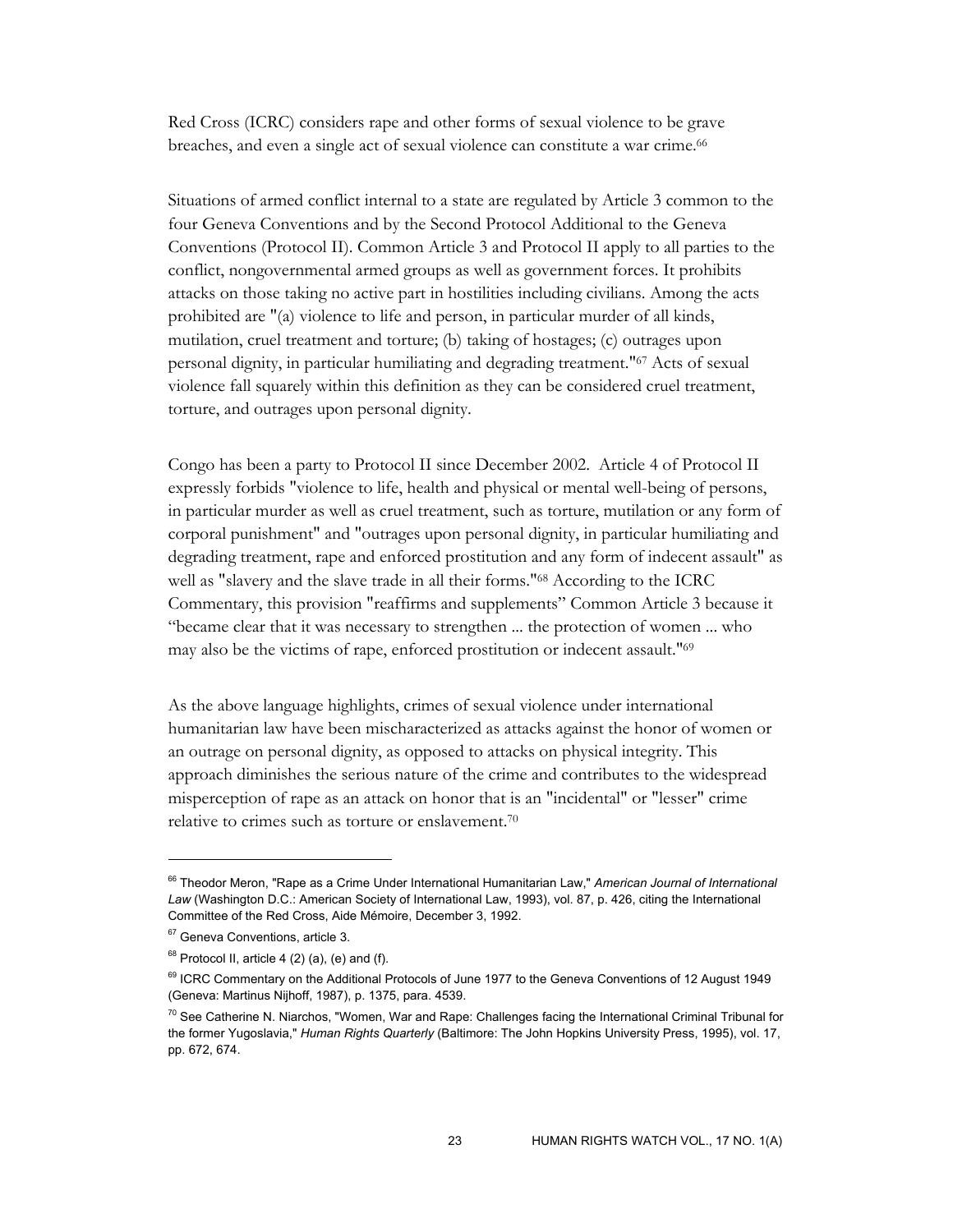Acts of sexual violence committed as part of a widespread or systematic attack against civilians in Congo can be classified as crimes against humanity and prosecuted as such. There is no single international treaty that provides an authoritative definition of crimes against humanity, but such crimes are generally considered to be serious and inhumane acts committed as part of a widespread or systematic attack against the civilian population, during peacetime or armed conflict, and that result from the persecution of a specific group.<sup>71</sup> Both state and non-state actors can be held accountable for crimes against humanity.

The Rome Statute of the ICC, which Congo ratified in April 2002, specifies "rape, sexual slavery, enforced prostitution, forced pregnancy, enforced sterilization," or any other form of sexual violence of comparable gravity as war crimes and crimes against humanity.72 An individual case of serious sexual violence can be prosecuted as a crime against humanity if the prosecution can make the link between the single violation and other violations of basic human rights or international humanitarian law that have been committed as a widespread or systematic attack against the civilian population.73

#### *International human rights law*

Congo is party to international human rights instruments that provide safeguards for women and girls at all times, including during armed conflict. These include protection from rape as torture and other mistreatment; slavery and forced prostitution; and discrimination based on sex. Armed groups, particularly those in control of territory, have increasingly been under an obligation to respect international human rights standards.74

The International Covenant on Civil and Political Rights (ICCPR)75 and the Convention against Torture and Other Cruel, Inhuman or Degrading Treatment or Punishment (Convention against Torture)76 prohibit torture and other cruel, inhuman or degrading

<sup>&</sup>lt;sup>71</sup> See, e.g. "Report of the Secretary-General Pursuant to Paragraph 2 of Security Council Resolution 808," 32 I.L.M. at 1159 (1993), para. 48.

<sup>72</sup> Rome Statute of the International Criminal Court, July 17, 1998, U.N. Doc. A/CONF.183/9.

 $73$  "It is sufficient to show that the act took place in the context of an accumulation of acts of violence which, individually, may vary greatly in nature and gravity." Prosecutor v. Dragoljub Kunarac, Radomir Kovac and Zoran Vukovic (Foca case), Appeals Chamber Judgment, June 12, 2002, IT-96-23 and IT-96-23/1, para. 419.

<sup>74</sup> Nigel S. Rodley, "Can Armed Opposition Groups Violate Human Rights?" in P. Mahoney and K. Mahoney (eds.) *Human Rights in the 21st Century: A Global Challenge* (Dordrecht: Martinus Nijhoff, 1993), pp. 297-318, and International Council on Human Rights Policy, "Hard Cases: Bringing Human Rights Violators to Justice Abroad-A Guide to Universal Jurisdiction," (Geneva: International Council on Human Rights Policy, 1999), p. 6.

 $75$  Congo acceded to the treaty on November 1, 1976.

<sup>&</sup>lt;sup>76</sup> Congo ratified the Convention against Torture in 1996.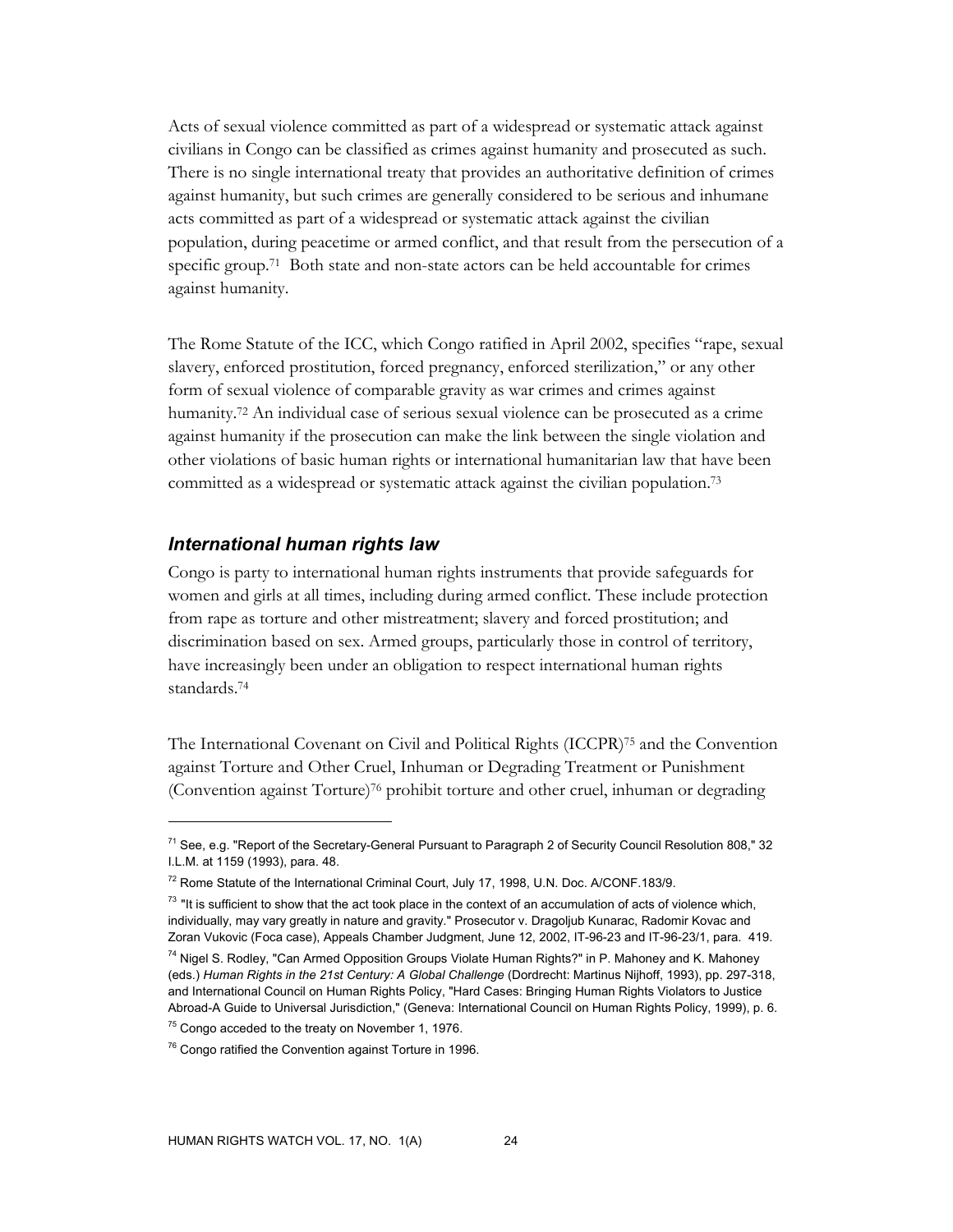treatment by officials or persons acting in an official capacity. The Convention on the Rights of the Child (CRC) provides for the right to freedom from torture, sexual exploitation and abuse as well as liberty and security of person.77 Article 15 of Congo's interim Constitution prohibits torture and cruel, inhuman and degrading treatment.78 The United Nations Special Rapporteur on Torture has recognized that rape can constitute torture: "[R]ape is a traumatic form of torture for the victim."79 The International Criminal Tribunal for the former Yugoslavia in the *Furundzija* case noted that "[i]n certain circumstances ... rape can amount to torture and has been found by international judicial bodies to constitute a violation of the norm prohibiting torture."80 The International Criminal Tribunal for Rwanda in the *Akayesu* case stated that "Like torture, rape is used for such purposes as intimidation, degradation, humiliation, discrimination, punishment, control or destruction of a person. Like torture, rape is a violation of personal dignity, and rape in fact constitutes torture when it is inflicted by or at the instigation of or with the consent or acquiescence of a public official or other person acting in an official capacity."81

Sexual violence generally violates women's rights to be free from discrimination based on sex as provided for under the ICCPR.82 Under Article 1 of the Convention on the Elimination of All Forms of Discrimination Against Women (CEDAW),83 the definition of discrimination is considered to include "gender-based violence precisely because gender-based violence has the effect or purpose of impairing or nullifying the enjoyment by women of human rights" on a basis of equality with men.84 The CEDAW Committee enumerated a wide range of obligations for states related to ending sexual violence, including ensuring appropriate treatment for victims in the justice system, counseling and support services, and medical and psychological assistance to victims.85 In a 1993 resolution, the U.N. General Assembly declared that prohibiting gender discrimination

 $77$  Congo ratified the CRC in 1990. Article 34 protects the child from sexual exploitation and sexual abuse. Article 37 provides for the freedom from torture or other cruel, inhuman or degrading treatment or punishment as well as liberty and security of person.

 $78$  Constitution of the transition, adopted April 1, 2003.

<sup>&</sup>lt;sup>79</sup> United Nations, Report of the U.N. Special Rapporteur on Torture, Mr. Nigel S. Rodley, submitted pursuant to the Commission on Human Rights Resolution 1992/32, E/CN.4/1995/34, Paragraph 19, January 12, 1995.

<sup>80</sup> *Prosecutor v. Anto Furundžija*, Judgment, IT-95-17/1-T, December 10, 1998, para. 171.

<sup>81</sup> *Prosecutor v. Jean-Paul Akayesu*, Judgment, ICTR-96-4-T, September 2, 1998 (the *Akayesu* Trial Chamber Judgement), para. 687.

<sup>82</sup> *See* ICCPR, Articles 2(1) and 26.

<sup>83</sup> Congo ratified CEDAW in 1986.

<sup>84</sup> Women, Law and Development International, *Gender Violence: The Hidden War Crimes* (Washington D.C.: Women, Law and Development International, 1998), p. 37.

<sup>&</sup>lt;sup>85</sup> Committee on the Elimination of All Forms of Discrimination Against Women, "Violence Against Women," General Recommendation no. 19 (eleventh session, 1992), U.N. Document CEDAW/C/1992/L.1/Add.15.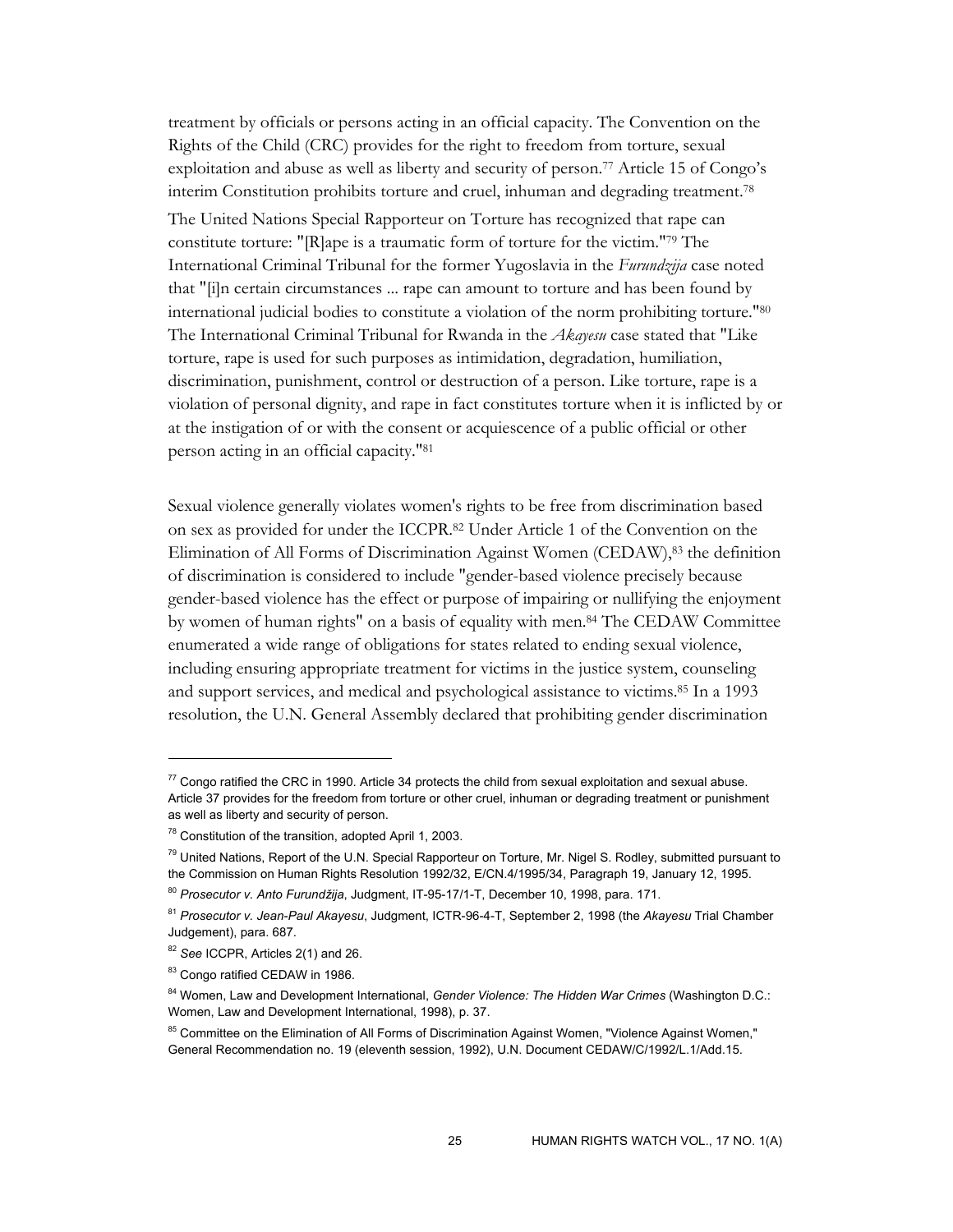includes eliminating gender-based violence and that states "should pursue by all appropriate means and without delay a policy of eliminating violence against women."86 The CRC also provides for freedom from discrimination on the basis of gender (Article 2), and the right to enjoyment of the highest attainable standard of health (Article 24). Under Article 39, states shall take all appropriate measures to promote physical and psychological recovery and social integration of a child victim of any form of neglect, exploitation, or abuse; torture of any other form of cruel, inhuman or degrading treatment or punishment; or armed conflicts. The CRC also calls upon states to provide special protection and assistance to a child "temporarily or permanently deprived of his or her family environment." A child's right to "such measures of protection as are required by his status as a minor" is also guaranteed by the ICCPR.87

Under both the ICCPR and CEDAW, slavery and forced prostitution in times of armed conflict constitute a basic violation of the right to liberty and security of person.<sup>88</sup> Furthermore, slavery is prohibited under Article 8 of the ICCPR, which also prohibits forced labor, and by the 1926 Slavery Convention.89 The right to freedom from slavery is also provided under article 18 of the Congo interim Constitution.

The African Charter on Human and Peoples' Rights, to which Congo is a party, guarantees the "elimination of every discrimination against women ... and protection of the rights of the woman and the child"90 as well as the right to integrity of one's person, and the right to be free of "[a]ll forms of exploitation and degradation ..., particularly slavery, slave trade, torture, cruel, inhuman or degrading punishment and treatment."91

### *Congolese military justice*

 $\overline{a}$ 

Until late 2002, the national government used the Military Justice Code of 1972 to define and punish crimes committed by members of the armed forces, including acts of sexual

<sup>86</sup> United Nations General Assembly, "Declaration on the Elimination of Violence against Women," A/RES/48/104, December 20, 1993 (issued on February 23, 1994). See Article 4, in particular. 224 CRC, article 20(1).

<sup>&</sup>lt;sup>87</sup> Although the masculine pronoun is used, the ICCPR is applicable without any discrimination to sex as stated in Article 24(1).

<sup>88</sup> Article 9 of the ICCPR provides for the freedom from arbitrary arrest, detention or exile, while Article 23 prohibits forced marriage. Under Article 6 of CEDAW, states are required to take all appropriate measures, including legislation, to suppress all forms of traffic in women and exploitation of prostitution of women.

<sup>89</sup> Slavery Convention**,** United Nations, *Treaty Series*, vol. 212, p. 17. July 7, 1955.

<sup>&</sup>lt;sup>90</sup> Article 3 of the African [Banjul] Charter on Human and Peoples' Rights, adopted June 27, 1981, Organization of African Unity Doc. CAB/LEG/67/3 rev. 5. Congo ratified this treaty on July 20, 1987.

 $91$  African Charter on Human and Peoples' Rights, articles 4 and 5.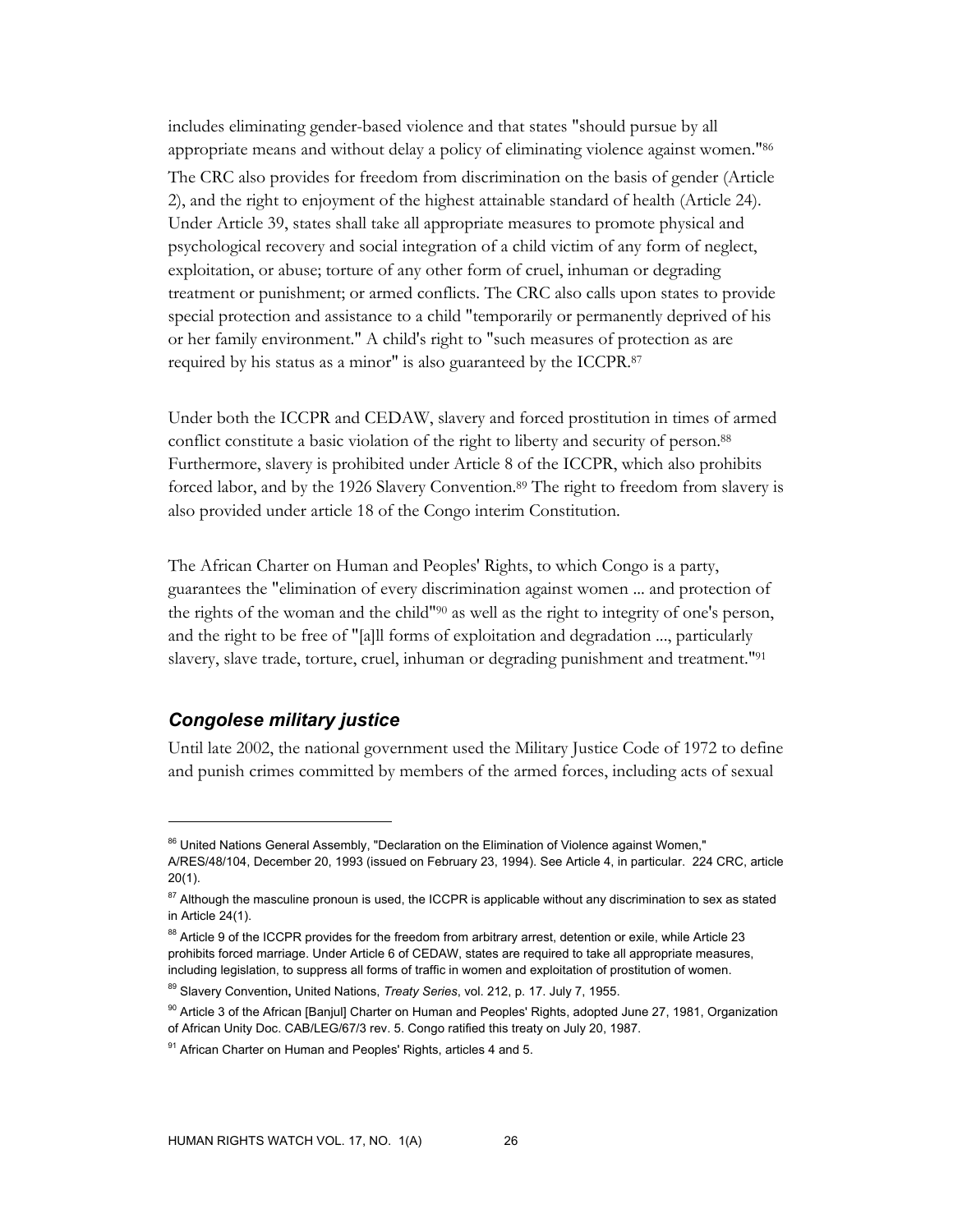violence.**92** Rebel movements aspiring to national control, such as the RCD-Goma, the MLC, and the RCD-ML, also applied, at least in theory, the 1972 code to their forces.**<sup>93</sup>** When the government adopted a new Military Justice Code and Military Criminal Code in November 2002, the rebel movements continued to rely on the older code.**<sup>94</sup>** Whatever the code in use, however, very few prosecutions for crimes of sexual violence were undertaken against either the regular armed forces or rebel groups.**<sup>95</sup>**

As a party to the 1949 Geneva Conventions and the Rome Statute of the ICC, the Congolese government is obligated to ensure that its criminal codes prosecute war crimes and crimes against humanity, including rape and sexual violence, in accordance with the treaty provisions.**<sup>96</sup>**

The 1972 Military Justice Code does not have a specific provision on sexual violence, but it states that the Congolese Criminal Code is also valid for members of the armed forces.

The Military Penal Code of 2002 does not have a basic provision on sexual violence, but such crimes can be punished under the Criminal Code, as discussed below. Provisions on "violence or severe abuses" ("*violences ou sévices graves*") during war or a state of emergency (carrying the death penalty) and "arbitrary acts and rights violations" (*"actes arbitraires ou attentatoires aux droits et libertés"*) (up to four years imprisonment) could conceivably be a basis for prosecuting perpetrators of sexual violence.**97** Article 173 on war crimes broadly states that a war crime is an offense committed during wartime that is not in accordance with customs or laws. Article 175 establishes the principle of command responsibility.

 $92$  Loi no. 72/060 du 25/09/1972 portant institution du code de justice militaire.

<sup>93</sup> The MLC decided that the 1972 Military Justice Code and the ordinary Penal Code were to be applied before these tribunals: Décret No 037/PRES/MLC/11/02 du 16 novembre 2002 portant organisation des juridictions de l'Armée de Libération du Congo. The RCD-G also applied the 1972 Military Justice Code in its military trials.

<sup>&</sup>lt;sup>94</sup> The new legislation was composed of two separate laws, one on the military justice system and one on criminal procedure. Loi no. 023/2002 du 18/11/2002 portant code judiciaire militaire; Loi no.024/2002 du 18/11/2002 portant code penal militaire. The new code abolished a much-criticized Military Order Court set up by President Laurent-Desiré Kabila.

<sup>&</sup>lt;sup>95</sup> In the RCD-Goma controlled areas, some more prosecutions took place for other crimes, such as murder.

<sup>&</sup>lt;sup>96</sup> To give effect to the general obligation under article 86 of the Rome Statute to cooperate with the ICC, article 88 specifically requires states parties to "ensure that there are procedures available under their national law for all of the forms of cooperation which are specified" under the relevant section. States should therefore review, and where necessary amend, their national laws and procedures to ensure that there are no obstacles to its meeting requests for assistance or cooperation from the ICC. The four Geneva Conventions provide that state parties "undertake to enact any legislation necessary to provide effective penal sanctions for persons committing, or ordering to be committed, any of the grave breaches of the present Convention."

<sup>97</sup> Military Penal Code, 2002, articles 103 and 104.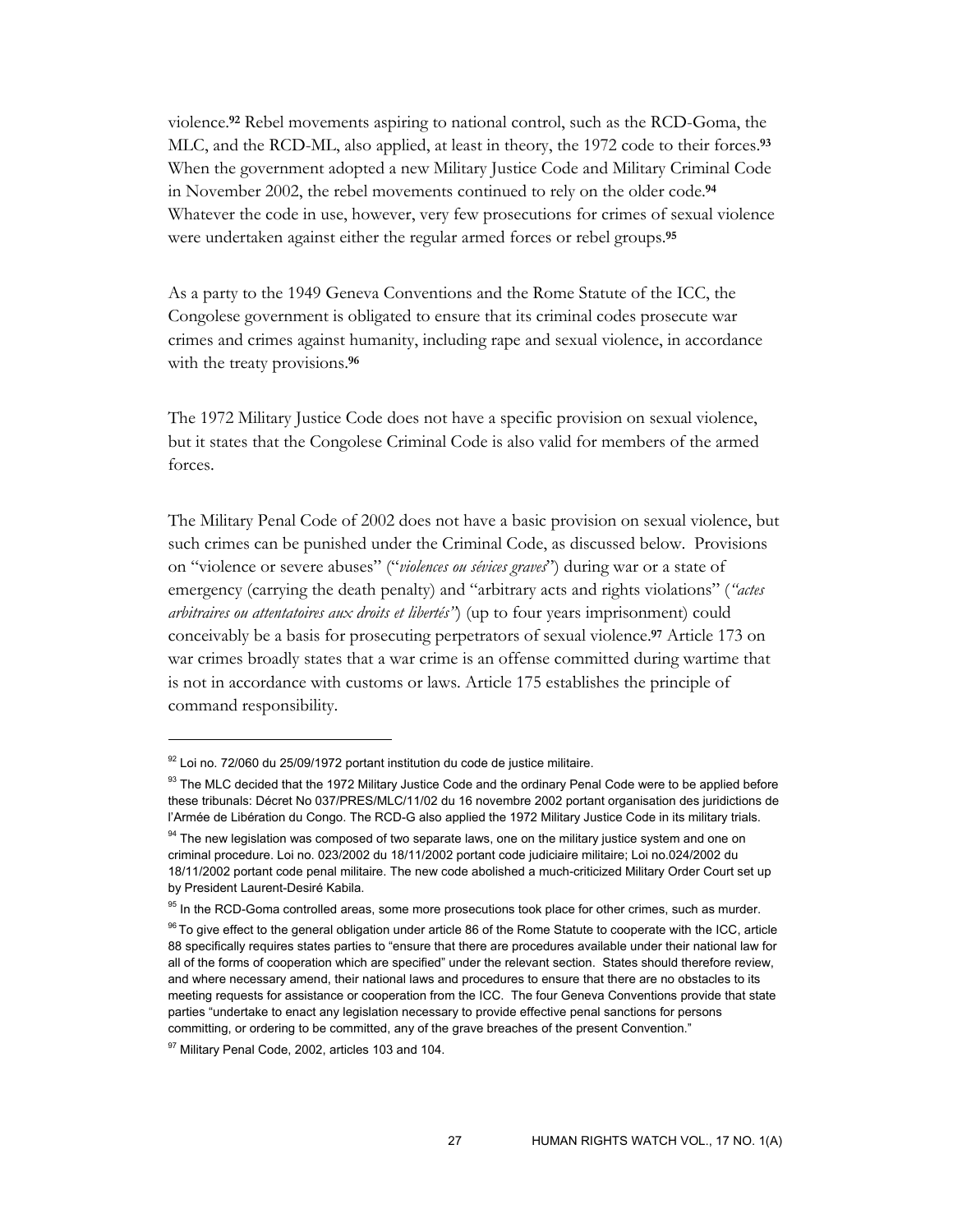The Military Penal Code does include sexual violence in its provision on crimes against humanity. Article 169 on crimes against humanity states that acts of "rape, sexual slavery, forced prostitution, forced pregnancy, forced sterilization, and other forms of sexual violence of comparable gravity" constitute a crime against humanity if committed as part of a generalized or systematic attack against the civilian population or "the Republic".

The 2002 military code nonetheless remains incompatible with the Rome Statute of the ICC and the Geneva Conventions, by failing to fully incorporate their criminal provisions into Congo law. A proposed draft law implementing the statute of the ICC would bring Congolese law into conformity with these international instruments. It is currently being reviewed by the Minister of Justice. If this law is passed, Congo will have made a significant step towards a comprehensive definition of war crimes, crimes against humanity, and genocide, consistent with the Rome Statute. The new legislation also expands the jurisdiction of civilian tribunals to members of the armed forces when they are accused of crimes against humanity or war crimes. This is of a particular importance to assert the primacy of the civilian justice system and create a coherent and unified jurisprudence.

### *The Congolese Criminal Code*

During the armed conflict, Congolese criminal law and Criminal Code were in force throughout the territory of the Congo. This included those areas controlled by rebel groups or which were occupied by foreign troops.98

The Congolese Criminal Code – which applies in both civilian and military courts – prohibits rape, defined as forcible sexual penetration of a female, and indecent assault, defined as sexual assault without penetration.<sup>99</sup> Rape is punishable by a prison sentence of five to twenty years, and indecent assault is punishable by prison terms between six months and twenty years. Length of punishment may depend on the age of the victim and whether violence, ruse, or threats were used in committing the crime. Any sexual relations *("rapprochement charnel des sexes")* with a girl under the age of fourteen is statutory rape.100

<sup>98</sup> Under a military occupation, the existing laws remain in effect unless the occupier imposes different rules.

<sup>&</sup>lt;sup>99</sup> Article 170 reads: "Est puni d'une servitude pénale de cinq à vingt ans, celui qui aura commis un viol, soit àl'aide de violences ou menaces graves, soit par ruse, soit en abusant d'une personne qui par l'effet d'une maladie, par alteration de ses facultés ou par toute autre accidentelle, aurait perdu l'usage de ses sens ou en aurait été privée par quelque artifice. Est repute viol à l'aide de violences, le seul fait du rapprochement charnel des sexes commis sur les personnes designées à l'article 167."

<sup>100</sup> For a conservative legal interpretation see Général Likulia Bolongo, *Droit Pénal Spécial Zaïrois,* 1985, p. 328-344.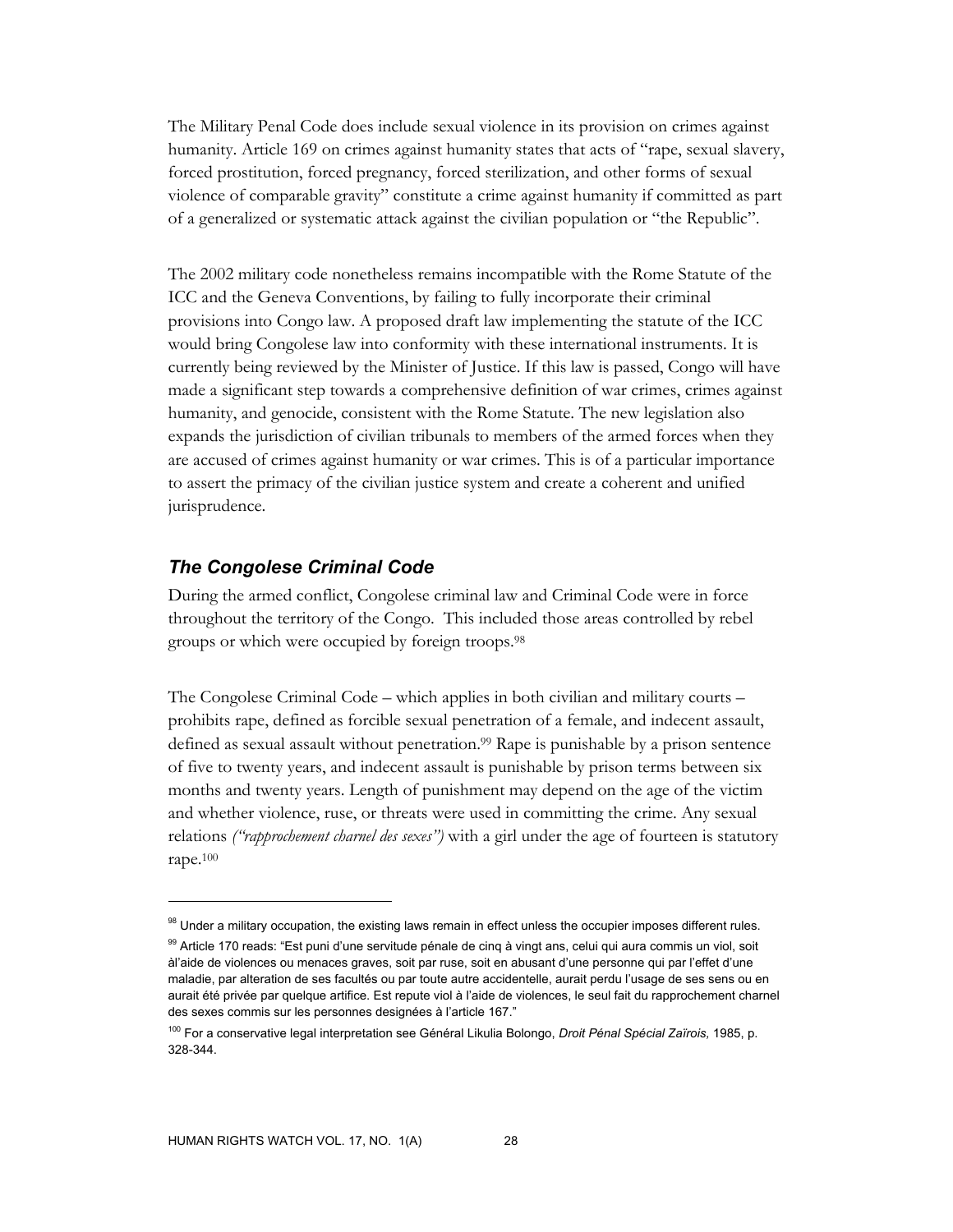Kidnapping or detaining a person using violence, ruse, or threat is also punishable under the Congolese Criminal Code. If the victim is subjected to physical torture, the punishment is five to twenty years. If the torture leads to the death of the victim, the death sentence or a life prison sentence are applicable.101

The criminal code does not specifically deal with acts of sexual violence such as inserting objects into the vagina and rape within the marriage. It also does not criminalize male rape. Finally, the law allows considering information about the past conduct of the victim, such as "loose morals," as attenuating circumstances in judging whether a criminal offense has been committed.

The inadequacies of the rape law reflect traditional notions of rape, especially the weak legal and social status of women in Congo. This second-class status of women is reflected throughout Congolese law. For instance, the Congolese Family Code defines the husband as the head of the household and requires his wife to obey him. The women also has to move wherever the husband chooses to live, and has to seek her husband's authorization to go to court.<sup>102</sup> These laws violate international standards of equality between women and men.

#### **In Search of Justice for Rape and other Sexual Crimes**

Very few of the tens of thousands of victims of sexual violence in eastern Congo attempt to initiate judicial proceedings for the crimes committed against them and even fewer—only a handful in recent years—have actually seen perpetrators convicted and punished. Years of war and the ensuing political disorganization, economic stagnation, and destruction of infrastructure have considerably weakened the judicial system. In addition, judicial authorities, virtually all of whom are men, rarely give priority to crimes of sexual violence. The prosecutions of combatants that have taken place have been marred by procedural faults, failure to seriously investigate command responsibility for crimes, and insufficient attention to the needs of the victim.

A presidential decree promulgated in April 2003 granted amnesty to members of former rebel movements and armed groups for acts of war and political offenses, but it

 $101$  Article 67.

 $102$  Code zaïrois de la famille, art. 444, 448 and 454. Art. 444 reads: "The husband is the head of the household. His duty is the protection of his wife; his wife owes her obedience to her husband." (Unauthorized translation). In practice, women do not always abide by art. 448, requiring the husband's authorization to initiate legal proceedings.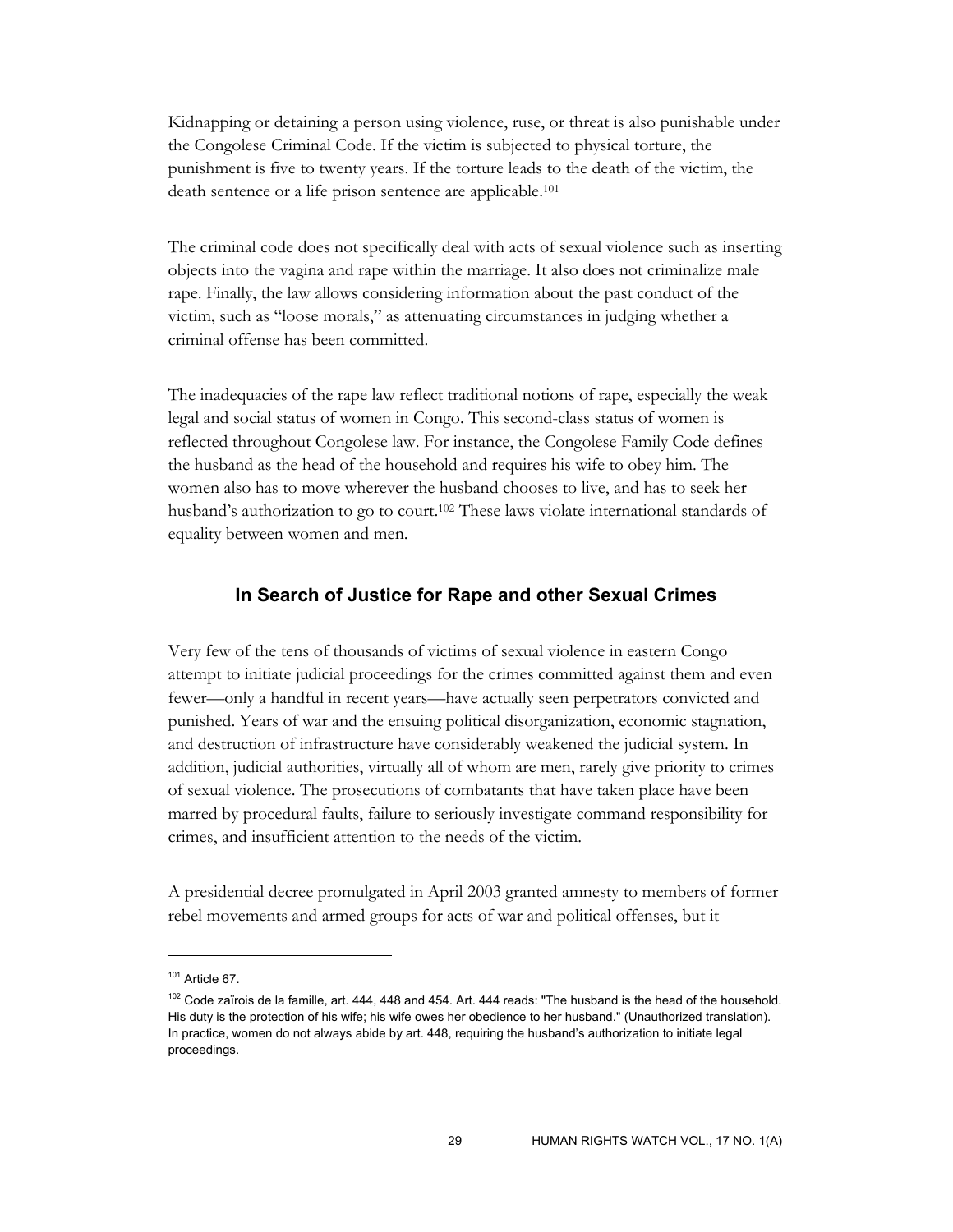appropriately excluded war crimes, crimes against humanity and genocide from the amnesty. The amnesty therefore does not protect perpetrators who committed crimes of sexual violence that would fall under these categories. The parliament has for some time considered passing an amnesty law, but to date has not done so. Human Rights Watch opposes all amnesties for serious war crimes, crimes against humanity and genocide.

### *Prosecution of sexual violence in Ituri*

### *The Gbadolite trial*

In October and November 2002 MLC forces committed widespread crimes against civilians, including rapes and killings, during military operations against the RCD-ML.103 Known as "Effacer le Tableau" (Erase the Blackboard), these operations were carried out in Mambasa territory, Ituri district. In November 2002, Jean-Pierre Bemba, the president of the MLC set up a military court that was known as the *Conseil de guerre de garnison* of Gbadolite (Bemba's headquarters) in Equateur province. In February 2003 the court heard cases against twenty combatants, two of them charged with rape, David Biaruhanga and Sergeant Andonisi Metele. According to a MLC report issued February 26, 2003, the two were found guilty with David Biaruhanga sentenced to one year and Andonisi Metele to ten months in prison.104 The tribunal concluded that Biaruhanga's being "drunk at the time of the commission of the facts" was an attenuating circumstance.

The prosecution's investigation into the crimes was superficial, which may have led to the short sentences. There was apparently no investigation at the scene of the crime, some one thousand miles distant from the place of the trial. Victims were not approached to see if they would testify. Only fellow soldiers testified in these trials. Without an in-depth investigation, the prosecutor also failed to examine seriously the culpability of commanding officers for the numerous crimes. Colonel Freddy Ngalimo, who was in direct command of the operations, was found guilty only of permitting insubordination by forces under his control and was sentenced to three-years imprisonment.105

<sup>103</sup> Human Rights Watch, *Covered in Blood,* pp.36-37, 44-45.

<sup>&</sup>lt;sup>104</sup> MLC, Secrétariat Général, Rapport sur le déroulement du procès des militaires de l'Armée de Libération du Congo, ALC, impliqués dans les violations des droits de l'homme dans l'Ituri (February 26, 2003).

<sup>105</sup> See political analysis of the trial in Human Rights Watch, *Covered in Blood*, pp. 37-38.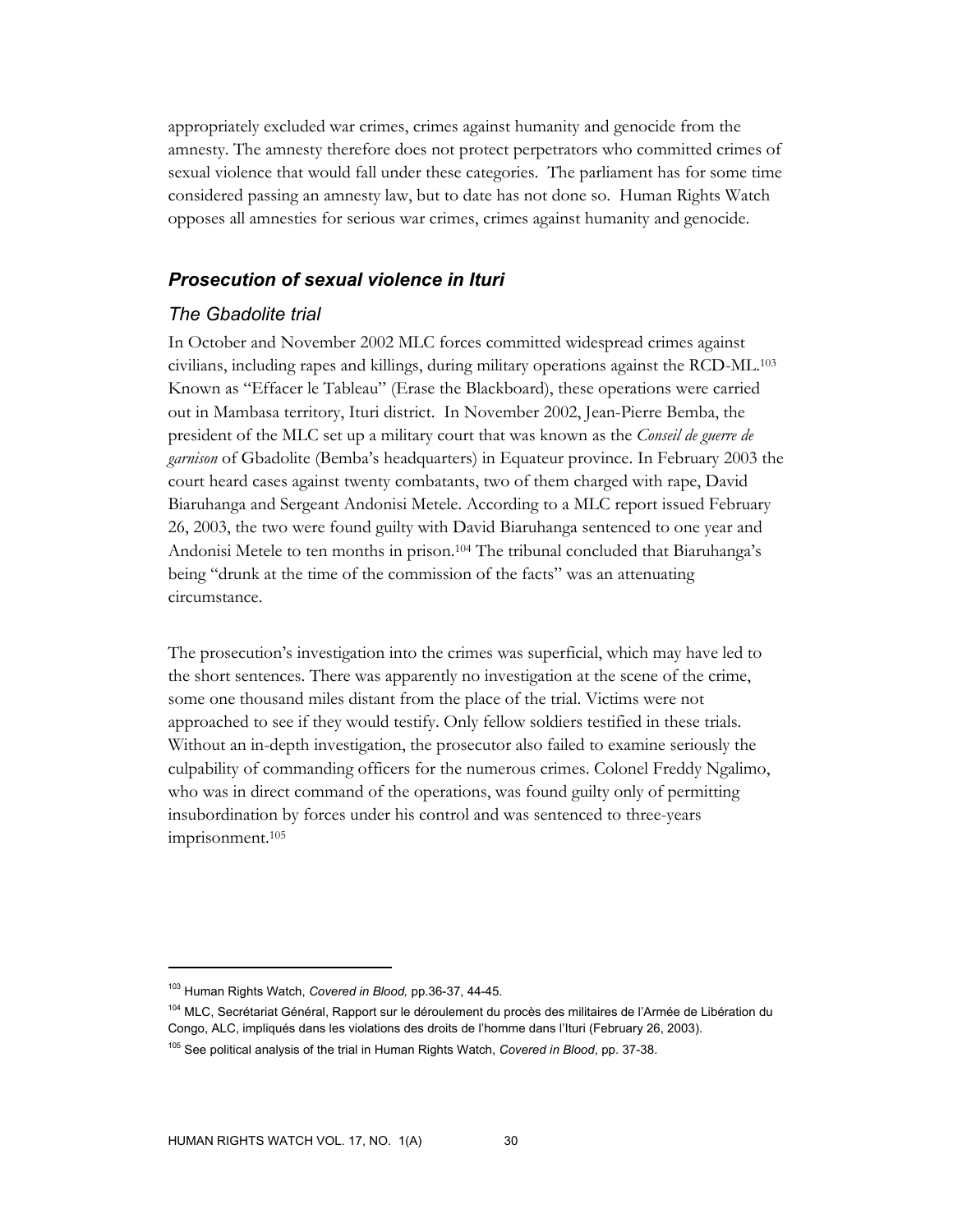### *Prosecution of rape by the new tribunal of Bunia*

In an effort to show dramatic progress in attacking the legacy of impunity and restarting judicial operations, Congolese authorities re-opened the Tribunal de Grande Instance106 in Ituri in February 2004. The court had been closed since May 2003, unable to function because of insecurity in the region. Backed by financial support from the European Commission (E.C.), judicial authorities were able to issue more than 150 indictments by September 2004.<sup>107</sup> Rather than handing over cases involving combatants to a military tribunal, the civilian court asserted its jurisdiction over such cases since the perpetrators did not belong to recognized armed forces.108 Prosecutors brought cases against some important mid-level and senior-level leaders of local armed groups, thus demonstrating a commitment to break with the impunity that had protected such men in the past.109

From February to September 2004 the court handed down ten judgments in cases of rape, and a further nine cases are currently under investigation.Adults found guilty were sentenced to three to ten years imprisonment.110 To Human Rights Watch's knowledge, there has been no effort by responsible authorities in Bunia to investigate whether superior officers have been complicit or tolerated acts of sexual violence by forces under their command.

Of the ten persons convicted of crimes of sexual violence, only three might be linked to an assault committed by an armed group. All were convicted of having participated in a gang rape, involving ten perpetrators in all, of two women near the Bunia airport on March 20, 2004. Two of the three convicted were adults and were sentenced to four years imprisonment each. The third was a minor of an unspecified age whose case was heard at the Juvenile Justice Chamber *(Chambre d'Enfance Déliquante),* which performs investigative and counseling functions rather than strictly criminal proceedings*.* He was also found guilty, was "reprimanded" and handed over to his family for "follow-up."111

- <sup>109</sup> For example, the conviction of Commander Rafiki Saba Aimable the former UPC Chief of Security, who was found guilty of arbitrary arrests, aggravated by torture and sentenced to 20 years in prison, August 17, 2004.
- <sup>110</sup> Court Register, Tribunal de Grande Instance, Bunia. Three of the ten judgments concerned the same case.

<sup>106</sup> The civilian judiciary consists – from the lowest level up to the highest – of peace tribunals *(tribunaux de paix),* tribunals of major jurisdiction *(tribunaux de grande instance)*, Courts of Appeal and the Supreme Court.

<sup>&</sup>lt;sup>107</sup> Human Rights Watch, Making Justice Work: Restoration of the Legal System in Ituri, Democratic Republic of Congo, September 2004.

<sup>&</sup>lt;sup>108</sup> Human Rights Watch interview with the President of the Tribunal de Grande Instance, Bunia, October 8, 2004.

<sup>&</sup>lt;sup>111</sup> Court Register, Tribunal de Grande Instance, Bunia.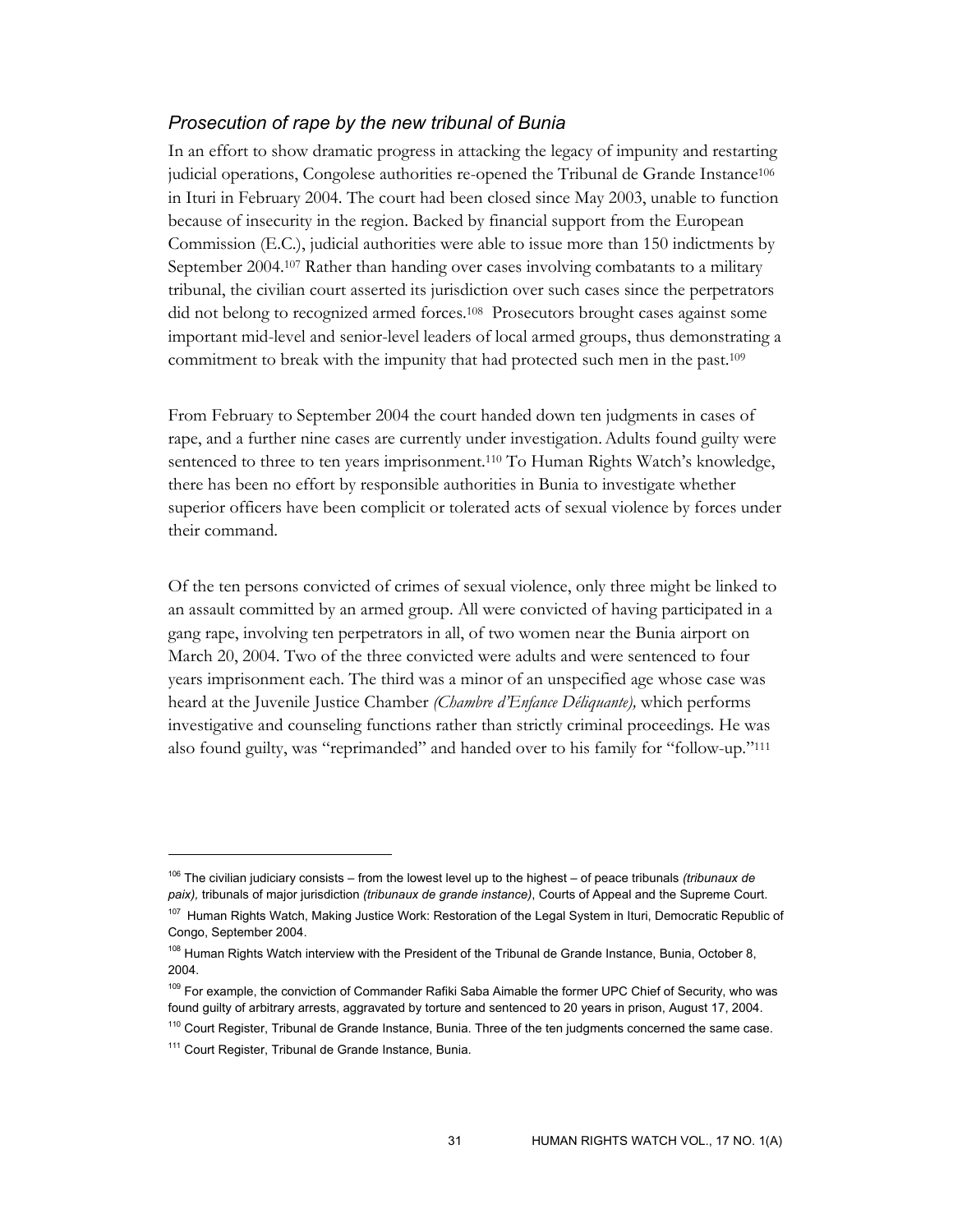Four other cases judged by the Ituri court dealt with acts sexual violence committed by minors. In one case, the perpetrator was allegedly nine or ten years old. All cases were tried at the Juvenile Justice Chamber *(Chambre d'enfance délinquante)*.

The re-opened court in Ituri has produced more convictions on charges of crimes of sexual violence than any other jurisdiction currently operating in eastern Congo, but given the scale of crimes of sexual violence committed by armed groups in Ituri, it is disappointing to see how few prosecutions address this enormous problem.

# *The prosecution of an RCD-Goma soldier: precedent or human rights abuse?*

On February 18, 2003, eight-year old Lisette K., was allegedly raped by a RCD-Goma soldier as she was walking home from school near the town of Kabare, north of Bukavu, in South Kivu.

According to Lisette K.'s testimony in court, the soldier took her to a field, forced her to remove her clothes and then raped her. He threatened to kill her if she resisted. 112 Before leaving he gave her 40 Francs Congolais (about \$0.10). When the girl came home she was deeply disturbed and refused to eat. She also did not want to sit down, presumably from the pain. Her mother asked what had happened and the girl told her. The next morning the girl's father informed a local official and together they went to the local military commander who claimed that such a thing could not happen.113 But he did present several soldiers to the girl and she identified Djems Kakule Kambale, age twenty, as the rapist.114 The local official then sent the girl to a nearby hospital, where a doctor examined the injuries, including vaginal tears and external wounds caused by thorns on which the girl had lain. On February 20 the doctor certified that the girl had been raped.115 The same day, the military commander arrested Kakule Kambale and transferred him to the military prosecutor at Bukavu. According to the report of the pretrial investigation, Kakule Kambale admitted his guilt under questioning and apologized for what he had done.

<sup>&</sup>lt;sup>112</sup> Human Rights Watch interview with lawyer of Lisette K., Bukavu, October 15, 2003.

<sup>113</sup> Human Rights Watch interview with father of Lisette K., Bukavu, October 16, 2003.

<sup>&</sup>lt;sup>114</sup> Documents on the case from AED, Bukavu. In the initial interrogation, Kakule Kambale appears to have given the age of twenty. However later in court, he declared that he was fifteen years old. Under Congolese law, sixteen is the age of criminal responsibility. It seems that the defendant tried to change his age in order to avoid harsh punishment. His defense lawyer confirms that he was twenty years old.

<sup>&</sup>lt;sup>115</sup> Human Rights Watch interview with father of Lisette K., Bukavu, October 16, 2003. A later test showed the girl had not been infected by HIV.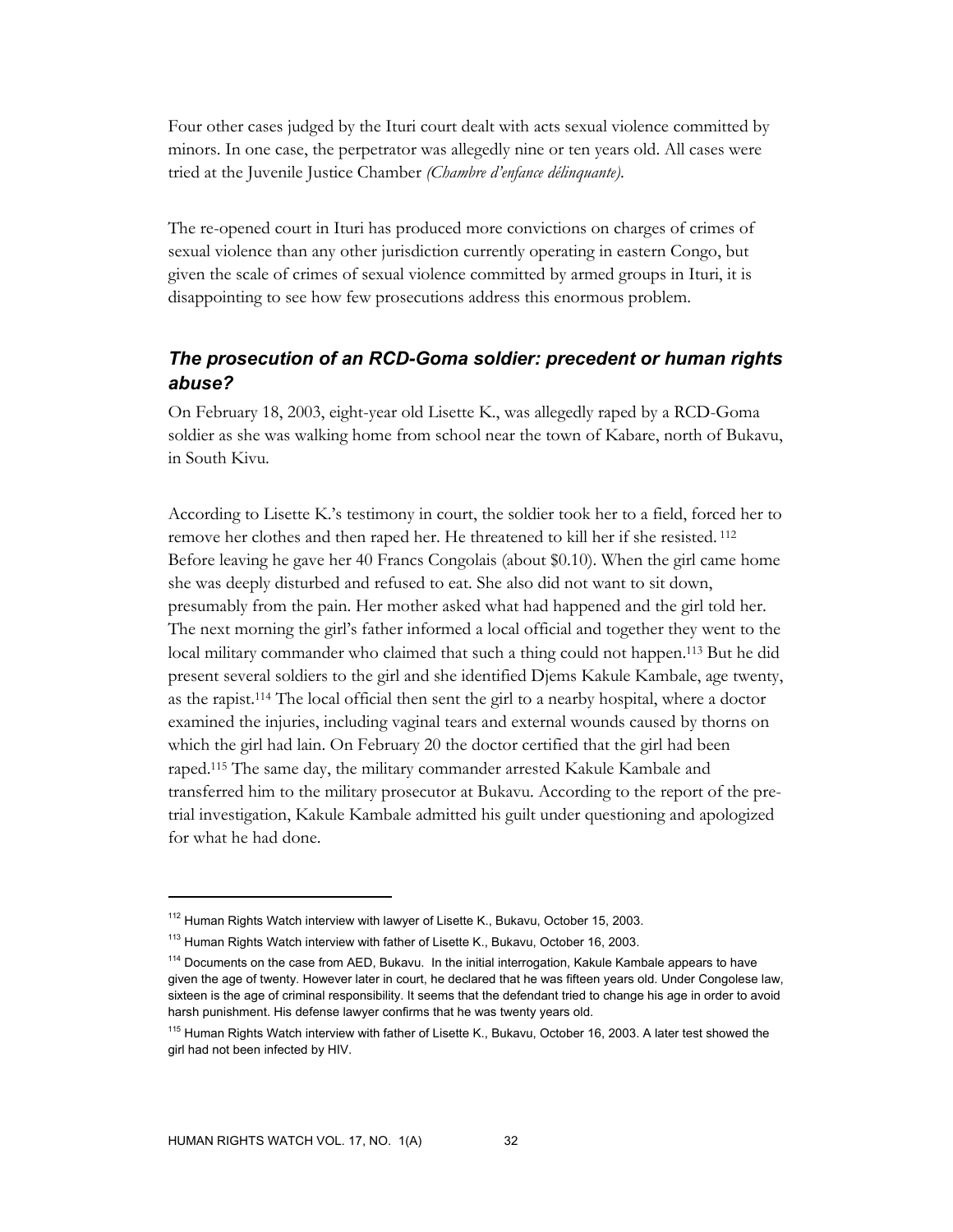A Catholic priest urged the family to prosecute the case and put them in touch with Centre Olame, where staff in turn contacted Action for Rights Education (AED), an organization which provides legal assistance for victims of sexual violence. In addition to providing the lawyer for the victim, AED, together with Centre Olame and other NGOs campaigning against sexual violence in Bukavu, made the case publicly known. Probably as a result of this public attention to the case, the governor's office pushed the military prosecutor to act. The military prosecutor in South Kivu, Colonel Gaston Shomari, had also been a prosecutor in civilian life and was apparently very ready to take this case of sexual violence seriously.

During the trial, held on June 5, 2003, the defendant denied having raped Lisette K. He said that he had had sexual relations with someone else, a fourteen-year old girl. After the military prosecutor contested this claim, citing the accused's confession, the court found Kakule Kambale guilty of statutory rape under the Criminal Code which prohibits sexual contact with a girl under the age of fourteen years old.116 The judgment also referred to the 1972 Military Justice Code, as the new 2002 Military Code had not been applied by the RCD-Goma in eastern Congo. The court sentenced Kakule Kambale to five years in prison and a fine of \$500. The military prosecutor appealed the decision, asking for a more severe punishment. On June 14, 2003, the military court sentenced Kakule Kambale to ten-years' imprisonment and \$5,000 of damages to the victim. He was also dismissed from the army.<sup>117</sup>

Local human rights and womens' organizations applauded the military prosecutor and the lawyer for the victim (*partie civile).* The human rights organization Heirs of Justice saw the case as a precedent in the larger fight against sexual violence:

The particularity observed in this trial is that the lawyer of the civil party118 founded his argument in national and international legal instruments that contain clear prohibitions of sexual violence. This exemplary judgment starts, we hope, a fight against the impunity

<sup>&</sup>lt;sup>116</sup> In French: "Avoir par le seul fait du rapprochement charnel des sexes commis un viol à l'aide des violences sur une fille de moins de 14 ans…". Audience Publique du 5 juin 2003, Conseil de Guerre, Jugement RP 081, Bukavu. RMP.0508/AM\_020/OPS/MBJ/SHOF.

<sup>&</sup>lt;sup>117</sup> Ministère public et partie civile Kahasha Cizungo contre militaire Djems Kakule Kambale. RPA 009. RMPA. 013/AM\_020/ops/SHOF03.

<sup>&</sup>lt;sup>118</sup> Under the Congolese justice system, inherited from the Belgian (Roman civil law) legal tradition, victims can join the prosecution as *partie civile,* alongside the public prosecutor, to seek the payment of damages by the accused.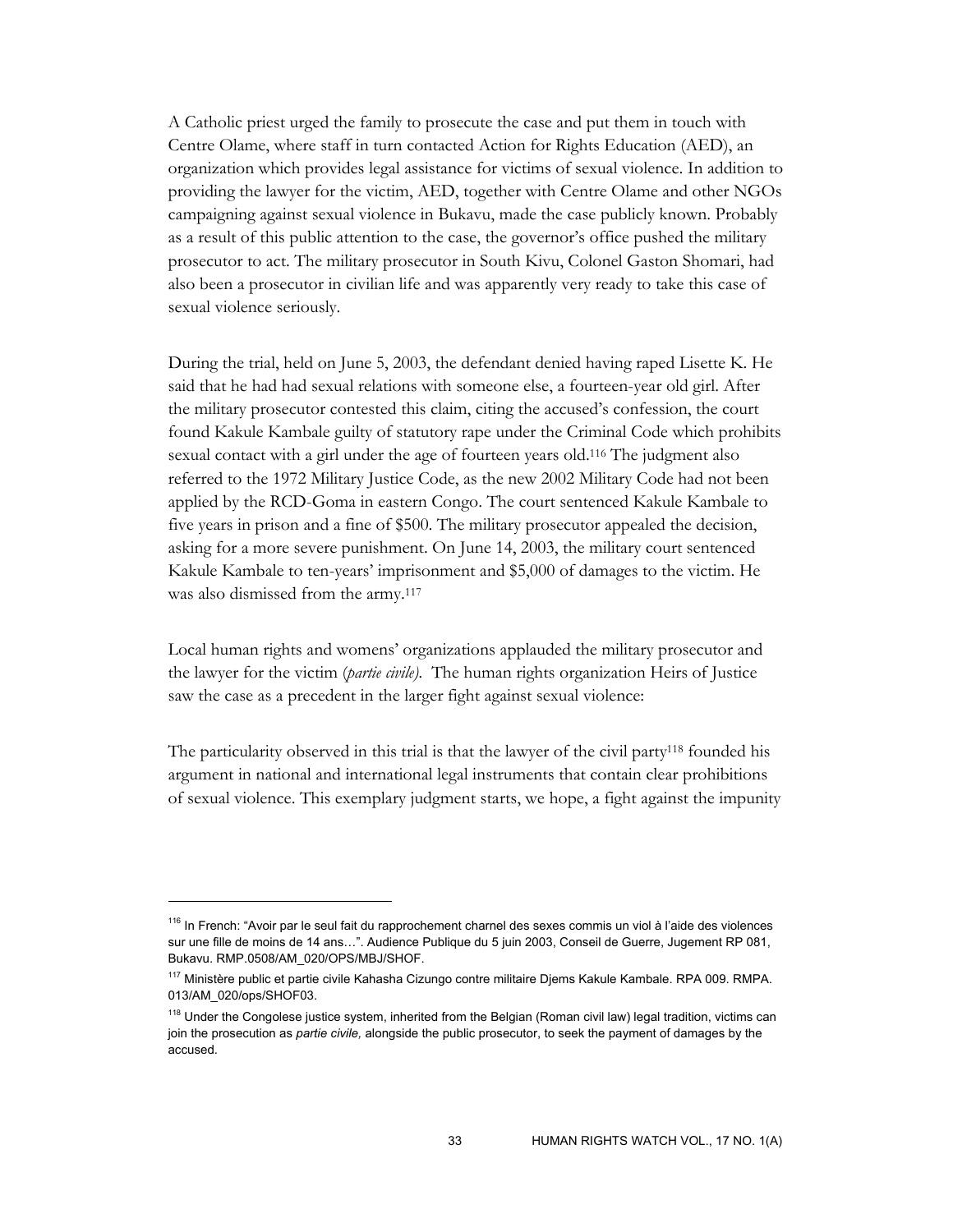that surrounds the problem, because several cases of rape have reportedly been denounced but this is the only trial of this type.119

Local NGOs videotaped the trial. When they showed the tape to a group of victims of sexual violence, they said "So justice is possible." They were particularly impressed because the victim was a child and one from a poor family. Several who saw the tape said they too would be ready to press charges if they were given support in doing so.<sup>120</sup> Some local observers were encouraged by the father having joined the complaint as a civil party because they saw this as an example of victims taking control of their own situation.<sup>121</sup>

Kakule Kambale, serving his term in prison in Bukavu, escaped along with many other prisoners during the disorder caused by the Mutebutsi-Nkunda uprising in June 2004.

#### *Lack of due process: violating the rights of the defendant*

Hailed as a victory by many civil society organizations, the trial of Kakule Kambale was marred by grave procedural faults that turned the trial itself into a scene of right abuse. In an interview after the trial with a Human Rights Watch researcher, Kakule Kambale claimed he had not raped Lisette K. and did not even know her. He said that he had had sexual relations with a fourteen-year-old girl. Believing this was the charge, he admitted to it and believed that he would be able to end the problem by marrying the girl. He claimed that his relations with the fourteen-year-old had been consensual.122

The rights of the defendant were violated in a number of ways. He did not have an opportunity to choose his own lawyer nor even to speak with his counsel at length before the trial began. Of his two lawyers, he met one the day before the trial, the other the day of the trial itself.123 From viewing the videotape, mentioned above, and interviews with two of the lawyers involved, it is clear that there were other serious

<sup>119</sup> Heirs of Justice (Héritiers de la Justice), *Coup de Châpeau au Conseil de guerre opérationnel de Bukavu*, June 2003.

 $120$  Representative of Centre Olame, at a consultation with local NGOs on sexual violence and justice, Bukavu, October 14, 2003.

<sup>&</sup>lt;sup>121</sup> Human Rights Watch interview with women's rights activist, Bukavu, October 14, 2003.

<sup>&</sup>lt;sup>122</sup> Human Rights Watch interview with Djems Kakule Kambale, Bukavu Central Prison, October 16, 2003. According to Kakule Kambale, the 14-year old girl visited him in his tent and consented to having sex with him, and took off her own clothes.

<sup>&</sup>lt;sup>123</sup> Human Rights Watch interview with Djems Kakule Kambale, Bukavu Central Prison, October 16, 2003. Telephone interview with lawyer in Bukavu, October 20, 2004.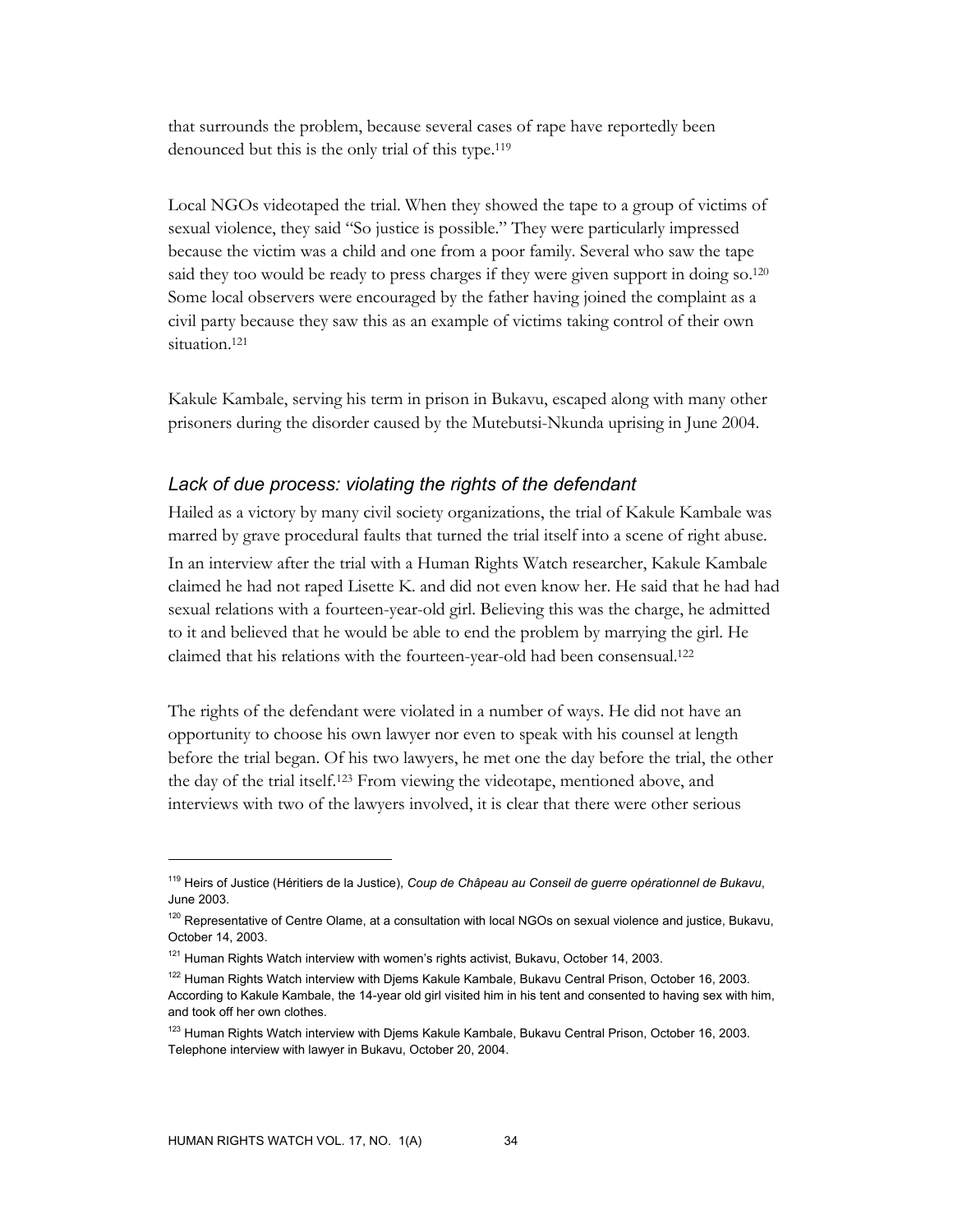procedural flaws during the proceedings.124 The court accepted the pre-trial report of the military prosecutor without question. In many countries that use the civil law system, the conclusions of the investigative magistrate are subject to review by another organ, such as the *chambre d'accusation*, but in the Congo the same magistrate conducts the investigation and carries on as the trial judge. The defense should therefore be permitted to investigate fully and present the results of investigation during the trial. In this case, the legal representatives for the accused had no time to prepare a case in depth and all their attempts to call witnesses - including two who were supposedly present at the time of the crime - were rejected by the court at the request of the prosecutor. The court also refused to question Kakule Kambale about the circumstances of his arrest and the interrogation at which he was said to have confessed to the crime.125 As a result the defense was unable to challenge the prosecutor's contention that Kakule Kabale had confessed to having raped Lisette K. rather than to having had sexual relations with another girl.

#### *The victim, scared and stigmatized*

-

Lisette K. came out of the trial further traumatized by having had to face a crowded and noisy courtroom and many cameras. 126 In part because the trial was hastily announced with little notice, in part because there were no local counselors available to help prepare her for giving testimony, the young child was bewildered and frightened by the experience.127 No one from the judicial system made any effort to understand the psychological situation of the child or to provide support to her and her family. Lisette K., who at first believed that the soldier was going to be executed because he had done something bad, was still afraid of any man in uniform months later. According to her father, "If she so much as sees a soldier, she wants to run away." 128 Asked to come to town six months later to talk about the case, the girl started to cry and refused to go. In comments to a Human Rights Watch researcher, her father indicated that he too failed to understand the depth of his daughter's trauma and to see how to help her. The family had also suffered the burden of medical expenses for Lisette K.'s care, expenses they had originally told would be paid for them.129

 $124$  The following analysis is based on the video of the trial, on an interview with the defense lawyer (telephone interview with defense lawyer in Bukavu, October 20, 2004) and the lawyer of the victim, October 15, Bukavu, 2003.

<sup>&</sup>lt;sup>125</sup> Under Congolese rules of procedure, there is no direct or cross examination; all questions to which the prosecutor and the defense want answers are suggested to the judges who then ask them to the witness.

<sup>&</sup>lt;sup>126</sup> Human Rights Watch interview with lawyer of Lisette K., Bukavu, October 15, 2003.

 $127$  Human Rights Watch interview with father of Lisette K., October 16, 2003.

<sup>&</sup>lt;sup>128</sup> Human Rights Watch interview with father of Lisette K., October 16, 2003.

<sup>&</sup>lt;sup>129</sup> Human Rights Watch interview with father of Lisette K., October 16, 2003.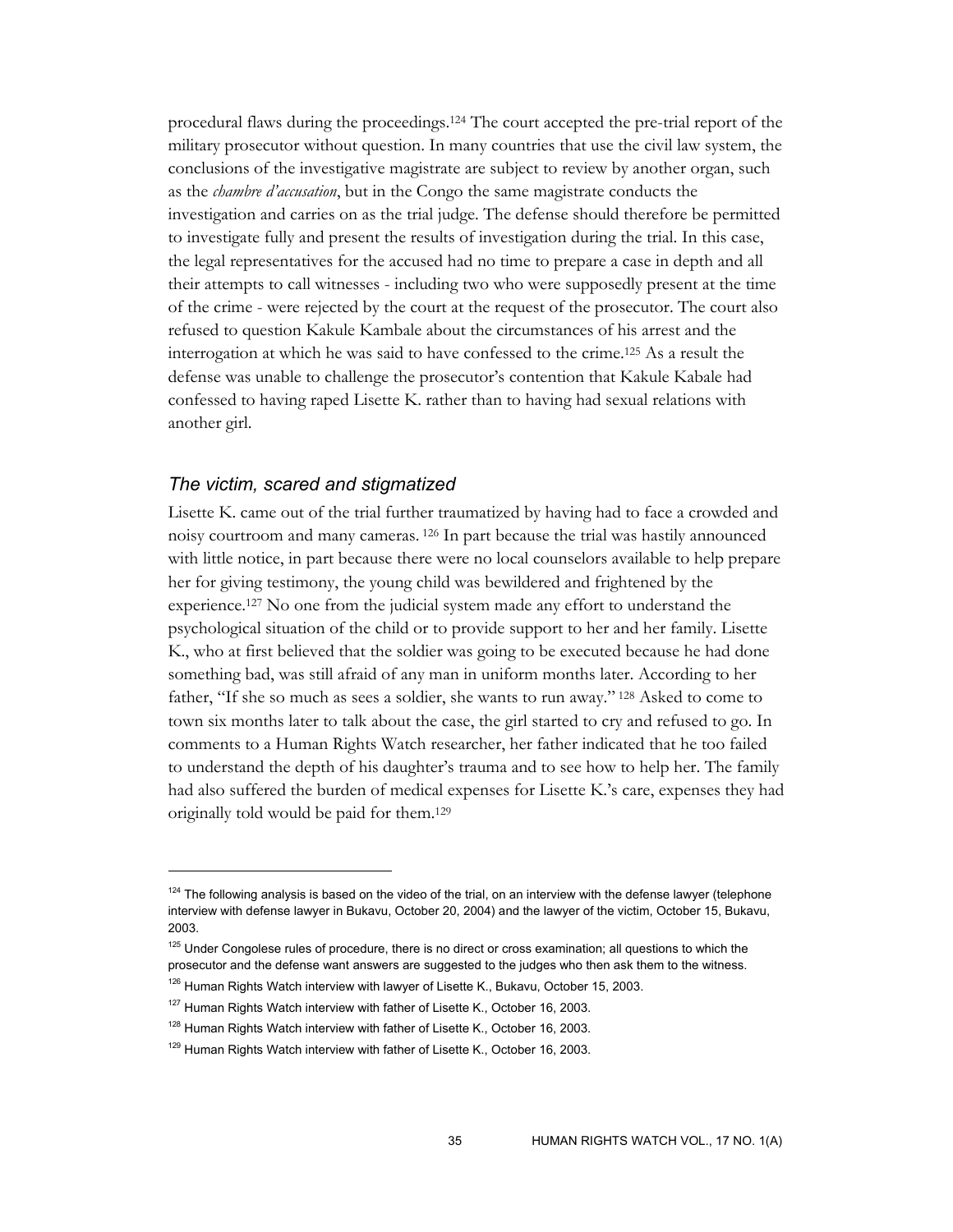# *Other convictions for crimes of sexual violence in areas held by RCD-Goma*

On August 29, 2002, thirteen-year-old Violette J. was assaulted and raped by an RCD-Goma soldier on the outskirts of Bukavu town. The girl told her mother and was taken to the hospital, where a doctor examined her and certified that she had been raped. Several days later the family filed a complaint at the office of the military prosecutor.130 The alleged perpetrator was arrested and brought to trial soon after.131 On November 27, 2002, the *conseil de guerre* (court martial) found him guilty of rape and sentenced him to five years imprisonment. A soldier who had accompanied the rapist and had driven away the victim's brother was acquitted. According to the military prosecutor, the convicted perpetrator, like Kakule Kambale, escaped from prison in June 2004.132 According to Violette's mother, the girl remained traumatized and was obliged to change schools because of public attention concerning the rape. She also contracted a sexually transmitted disease, although she was not infected by HIV.133

Human Rights Watch researchers were able to document one case of a member of the Local Defense Force tried for a rape committed in Goma. Although supposedly a civilian and not actually a member of the armed forces, the accused was tried by the military court, the *conseil de guerre.* He was found guilty and sentenced to twenty years in prison.134

### **The Obstacles to Prosecution**

Most perpetrators of crimes of sexual violence go unpunished, often because victims do not file charges against them. Victims keep silent for many reasons:

• Often the victims are not able to identify the perpetrators or know where to find them. This is especially true when perpetrators are Mai Mai or Rwandan Hutu combatants.

<sup>&</sup>lt;sup>130</sup> Human Rights Watch interview with mother of Violette J., Bukavu, July 21, 2004.

<sup>&</sup>lt;sup>131</sup> Information from AED, Bukavu.

<sup>&</sup>lt;sup>132</sup> Human Rights Watch interviews with Military Prosecutor, October 15, 2003 and July 21, 2004, Bukavu. The Military prosecutor also provided a table with pending and closed cases. The parents of the victim had actually heard that the rapist escaped before June 2003 and committed another rape, but Human Rights Watch was unable to confirm this information.

<sup>&</sup>lt;sup>133</sup> Human Rights Watch interview with mother of Violette J., Bukavu, July 21, 2004.

<sup>134</sup> Information from *Action Sociale pour la Paix et le Développement*, Goma, October 17, 2003. The conviction seems to have taken place in 2003.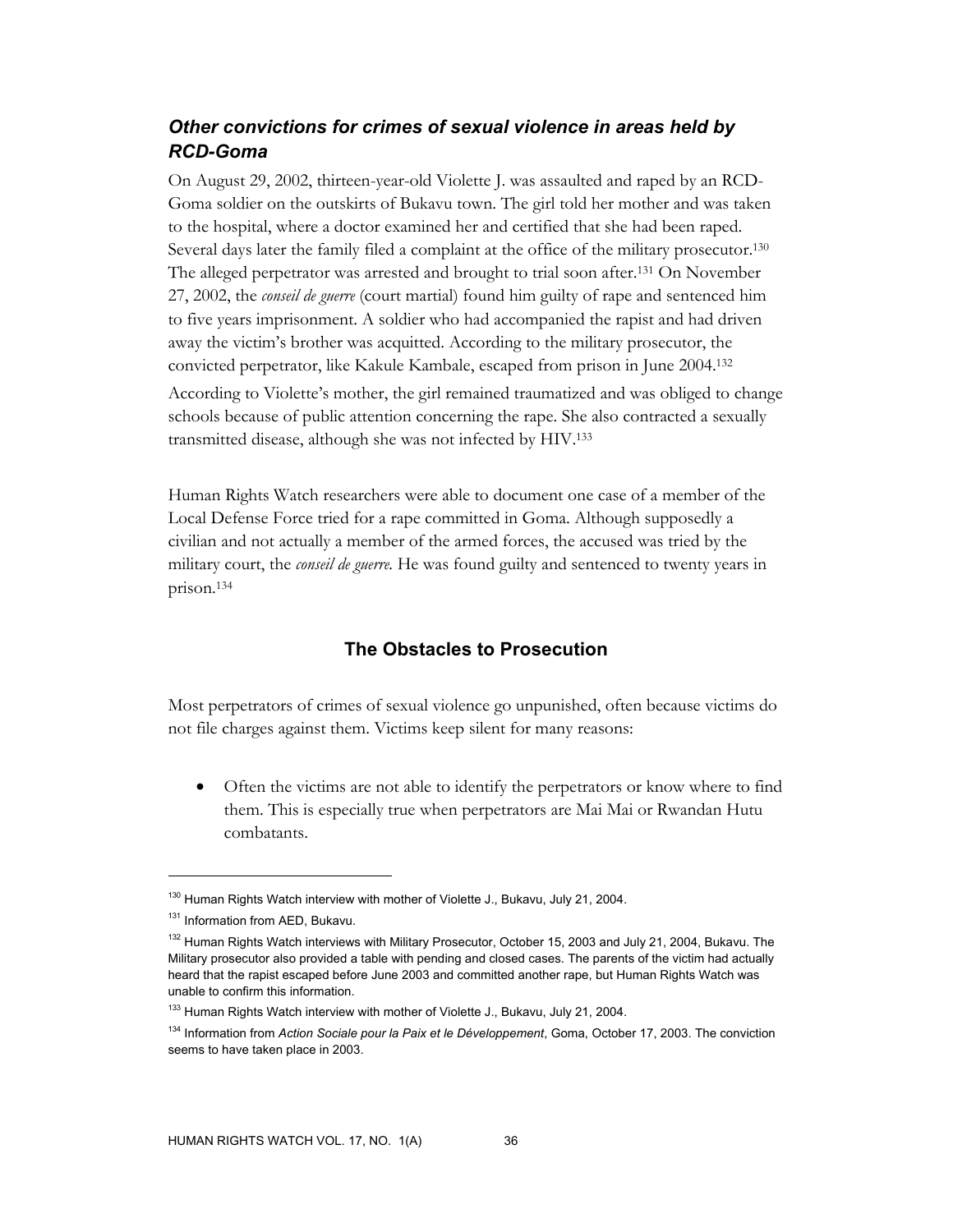- They fear retribution or have been specifically threatened with harm if they seek to have the assailant prosecuted.
- They do not know about the possibility of going to court, or they feel justice is for others, not for them.
- They feel ashamed or guilty and fear being stigmatized by others in the community.
- They have been told by authorities—usually men—to stay silent.<sup>135</sup>

Government officials in eastern Congo frequently argue that inaction by victims is an important obstacle to prosecution of crimes of sexual violence. In October 2003, the military prosecutor of North Kivu said that in three-quarters of all cases, victims do not bring charges against those guilty of crimes of sexual violence. He concluded, "When you don't have the information you can't send a file to court."136 The prosecutor of the court in Ituri also explained the small number of rape convictions as partly due to the reluctance of victims to report the rape.137

Judicial authorities have an obligation to investigate crimes once they learn of them, regardless of whether the victim files a complaint or not. They also have an obligation to create conditions conducive to victims filing charges. This includes ensuring that investigations and prosecutions are executed with due diligence in order to maximize the possibility of the guilty being convicted.

### *Against all odds: victims want justice*

 $\overline{a}$ 

While the majority of victims do not consider taking their case to court, more and more victims are eager to do so. According to a counselor working with victims of sexual violence:

<sup>&</sup>lt;sup>135</sup> Sometimes a rapist seeks to end blame and avoid legal action by marrying the victim. Community leaders can mediate such arrangements that mostly take place among a civilian perpetrator and a young girl or woman. It is difficult for the victims to reject such an option.

<sup>&</sup>lt;sup>136</sup> Military Prosecutor of North Kivu, at meeting on sexual violence co-organized by PAIF and HRW, October 17, 2003, Goma.

<sup>&</sup>lt;sup>137</sup> Telephone interview with the prosecutor of Bunia, September 24, 2004.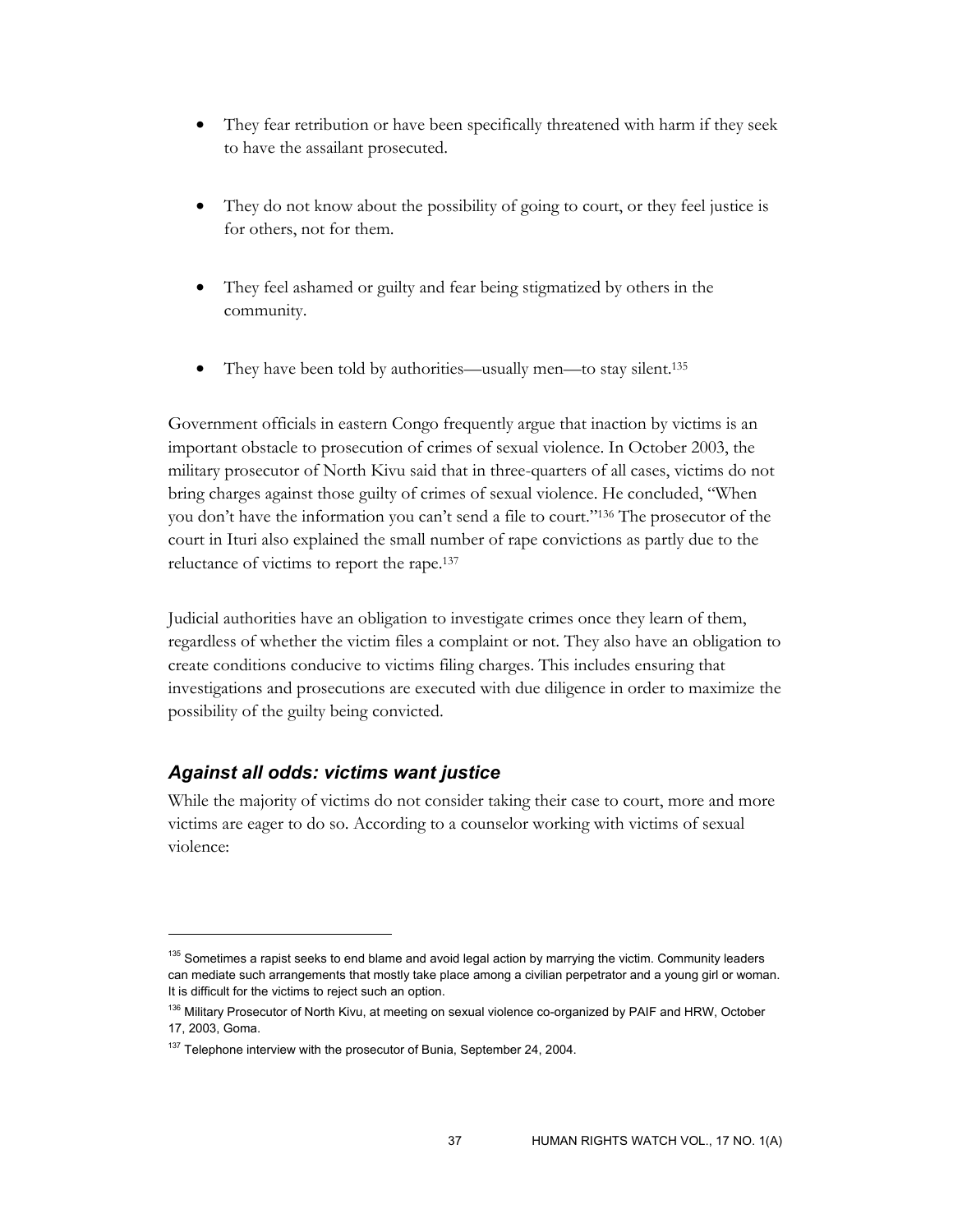Many women I speak to want to take their case to justice. They say, "I wish he would be punished today." When you explain to them that they can conceal their identity in court, they say: "I have nothing to lose. I am ready to stand in court and say openly what happened."138

Victims have gathered to learn about seeking justice from women who have done so, from human rights activists, or by a videotape of the trial mentioned above. In many cases they have gone away determined to take action themselves.139 After such an occasion in September 2004 in Sange, South Kivu, representatives of a human rights NGO heard from four women the week after seeking help, from thirteen more the week after that, and from twenty-three in the third week. As a representative from the NGO concluded, "There is a will to go to justice."140

The statistics bear out the anecdotal information: according to one NGO, twelve cases of sexual violence were brought in Goma courts in 2002 and twenty-six in 2003.141 Another NGO documented thirty cases before the civilian and military courts in Goma in the first half of 2004; another thirty-one cases were being investigated by the prosecutor of the Tribunal de Grande Instance.142

In many instances it was easier for parents to file complaints involving crimes against their children than it was for adult victims to do so. Often a woman who has been raped is seen as someone who has brought shame on her community but young children are not subject to the same stigma. Communities often act together in speaking out against sexual violence committed against children.

### *Officials fail to deliver justice*

 $\overline{a}$ 

Women and girls who seek justice must have at least the cooperation, if not the support, of authorities. As the cases below show, some victims who wanted their assailants prosecuted got neither. Although in some of these cases authorities were open to

<sup>&</sup>lt;sup>138</sup> Human Rights Watch interview with staff of Centre Olame in Bukavu, Brussels, March 11, 2004.

<sup>&</sup>lt;sup>139</sup> Human Rights Watch interview with staff of Centre Olame in Bukavu, Brussels, March 11, 2004.

<sup>&</sup>lt;sup>140</sup> Human Rights Watch interview with representative of Congolese Initiative for Justice and Peace, Goma, September 22, 2004.

<sup>&</sup>lt;sup>141</sup> Information provided by PAIF, a women's association.

<sup>&</sup>lt;sup>142</sup> Synergie pour l'Assistance Judiciaire aux Victimes des Violations des Droits Humains (SAJ), Rapport sur la situation des droits humains: cas de violences sexuelles identifiées de janvier à juin 2004 au Nord Kivu, June 2004.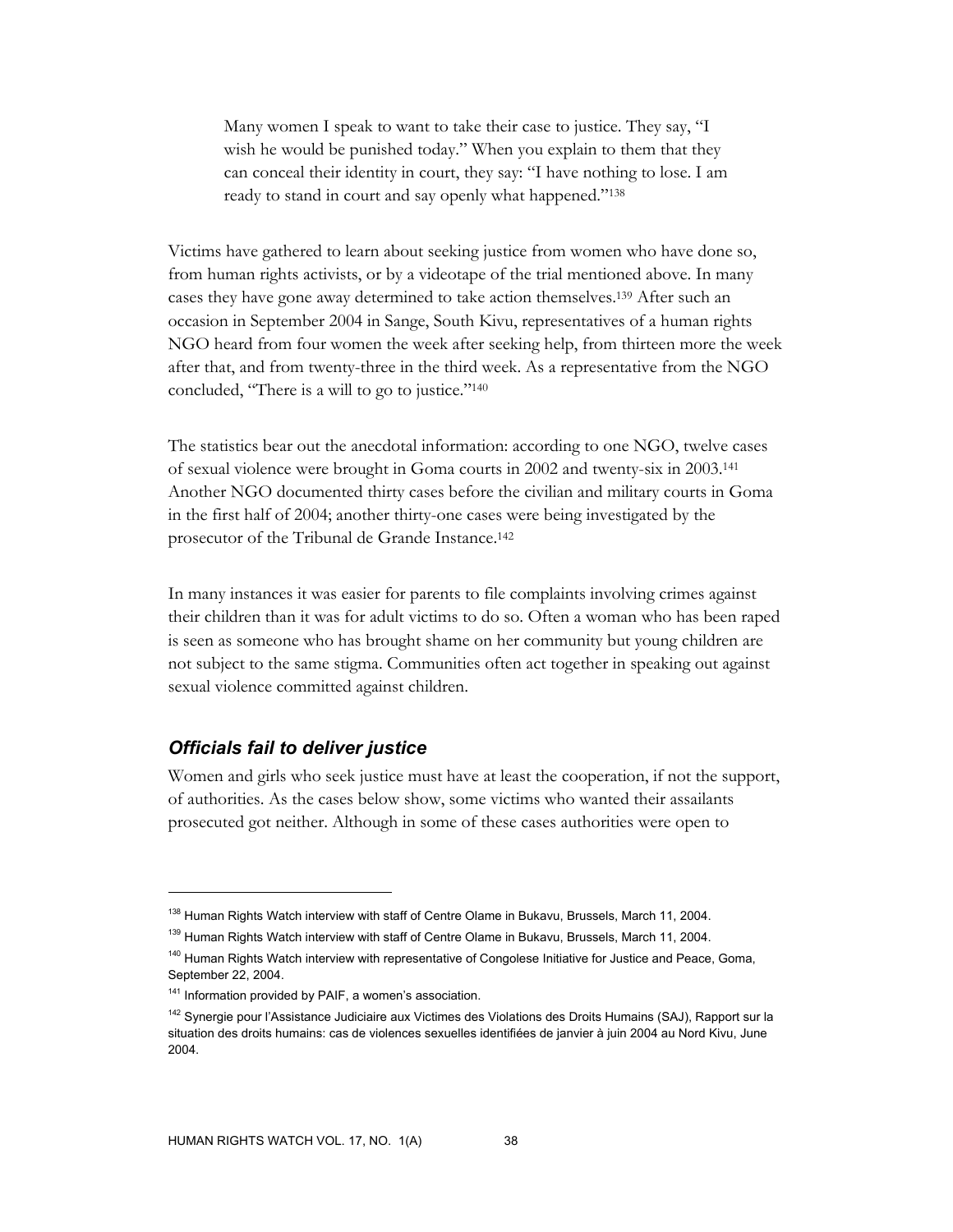receiving complaints, in every case but one the effort failed because others with power or official position obstructed the effort to bring those responsible to justice.

In April 2003, Simone B., a young woman working with a humanitarian agency in a refugee camp south of Bukavu, was sexually assaulted by two RCD-Goma soldiers. They followed her, grabbed her and forced her to the ground. As they started to pull off her clothes, she screamed. When others came to help her, the two fled. The victim filed a complaint with the military prosecutor. A cooperative local military commander tried to find the men, whose names were known. But the suspects were never arrested and, according to local observers, the victim had to leave the area after being threatened by other RCD-Goma soldiers.143

On June 28, 2003, two RCD-Goma soldiers came to the house of twelve-year-old Rosette T. and her companion Elise K., another twelve-year-old near Kalonge, north of Bukavu. They took chicken and guinea pigs and forced the girls to carry the loot. At a river, where they stopped for water, the soldiers raped the girls. They then forced them to wash their clothes. Parents of the girls complained to the commander at the Cihimba RCD-Goma military camp. He promptly presented a line-up of his combatants and the girls were able to identify one of the suspects, but did not see the other. The suspect denied everything; the commander ordered him to be beaten but did not arrest him. The girls went to a medical clinic in Bukavu, where a doctor confirmed that they had been raped. While in town, the girls saw the other suspect. The parents, backed by local NGOs, pushed for a prosecution, but the military prosecutor, citing logistical and security reasons, never went to Kalonge to investigate the crime or to arrest the suspects.144

Marianne L. was raped and shot by an RCD-Goma soldier in August 2003, as described above.145 Local people who had heard of the crime stopped the suspect as he was trying to flee to Bukavu and brought him back to the military camp. The commander interrogated him and the suspect confessed to the crimes. 146 But he was not arrested at that time, apparently because he was protected by his superiors. It took pressure from the military prosecutor – and advocacy by local NGOs – to get the suspect arrested two

<sup>&</sup>lt;sup>143</sup> Human Rights Watch interviews, Bukavu, October 15, 2003 and July 21, 2004.

<sup>144</sup> Human Rights Watch interviews with local NGOs, October 15 and 16, 2003, Bukavu and Human Rights Watch interviews, Bukavu, July 21, 2004.

<sup>&</sup>lt;sup>145</sup> See Chapter III, subheading "Other sexual violence and exploitation by former members of the RCD-Goma".

<sup>&</sup>lt;sup>146</sup> Human Rights Watch interviews with Marianne L. and staff of local NGO, Bukavu, October 16, 2003.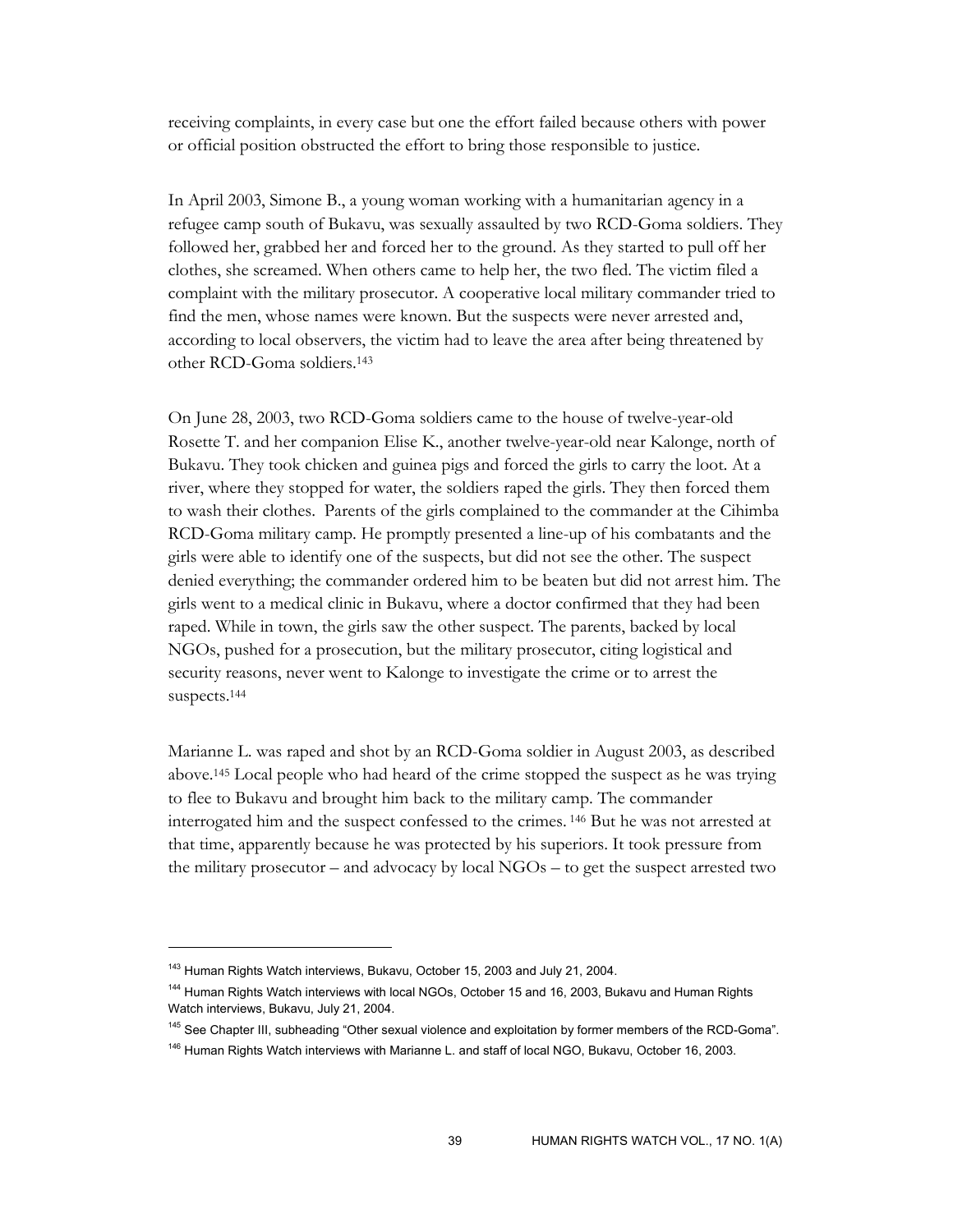months later. He escaped with others during the attack on Bukavu in June 2004 and has not been tried.147

On July 5, 2003, Laure N., on her way home from market, was raped by a local commander of the Local Defense Forces on the outskirts of Goma. Her father complained to a local official and the superior of the suspect had him detained at the communal offices. According to a local NGO that investigated the case, the suspect confessed to the crime. However, the mayor, who has the powers of a judicial investigating officer as well as of senior administrative authority in the commune, released the suspect, ended the investigation, and turned down requests for a meeting with the victim's family. The family of the victim, threatened by members of Local Defense Force, left the neighborhood.148

The above-mentioned case of Marie T.,<sup>149</sup> the dressmaking student raped by several Local Defense Forces in August 2003, is another example of civilian authorities blocking prosecutions. Although Marie could not identify the perpetrators by face, she had heard the name of one of them. Her family asked local authorities and police to find the LDF posted to the neighborhood on the day of the attack. But authorities insisted there were no Local Defense Forces assigned to patrol that neighborhood, and so the family felt compelled to let the case drop.150

On January 27, 2004, Francine G. went to find her fifteen-year-old son who had been jailed for not having done obligatory community labor in Rutshuru, North Kivu. She herself was then arrested and that night she was raped by a police officer in the jail.151 The police officer was arrested and transferred to the custody of the military prosecutor in Goma, where a year later he was still detained without having been tried.152

In the single example of a prosecution leading to a conviction among these cases, the readiness of MONUC officers to intervene may have been an important factor. In mid-2004 in Bunia the grandmother of a young girl, four-year-old Nadine L., came back from

<sup>&</sup>lt;sup>147</sup> Human Rights Watch interview with staff of local NGO, Bukavu, July 21, 2004.

<sup>&</sup>lt;sup>148</sup> Human Rights Watch interview with local NGO, Goma, October 16, 2003. The age of the girl could not be established.

<sup>&</sup>lt;sup>149</sup> See Chapter III, subheading "Sexual violence by Local Defense Forces in North Kivu".

<sup>150</sup> Human Rights Watch interview, Goma, November 18, 2003.

<sup>&</sup>lt;sup>151</sup> "Salongo," or collective labor, is still required in many areas of the DRC. People without the "jeton" or small certificate proving they have performed this labor are often arrested.

<sup>&</sup>lt;sup>152</sup> Human Rights Watch interviews with Congolese human rights organizations and with military prosecutor, Goma, February and March 2004.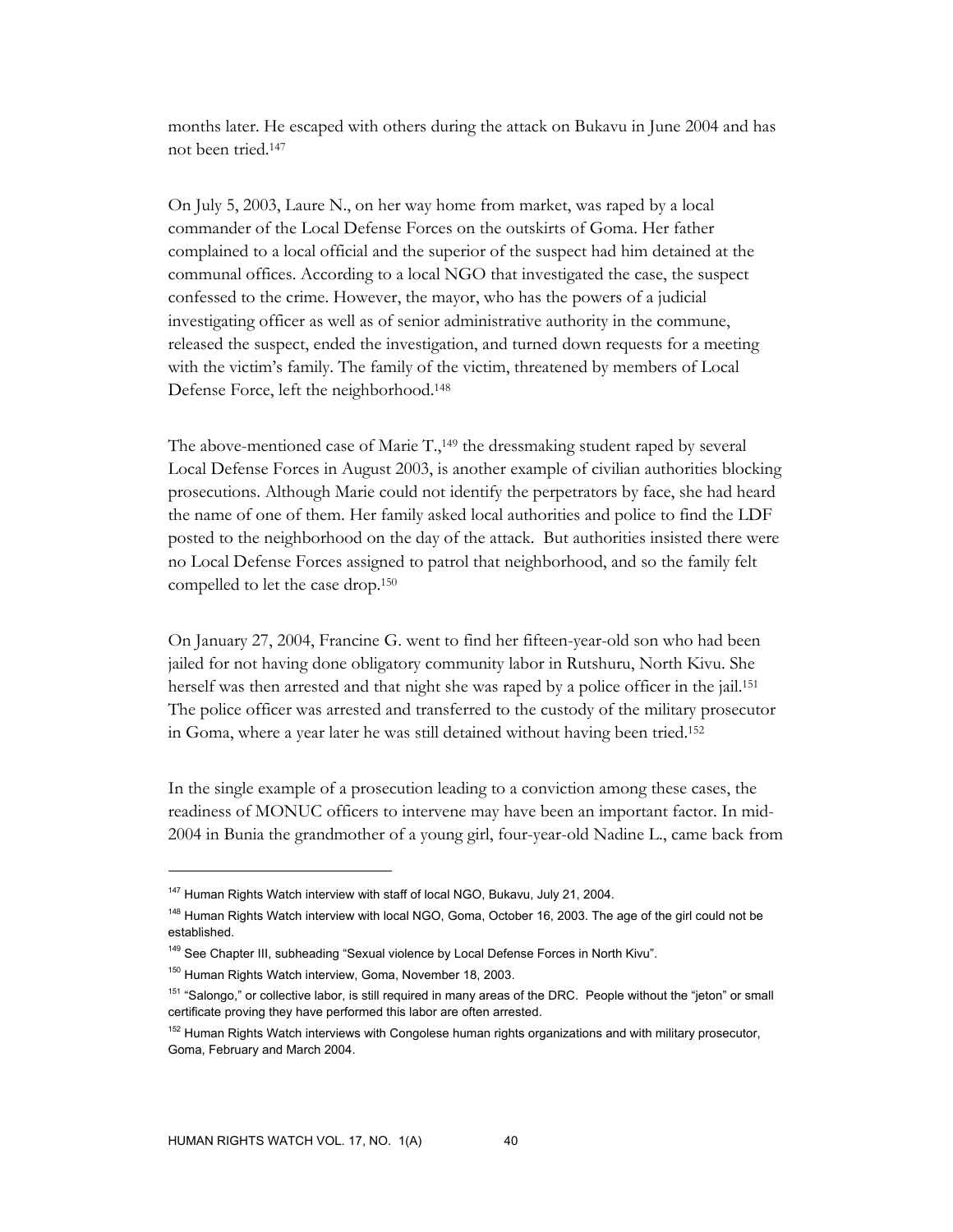the field to find her granddaughter being raped by an adult male neighbor. According to local sources, she reported the matter to the chief but nothing happened. A local woman's group was informed of the incident and through the assistance of MONUC helped the grandmother to report the matter to the police who subsequently arrested the alleged perpetrator.153 Shortly after the arrest the grandmother was threatened by armed combatants, reportedly family members of the accused, who arrived at her house with guns. She was forced to flee with Nadine L. to another part of town where she felt safer; no police protection was provided to her. Despite these difficulties the case was brought before the court on June 17, 2004, and the perpetrator convicted on July 29, 2004, with a sentence of ten years of imprisonment.154 The young victim was asked to come to the court to identify her rapist. A woman who knows Nadine L. says, "Today she really suffers from trauma. She cannot remember the simplest things and although she is a little girl, she speaks like an adult."155

As discussed below, prosecuting soldiers and other combatants implicated for crimes in Congo is extremely difficult. These difficulties are multiplied in cases involving sexual violence. Commanding officers often arranged for combatants accused of sexual violence to be quickly transferred elsewhere, making prosecution far more difficult and often impossible. In a meeting with NGOs, international agencies and victims on sexual violence, the military prosecutor of North Kivu said:

There is impunity on the front. When there is a case of rape, it often takes organizations time to respond. It takes time for a case [of rape] to arrive here. We lose track of the soldiers… We know the problem of transfers [of suspects] in Kindu, Kisangani, Bukavu.156

Reluctance to prosecute accused soldiers also hampers prosecution in areas controlled by the former rebel movements. When RCD-ML fighters committed a series of acts of sexual violence and other crimes against civilians in Musienene in June 2003, for example, RCD-ML leaders did not prosecute anyone, despite complaints by some families of victims.157 The reluctance to arrest fellow soldiers or to investigate them thoroughly continues into the trial process as well. Few of the cases that reach military

<sup>&</sup>lt;sup>153</sup> Human Rights Watch interview with women's NGOs, Bunia, October 10, 2004.

<sup>154</sup> Information from Court Register, Tribunal de Grande Instance, Bunia, consulted on October 9, 2004.

<sup>155</sup> Human Rights Watch interview, NGO representative, Bunia, October 10, 2004. Human Rights Watch does not have information about the fairness of the trial.

<sup>&</sup>lt;sup>156</sup> Meeting on sexual violence co-organized by PAIF and HRW, Goma, October 17, 2003.

<sup>&</sup>lt;sup>157</sup> CEJA, RCD-ML et RCD-Goma, Attaques contre la population civile dans le territoire de Lubero. Rapport sur les abus des droits de l'homme commis par les troupes rebelles à Musienene en juin 2003, August 2003.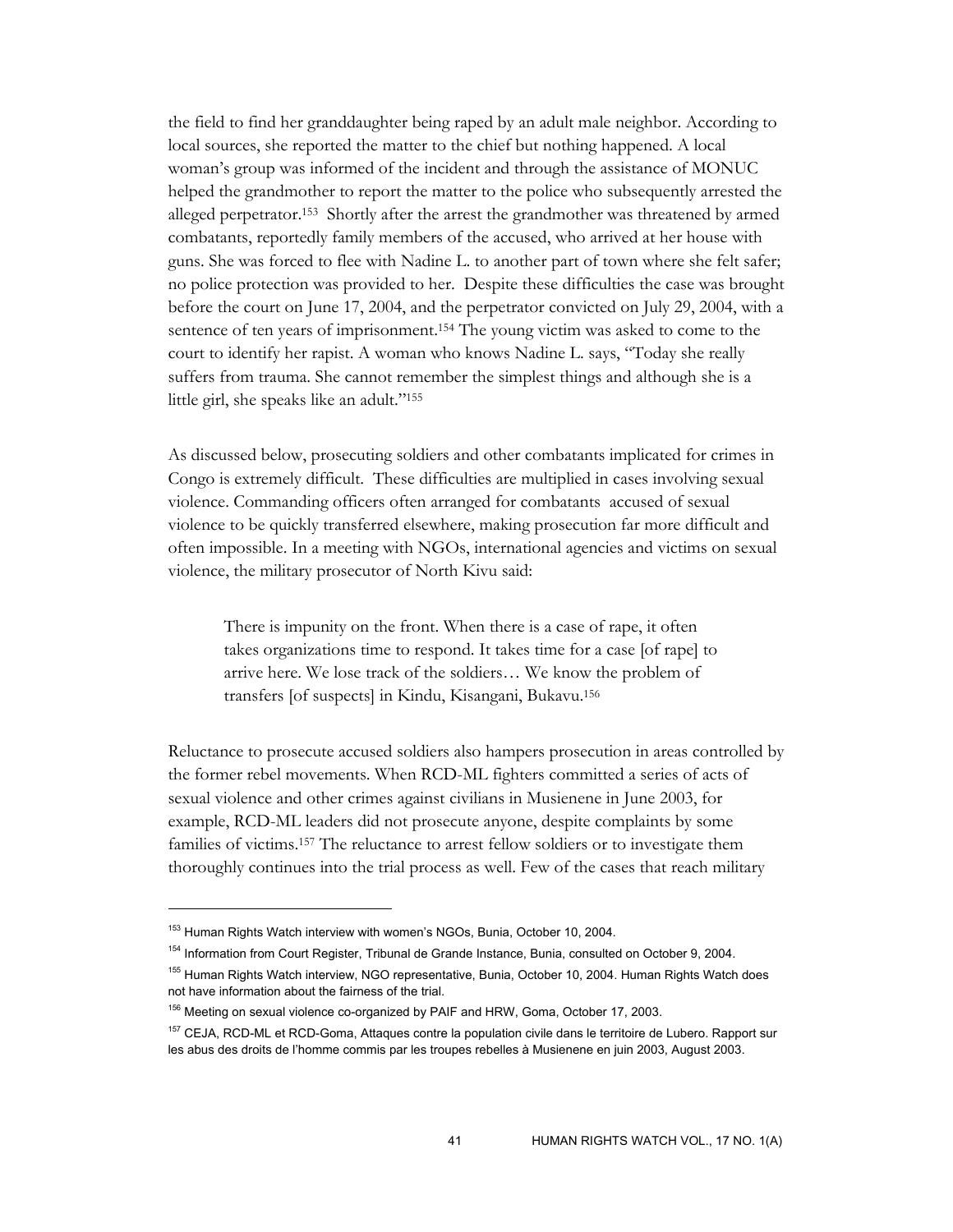court end in conviction, in part because those prosecuting are from the same institution as the accused.

### *The lack of protection*

Persons seeking justice are often threatened and sometimes drop their cases as a result, as illustrated above. In order to increase the number of complaints brought and followed to a successful conclusion, authorities must provide protection for victims and witnesses. According to Article 23 of the interim Constitution currently in force, courts can sit in closed session if necessary to protect public order and good morals (*ordre public et bonnes moeurs*), but there are no other provisions specifically providing for taking closed-court testimony from witnesses or victims who fear reprisals. Nor are there any regulations or agencies dedicated to providing for the safety of those who are threatened with harm if they testify. According to a representative of one NGO in Bunia, her organization had assisted over 2,000 victims of rape and the vast majority of them would agree to appear in court only if their identity is shielded from the public.158 One woman in Bunia who was considering seeking justice for crimes against her asked a Human Rights Watch researcher:

Who will protect me if I say who it was who raped me? The men with guns still rule here. The U.N. only protect a small part of town and they will not help me if these men come to my door.<sup>159</sup>

### *General problems with the judicial system*

Persons seeking justice for crimes of sexual violence face many of the same problems faced by all citizens seeking to bring complaints for crimes committed. Corruption is widespread in the justice sector, and it is common practice to bribe judges or other judicial officials to influence the outcome of an investigation or a trial. Because of the years of war and economic stagnation, the judicial system suffers from the logistical and financial problems that trouble other sectors of government.

### *Lack of qualified staff, logistical support and efficient organization*

Most persons staffing military and civilian courts are poorly trained. Investigators often do not know how to gather the facts so they can be used in court, including in cases of crimes of sexual violence. There are no forensic specialists in eastern Congo nor do

<sup>&</sup>lt;sup>158</sup> Telephone interview with the Prosecutor of Bunia, September 24, 2004.

<sup>&</sup>lt;sup>159</sup> Human Rights Watch interview with victim, Bunia, October 9, 2004.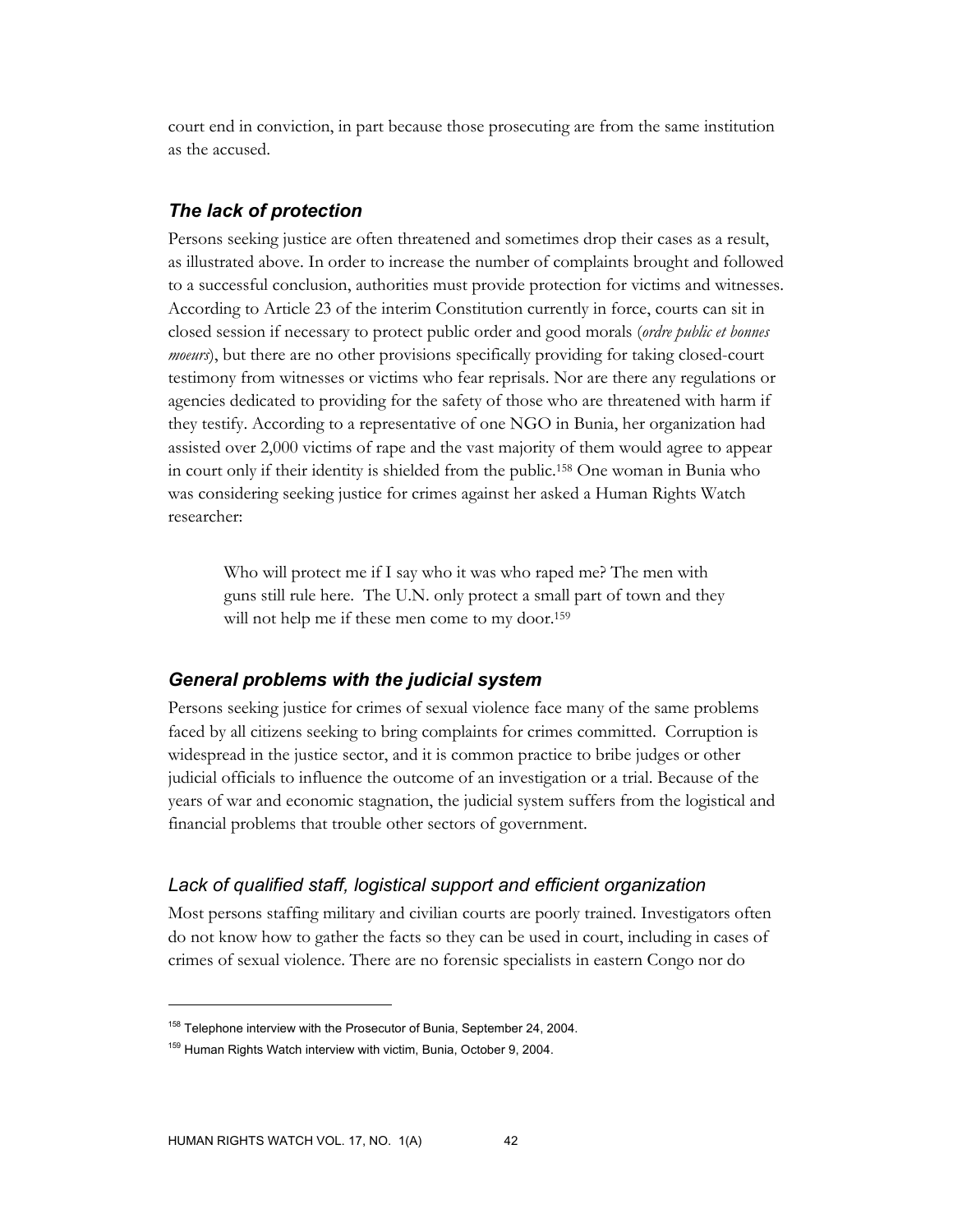prosecutorial or judicial staff have training in dealing with severely traumatized victims of sexual violence. Most judicial staff are male. The military prosecutor in Bukavu recently hired some female investigating officers, which might be a step forward; however, the hiring of female staff as such is no guarantee for improved quality of investigations.

Military and civilian prosecutors in eastern Congo lack vehicles and money to pay for travel to outlying areas to conduct proper investigations. Courts and prosecutors also lack basic material such as stationery, let alone computers.

Some recent cases from Walungu, South Kivu, illustrate these problems. Several RCD-Goma soldiers were accused of rape. The victims contacted the military commander in place and urged him to take action. But investigators working on the cases were so poorly trained that they submitted reports lacking some essential information, such as the names of the victims. The military prosecutor in Bukavu, better able to manage an investigation, had no money to pay for transport to Walungu. When investigators from Bukavu finally reached the scene, they failed to find the original investigators and so could not locate the victims. As a result, several suspects had to be released for lack of evidence against them.

In another case in April 2004, the rape of an eight-year-old girl in Kanyola in Walungu was reported to the military prosecutor. According to the Military Prosecutor, the victim recognized the perpetrator. However, four months later, the Military Prosecutor's Office had still not begun its investigation, in part because transport to this area is difficult to organize.160

### *Obstacles linked to the transition process*

 $\overline{a}$ 

Shortly after the transitional government was established in June 2003, it suspended the operations of courts set up under the 1972 Military Justice Code in order to clear the way for courts operating under the code adopted in 2002. However very little has been done to set up the new military courts, install judges, and start the work. A national Military Prosecutor *(Auditeur Général)* was finally named in late June 2004. By September 2004, more than a year after the start of the transition, judicial staff – magistrates and judges – had been named for the military courts but had not taken up their posts. This delay has blocked investigations and prosecutions of crimes allegedly committed by RCD-Goma fighters and combatants of other armed groups. In some cases, suspects

<sup>&</sup>lt;sup>160</sup> Human Rights Watch interviews with Military Prosecutor, Bukavu, October 14, 2003 and July 21, 2004.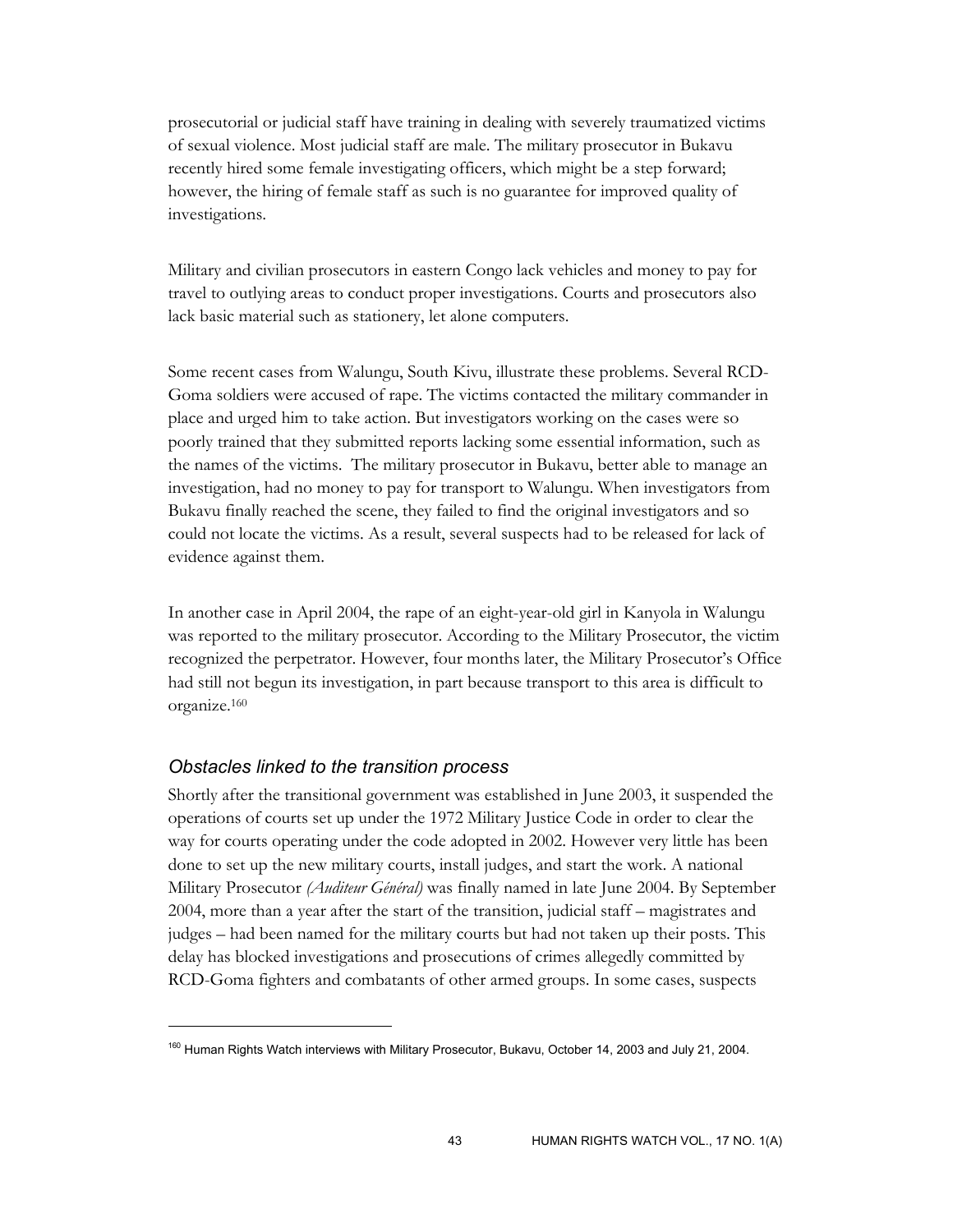end up in prolonged military detention without trial – a violation of their rights. In North Kivu, for example, the military prosecutor detained at least twelve men on charges of rape between November 2003 and June 2004 but none had been tried, and some remain in detention. In other cases suspects simply went free.161 A lawyer from Bukavu said:

This state of things paralyses and blocks the prosecution of sexual violence... This situation gives the victims the impression of impunity [for the perpetrators] and this traumatizes them even further.162

#### *The way forward*

An important step towards promoting prosecution of crimes of sexual violence would be the government's creation of a legal framework for implementing for the Rome Statute of ICC. The draft implementing law prepared by an expert commission in October 2002 contains a comprehensive definition of crimes of sexual violence as war crimes and crimes against humanity. Further legal changes are needed to protect victims and others who agree to testify against possible reprisals, particularly from men with guns—soldiers and members of armed groups. An amendment to Criminal Code should make it possible for a victim to file for specific protective measures with the prosecutor or the president of the tribunal, including having her identity protected and receiving police protection before, during, and after the trial.

In addition to legal changes, authorities must provide training for investigators, including specialized training on investigating crimes of sexual violence and on dealing with traumatized persons. The number of female personnel among judges, magistrates, and investigating officers *(Officiers de police judiciaire)* should be increased*.* <sup>163</sup> The police and the courts have a duty to inform victims and their families about the functioning of the criminal justice system, and to accompany them throughout the judicial proceedings, preferably by assigning one contact person who regularly reviews the victim's judicial progress. If possible they should also employ forensic medical experts and provide trauma counseling for victims who testify about sexual violence.

<sup>&</sup>lt;sup>161</sup> Synergie pour l'Assistance Judiciaire aux Victimes des Violations des Droits Humains (SAJ), Rapport sur la situation des droits humains: cas de violences sexuelles identifiées de janvier à juin 2004 au Nord Kivu, June 2004.

<sup>&</sup>lt;sup>162</sup> E-mail from lawyer in Bukavu to Human Rights Watch, February 28, 2004.

<sup>163</sup> In South Africa*,* the creation of special police units dealing with sexual violence is seen by some as a positive development; this should be considered in Congo.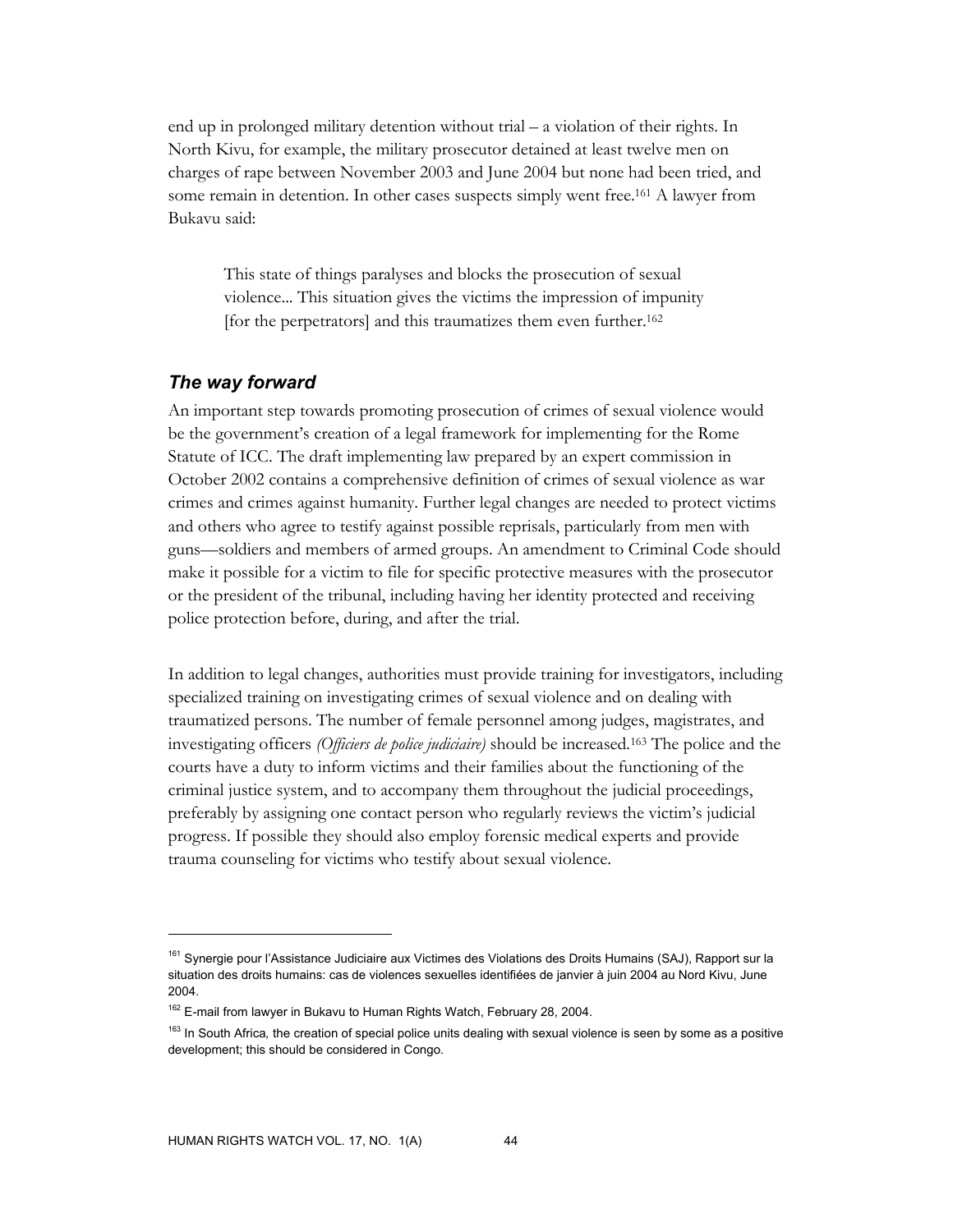Finally, the judiciary and prosecution need to be strengthened with sufficient resources to properly carry out their functions. In particular, court officials must be able to travel to remote areas to investigate and prosecute cases, or even hold trials in remote rural locations.

### **Help for the Victims**

The destructive impact of sexual violence on individuals as well as on society as a whole is overwhelming. In the last few years, local organizations have drawn attention to the extent of the crisis in eastern Congo and have been the first to offer help to victims. Congolese civil society is vibrant and has long been a major support to affected populations in eastern Congo. With the war and the erosion of official services, these groups have often offered the only help available to those in need, including to those who had suffered crimes of sexual violence.

#### *Medical emergency*

-

Women and girls who have suffered crimes of sexual violence must have their medical and psychological needs met both to relieve their immediate distress and to give them strength to pursue judicial redress. A person who is in pain, is incontinent, or depressed is unlikely to take a case to court.

Women and girls who have been victims of sexual violence suffer from fistulas and other injuries as well as from infections and sexually transmitted diseases, including HIV/AIDS. Some get pregnant and suffer from rape-related complications during the pregnancy or birth. Abortion is illegal in Congo.164 Some victims have attempted to get abortions and suffered complications from these unsafe procedures.

The prevalence of HIV/AIDS in Congo is unknown, but it is likely that many women and girls raped by soldiers and combatants have contracted HIV/AIDS. The prevalence

<sup>&</sup>lt;sup>164</sup> In Congo, abortion is outlawed except when a doctor considers that the pregnancy could be fatal for the mother. Human Rights Watch believes that decisions about abortion belong to a pregnant woman without interference by the state or others. The denial of a pregnant woman's right to make this decision violates or poses a threat to a wide range of human rights. Governments should take all necessary steps, both immediate and incremental, to ensure that women have informed and free access to safe and legal abortion services as an element of women's exercise of their reproductive and other human rights. Government responsibilities relating to women's access to abortion that are founded on economic, social, and cultural rights must be implemented according to the principle of progressive realization to the maximum of available resources. Abortion services should be in conformity with international human rights standards, including those on the adequacy of health services.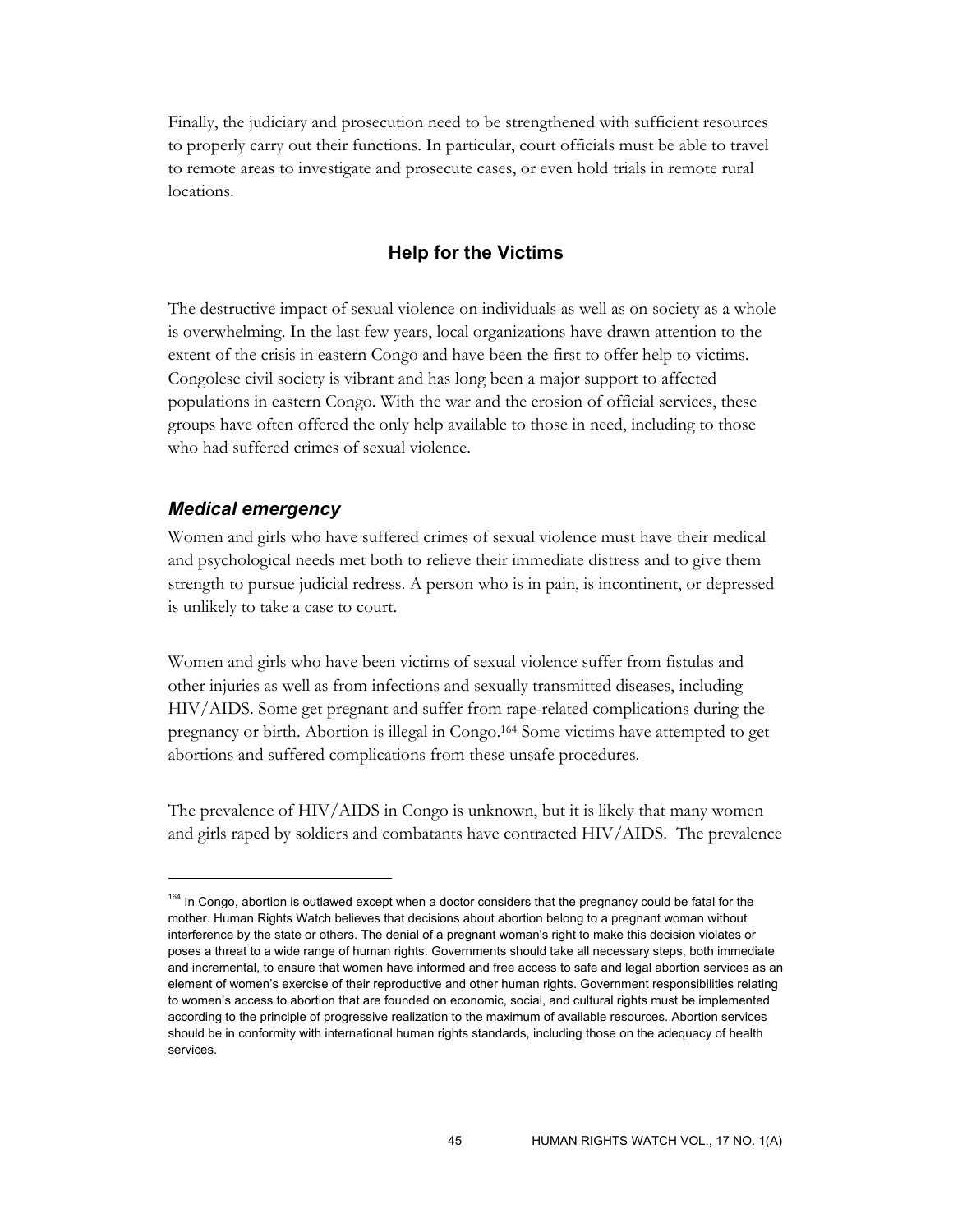of the infection among combatants is generally above the average infection rate of the Congolese population, and violent assault increases the risk of infection through tears and injuries to genital tissue. UNAIDS estimates that the nationwide prevalence rate is at about 4.2 percent, but the National Program to Combat AIDS (Programme nationale de lutte contre le SIDA*)* estimates the prevalence in eastern Congo to be much higher, between 20 and 22 percent.<sup>165</sup>

Most victims of sexual violence have no medical examination or treatment after their assault. They live in rural areas where medical services are not available, they lack money for treatment and even to pay for transport to a clinic, or they fear that a medical visit will make the rape publicly known. Already before the war, the Congolese health system was in a dilapidated state and during the war, many health centers and hospitals were looted and destroyed. In places where buildings are still standing, staff to deliver services or needed drugs and equipment are in short supply or even lacking altogether. Centers to test and treat HIV/AIDS are especially needed and there are few of them, mostly located in urban centers. Only one program in eastern Congo, based in Bukavu, provides anti-retrovirals to HIV/AIDS infected persons and it treated only 127 patients by October 2004.166 Post-exposure prophylaxis drugs – a course of drugs that can prevent HIV infection if taken within 72 hours after the rape – and drugs preventing mother-tochild transmission of HIV are also not widely available. Church-related health agencies offer some limited medical aid in rural areas and some local NGOs such as Solidarity for Social Support and Peace (SOPROP), PAIF and Centre Mater Misericordiae provide primary care in Goma, Kitshanga, Butembo, Katana, and Bukavu.

Given the widespread reports of sexual violence and the devastating consequences of becoming infected with HIV/AIDS as a result of sexual violence, medical clinics should screen for sexual violence, routinely provide information to all patients regarding transmission, voluntary testing and counseling, and treatment for HIV/AIDS.

<sup>165</sup> Programme national de lutte contre le SIDA, Plan stratégique de lutte contre le VIH/SIDA/MST (1999-2008). September 2003; UNAIDS/WHO, Epidemiological fact sheets on HIV/AIDS and sexually transmitted diseases – Democratic Republic of Congo

<sup>(</sup>www.unaids.org/EN/Geographical+Area/by+country/democratic+republic+of+congo.asp, accessed on January 17, 2005).

<sup>166</sup> Médecins Sans Frontières, *Kinshasa and war-torn Bukavu region, DRC, celebrate first year of ARV treatment*, (http://www.msf.org/countries/page.cfm?articleid=6142E492-A180-4608-87CCBF0F0A0B812B, accessed on January 17, 2005).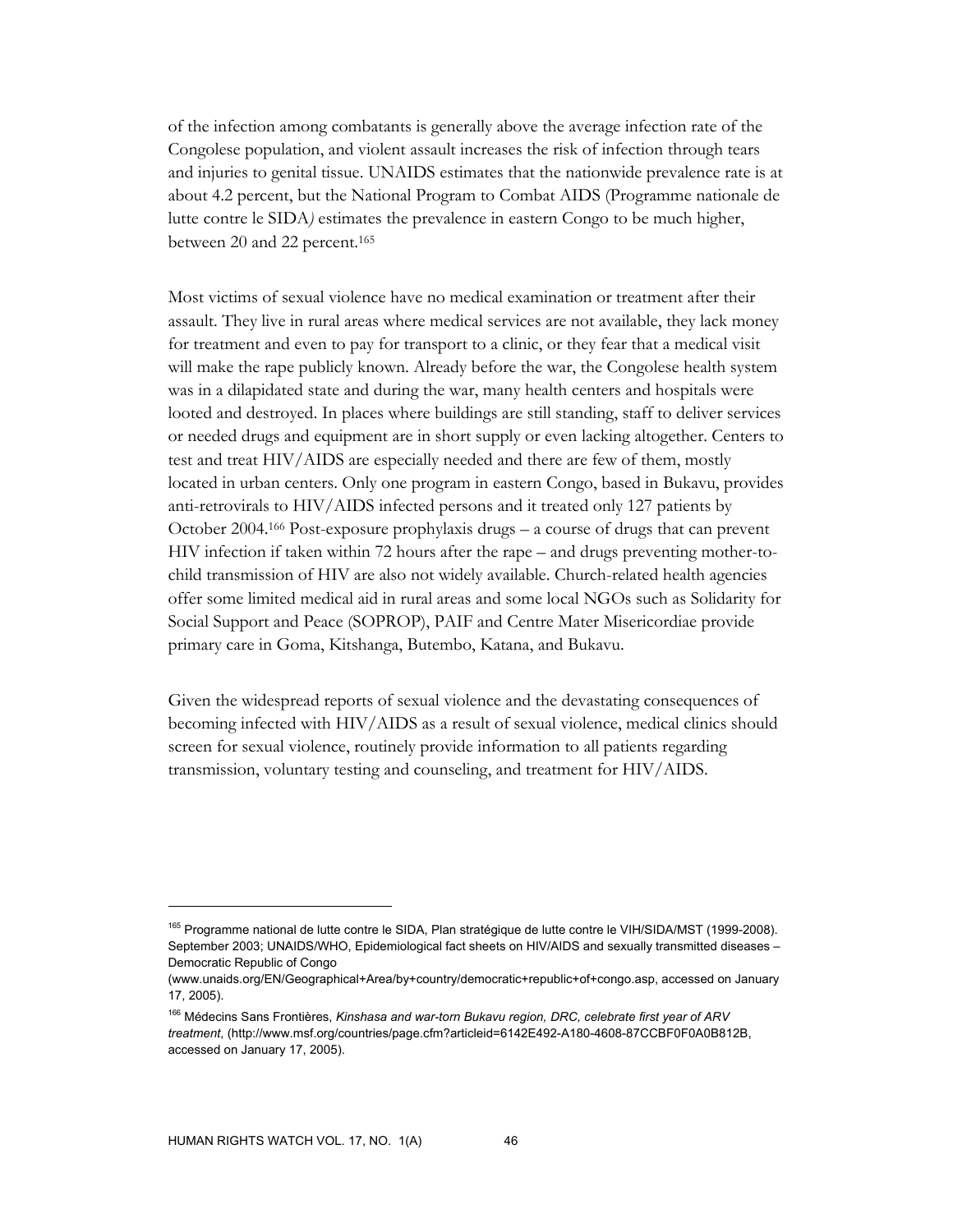### *Psychological and social rehabilitation*

Beyond the physical consequences of the crimes, women, girls and their communities have to deal with the psychological and social effect. Many victims of sexual violence are depressed, suffer from psychosomatic illnesses or even commit suicide. If the rape resulted in pregnancy, most women and girls have given birth to the babies, in part because abortion is not just illegal but seen by many as immoral. Mothers of these children struggle to find ways of living with these children born out of rape, and they and their children are often rejected by their families. Consequences of such rejection are serious since families in the Congo are often the only safety net for assuring protection and survival to the vulnerable.

By mid-2004 there was a wide range of organizations in eastern Congo providing psychological counseling, practical assistance such as vocational training or micro-credit programs, and general support in overcoming the stigma and isolation connected to having been a victim of sexual violence. But widespread rape has torn apart individual lives as well as communities and the help offered thus far falls short of meeting the need.

### *Legal assistance*

-

Several local NGOs have sought to offer legal help to victims seeking justice. A relatively recent development, the provision of these services may well grow as increasing numbers of victims seek legal redress. In South Kivu, AED and Congolese Initiative for Justice and Peace (Initiative Congolaise pour la Justice et la Paix, ICJP) provide legal advice and assistance to women and girls who are victims of sexual violence while in North Kivu, SAJ in Goma, and CEJA in Butembo provide legal assistance to these victims.

Since the transitional government entered office, it has taken only very limited steps to dealing with the problem of sexual violence. It delegated representatives to participate in a U.N.-led mission to assess the problem of sexual violence in eastern Congo and it announced that the national Social Fund would pay for urgent medical assistance to victims of sexual violence.167 Efforts being undertaken to make the military and civilian justice systems operate efficiently will, of course, facilitate prosecution of perpetrators of crimes of sexual violence.

<sup>&</sup>lt;sup>167</sup> Speech of President Joseph Kabila, March 8, 2004, accessed on May 6, 2004 on http://www.digitalcongo.net/fullstory.php?id=34987.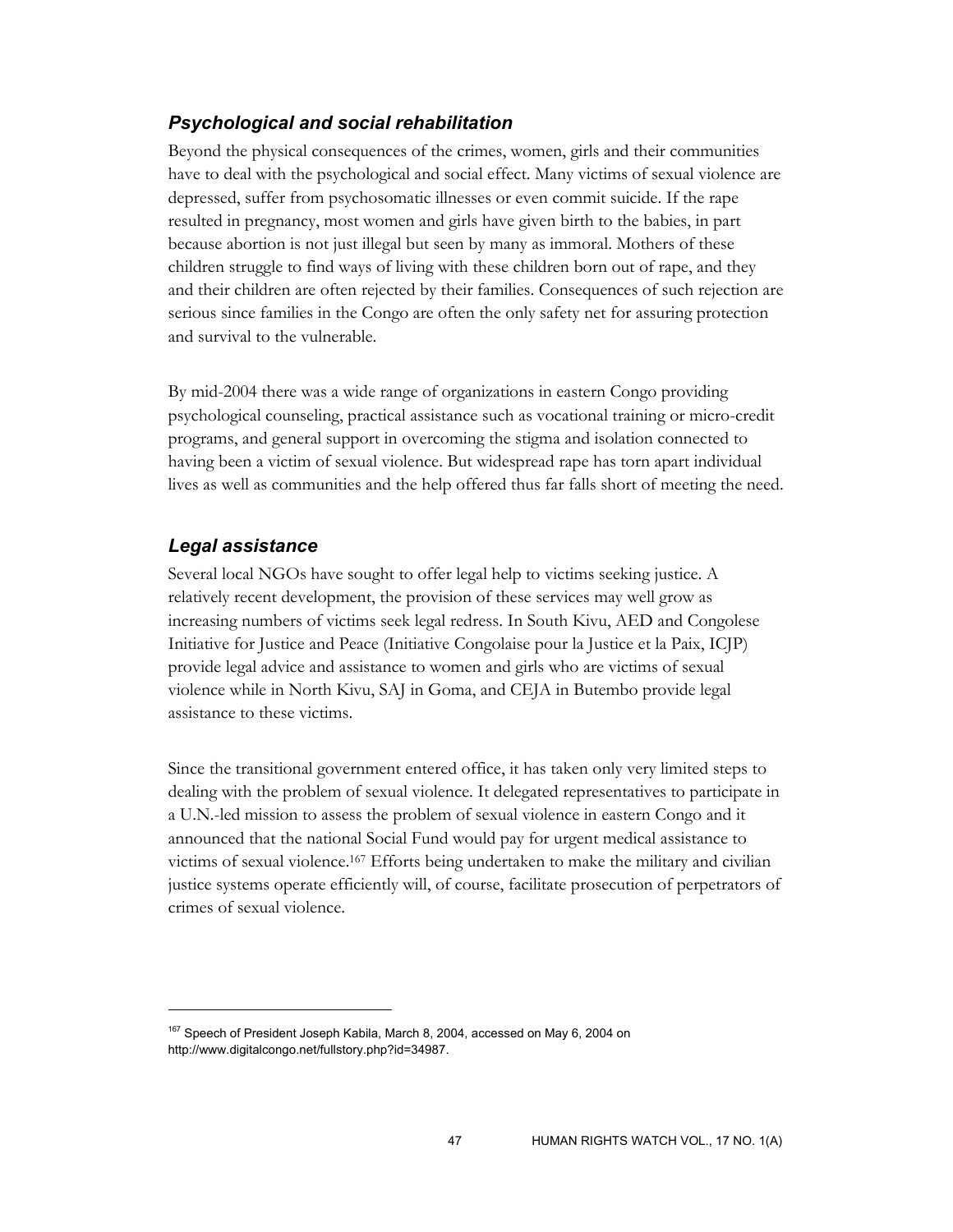### **International Response**

With growing press and public attention to the crisis of sexual violence in eastern Congo, international leaders and various agencies are beginning to understand the scale of the problem. One important step to ending crimes of sexual violence by armed forces would be to reform the army and enable the military hierarchy to better discipline soldiers. Reluctant to become directly involved in such efforts, international leaders have focused on providing assistance to victims. Such assistance increased in 2004 but was still far less than what is needed.

### *Medical assistance*

Following the 2003 U.N. assessment mentioned above, U.N. agencies identified work on sexual violence as one of four priority areas for the 2004 Consolidated Appeal Process (CAP) for the Congo. Meant to raise a total of US\$ 187 million, it had received pledges of about half that amount by October 2004.168 In March 2004, the World Bank granted US\$102 million to combat HIV/AIDS in Congo and the Global Fund has dedicated \$35 million to AIDS care over the next two years in Congo.169 Some of these funds will necessarily assist women who have contracted HIV/AIDS as a result of having been raped.

By mid-2004 several international agencies were providing help for the medical, psychological, social and legal rehabilitation of the victims in eastern Congo, but most were based in North and South Kivu with far fewer working in Ituri. UNICEF supported Panzi hospital in Bukavu with two gynecologists on staff; the international NGO Doctors on Call for Service (DOCS) ran a clinic treating victims of sexual violence in Goma; the International Rescue Committee (IRC) funded several clinics that provide medical care, including for victims of sexual violence; Aide Médicale Internationale (AMI) helps victims of sexual violence in Uvira and Médicins Sans Frontières offers similar help in Shabunda. The German development agency Gesellschaft für Technische Zusammenarbeit (GTZ) carries out a program of community counseling in South Kivu, helping communities to address the issue of sexual violence and reintegrate victims.

<sup>&</sup>lt;sup>168</sup> The four main target groups are IDPs and returnees, children, demobilized soldiers, and women and girls victims of sexual violence. Accessed on October 27, 2004 on www.ocha.unog.ch/fts/reports/pdf/OCHA\_1\_628.pdf.

<sup>&</sup>lt;sup>169</sup> www.theglobalfund.org/search/portfolio.aspx?lang=en&countryID=ZAR#HIV/AIDS (accessed January 17, 2005).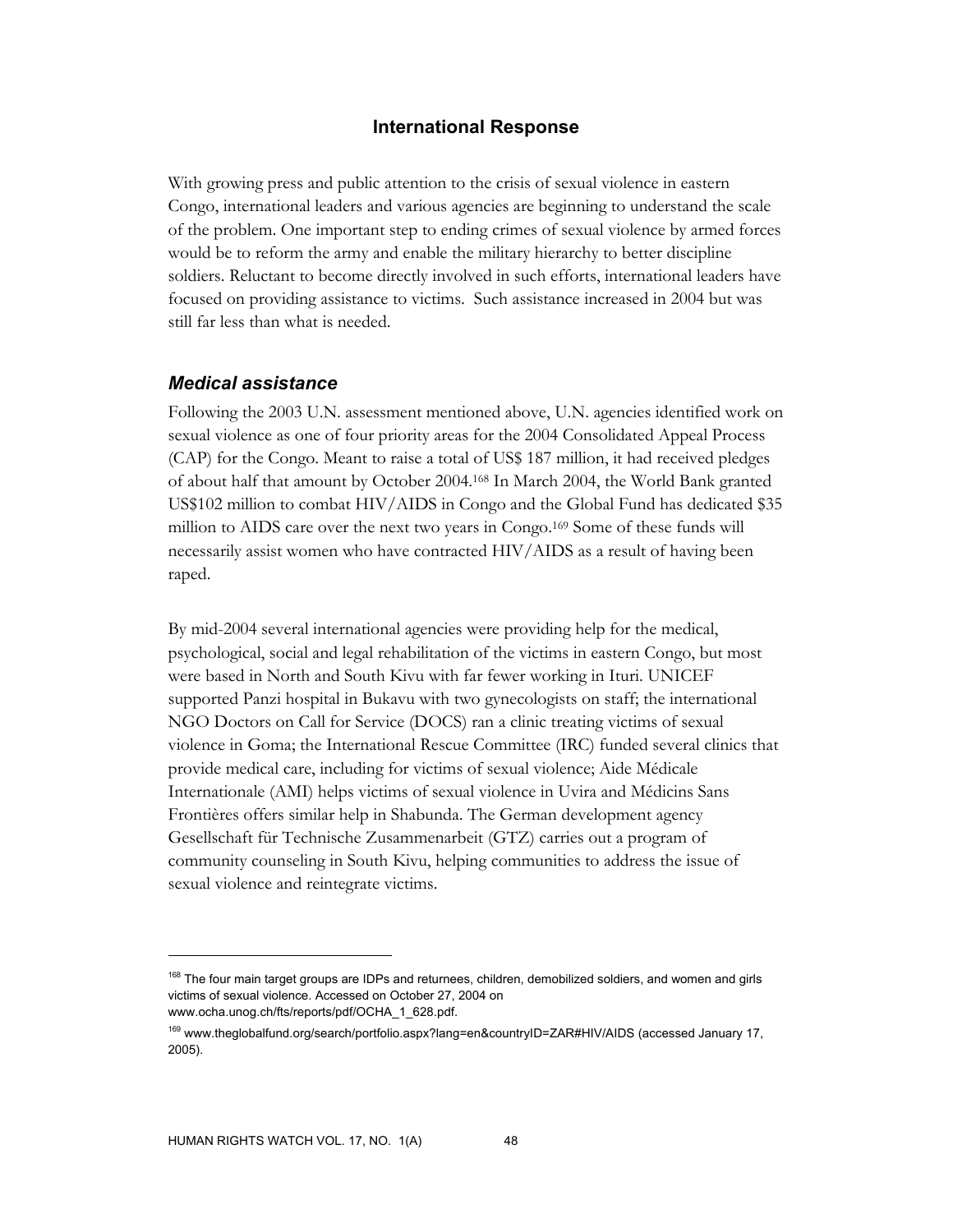Given the enormity of the task at hand, this can only be a starting point. Tens of thousands of women and girl victims remain in acute medical need. Despite the important efforts by individual agencies, the international response to the mass rape of eastern Congo has been devastatingly slow.

#### *Legal assistance and reform of the justice sector*

Faced with the enormity of trying to make the justice system function, key donors came together under the leadership of the European Commission to develop a coordinated strategy of assistance. A group of experts tasked with assessing the problem reported to the E.C. in May 2004. They went beyond providing advice on how to organize and rebuild the judiciary, and made recommendations on impunity, how to deal with violations of international humanitarian law, and transitional justice. They called for the adoption of the ICC implementing legislation and for modifications in the Criminal Code provisions concerning crimes of sexual violence and other international crimes. The experts also recommended changing the family code to give women full legal capacity and recommended that judicial personnel be trained in how to investigate violations of international humanitarian law. The report is meant to become a basis for donor funding.

As mentioned above, the E.C. funded efforts to restore the judicial system in Bunia, Ituri district, was a generally successful program that may serve as a model for restoring judicial operations elsewhere in the country.

### *International justice: the ICC investigation in Congo*

On June 23, 2004, the ICC Prosecutor announced that his office was beginning an investigation into violations of international humanitarian law committed in the Congo. The first investigation undertaken by the ICC, this was triggered by a Congolese government request. The prosecutor's office can investigate crimes where national courts are unable or unwilling to do so, and its authority can be triggered by a formal request from the state involved. The prosecutor's office has started its investigations in the conflict-ridden Ituri region, but has made clear that crimes in other parts of Congo might also be investigated.

Given the scale of crimes of sexual violence in the Congo, it will be important for the ICC to investigate and prosecute crimes of this nature. Such investigation will need to focus on those bearing the greatest responsibility within the armed groups as well as those backing them, including actors outside Congo's borders.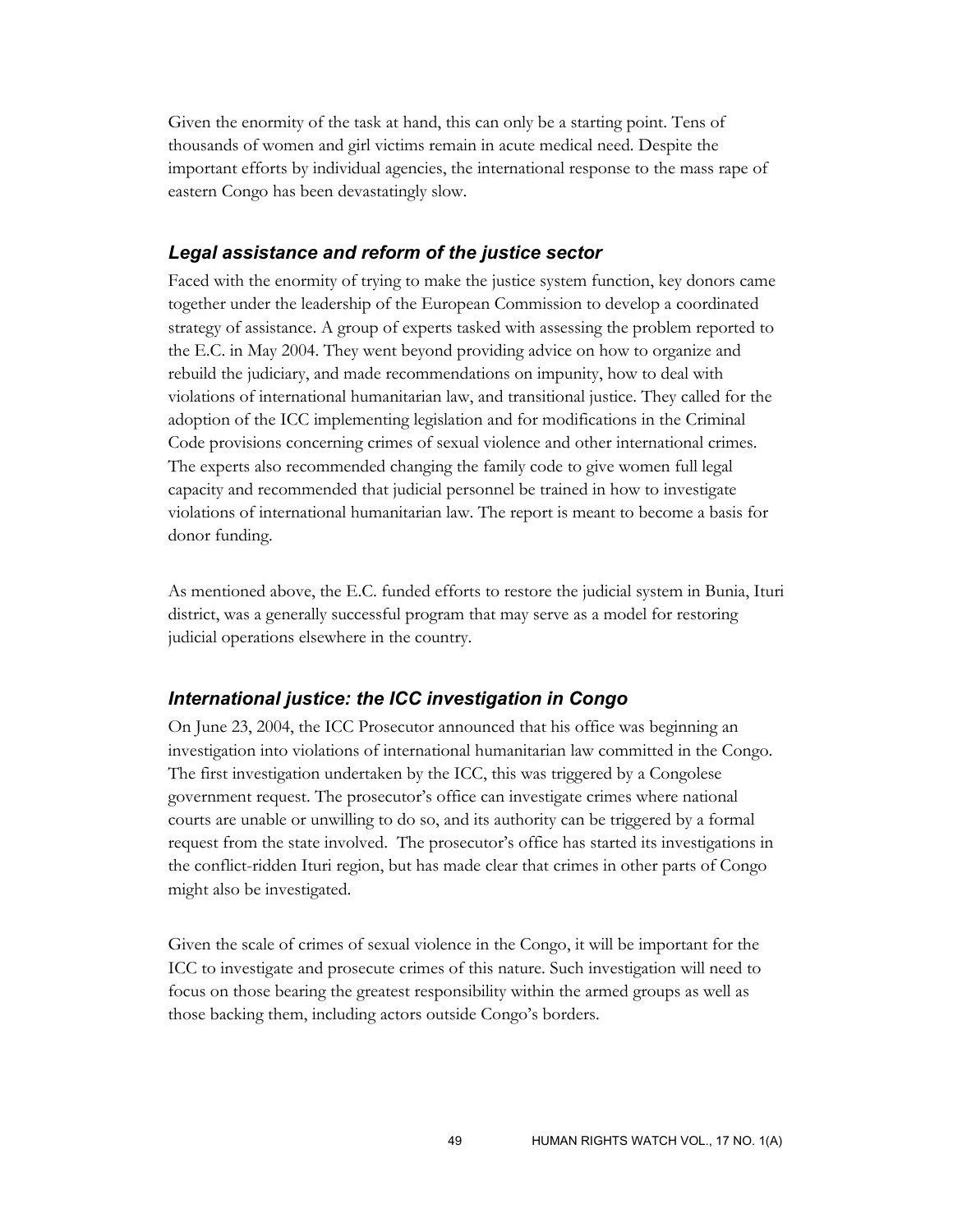### *Human rights monitoring and civilian protection by MONUC*

MONUC started out with a narrow technical mandate in Congo, focused on monitoring the compliance with the Lusaka peace agreement, and reporting on military activities by all sides. In July 2003, the U.N. Security Council broadened this mandate to include the protection of civilians, a major task in the Congo conflict. This means that MONUC troops can and should use force when necessary to protect civilians. Unfortunately MONUC has not fully implemented this mandate; in many areas of eastern Congo, civilians continue to be at the mercy of armed groups as before and have failed to get the protection needed, as was the case with victims raped and killed during the uprising led by Mutebutsi and Nkunda in June 2004. Nevertheless, in some instances MONUC has indeed intervened in order to protect the civilian population, for example in Bunia town, signaling to armed groups that their abusive behavior will no longer be tolerated.

MONUC's role in monitoring human rights abuses and assisting victims has also changed significantly over the past two years. At its inception MONUC's civilian component was small, and human rights monitoring did not take place systematically. However, more recently MONUC has managed to place human rights monitors in many parts of the country, including areas that are remote and the scene of grave abuses. MONUC has carried out investigations into grave abuses promptly and, in some cases, published the results. Increasingly, MONUC has also documented crimes of sexual violence and taken steps to assist the victims in taking cases to court, as in the example described above.

Such efforts are undermined when MONUC and other U.N. staff themselves abuse and exploit women and girls in Congo. In interviews with victims, Human Rights Watch has found that MONUC peacekeepers from different military contingents as well as civilian staff have sexually exploited Congolese women and girls who were in desperate need of food, money or other items.170 In some cases MONUC staff have also sexually assaulted or raped women and girls. The U.N. reaction to this situation has been slow and inadequate. Information about these abuses has been available within the U.N. since mid-2004, when an internal investigation was conducted. It was only in January 2005 that these abuses were vigorously condemned by the U.N. Secretary-General. Only a handful of cases has been subject to an internal disciplinary procedure, and even fewer cases have been tried in home countries of the suspects.

 $170$  Human Rights Watch interviews with victims and witnesses, Bunia and Kisangani, October 6 and 9, 2004.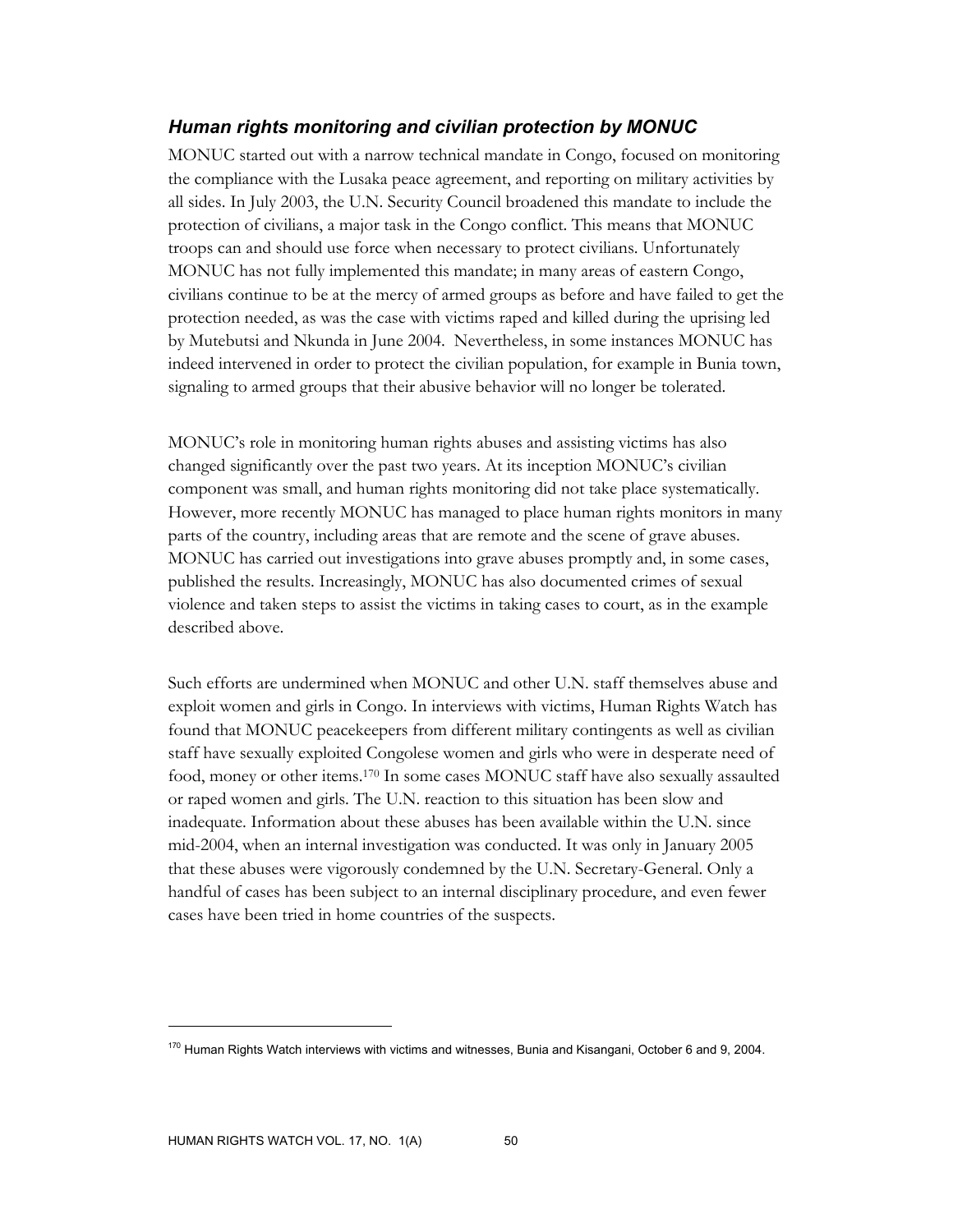### **Annex: Who is who among the combatants in eastern Congo?**

#### **Armed Forces of the Democratic Republic of Congo (FARDC**)

The new, nominally integrated Congolese army, formed from the forces of the former Kabila government and several rebel movements that signed the Pretoria Agreement in 2002. Despite allegations of war crimes and crimes against humanity, some commanders from armed groups were granted senior ranks.

#### **Congolese Armed Forces (FAC)**

Former Congolese government army during the Congo war. It has now become part of the FARDC.

#### **Congolese Rally for Democracy – Goma (RCD-G)**

Leader: Azarias Ruberwa. Rwandan-backed rebel group which makes up a major component of the transitional government in Kinshasa. Ruberwa was appointed as one of the Congo's four Vice Presidents in its new transitional government in June 2003. The headquarters were in Goma, North Kivu.

#### **Congolese Rally for Democracy – Kisangani – Liberation Movement (RCD-ML)**

Leader: Mbusa Nyamwisi, now Minister of Regional Cooperation. The RCD-ML was launched in 1999 as a breakaway faction of the RCD-Goma. Backed at the start by Uganda, the RCD-ML has been fractured by leadership struggles and infighting. Their headquarters were Kisangani, then Bunia, and are now in Beni.

### **Mai Mai**

Local Congolese combatants who took up arms to fight against what they saw as foreign occupation. They operate in many parts of eastern Congo but did not have a centralized command structure. One of the key leaders, Padiri, is now Head of the Military region of Orientale province.

#### **Movement for the Liberation of Congo (MLC)**

Leader: Jean-Pierre Bemba, now Vice-President. Based in Gbadolite, the MLC has been backed by Uganda since the start of the war. The MLC is now a powerful player in the transitional government.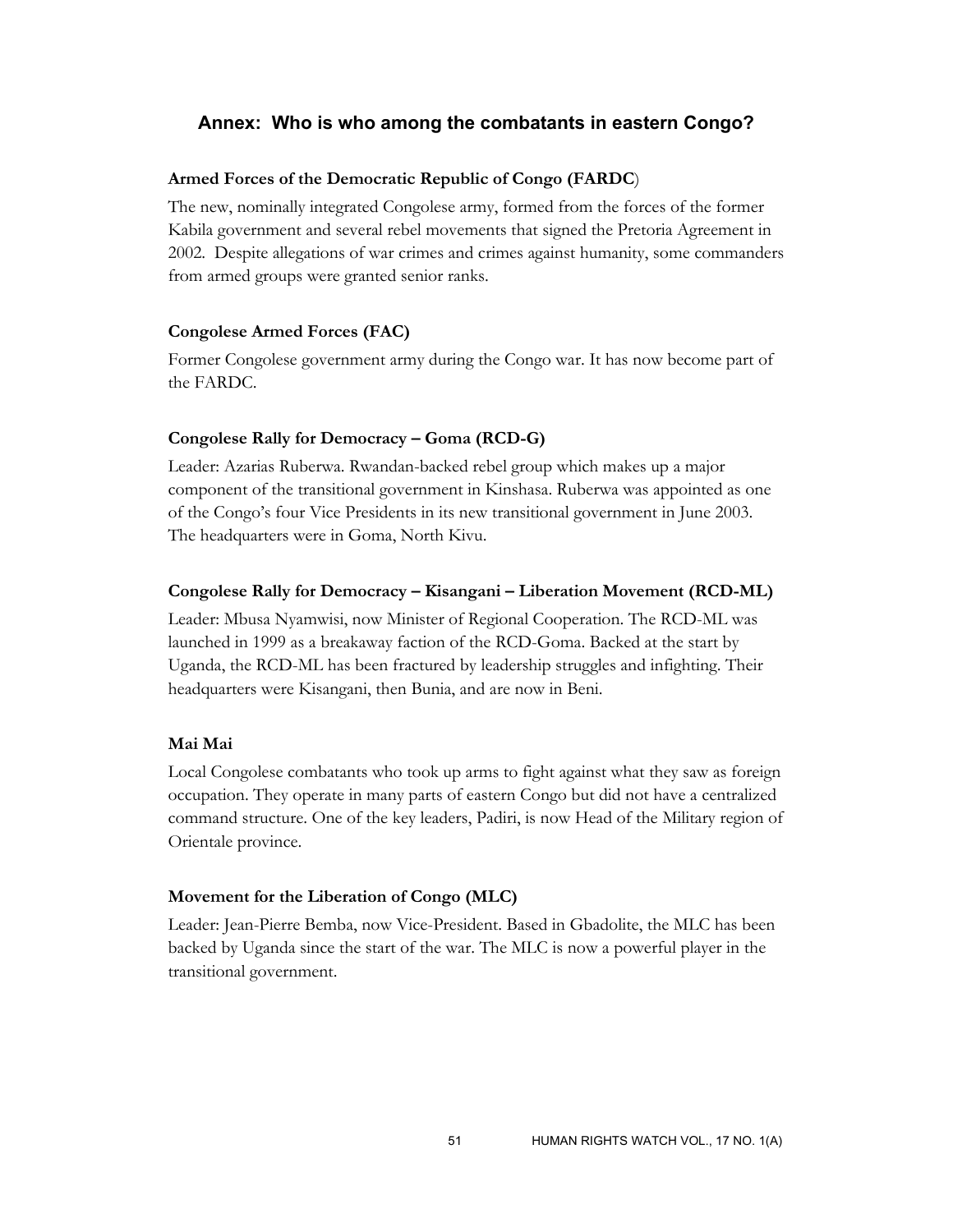#### **Local Defense Forces (LDF)**

The Local Defense Forces were created as auxiliary force of the RCD-G, and then operated as a private militia of current North Kivu Governor Eugène Serufuli. The group was officially dissolved in February 2004 but many its combatants seem to show continued loyalty to Serufuli.

#### **People's Armed Forces of Congo (FAPC)**

Leader: Jérôme Kakwavu. An Ituri armed group based in northeastern Congo (Aru and Ariwara), established in 2003 with the support of Uganda. Despite serious allegations of war crimes carried out on the order of Jerome Kakwavu, he was integrated into the FARDC as General in January 2005.

#### **Union of Congolese Patriots (UPC)**

The UPC is an armed group in Ituri promoting the interests of the ethnic Hema. It took control of Bunia in August 2002 with the help of Uganda. Soon after, it received support from Rwanda. In early 2004 the UPC split into two factions under Kisembo (known as UPC-K) and Lubanga (known as UPC-L).

#### **Democratic Liberation Forces of Rwanda (FDLR)**

A Rwandan Hutu armed group based in Kivu. It has in its ranks Rwandans dissatisfied with the current regime, former refugees, and former members of the Rwandan army and individuals some of whom may have been involved in the 1994 Rwandan genocide.

#### **Forces for the Defence of Democracy (FDD)**

Leader: Pierre Nkurunziza. Formerly the largest Burundian Hutu rebel group. They signed a ceasefire with the Burundian government in December 2002. Nkurunziza is standing as a strong presidential candidate in the upcoming elections. During the Congo war, the FDD had bases in Congo, and the government of Laurent-Désiré Kabila supported and supplied the FDD.